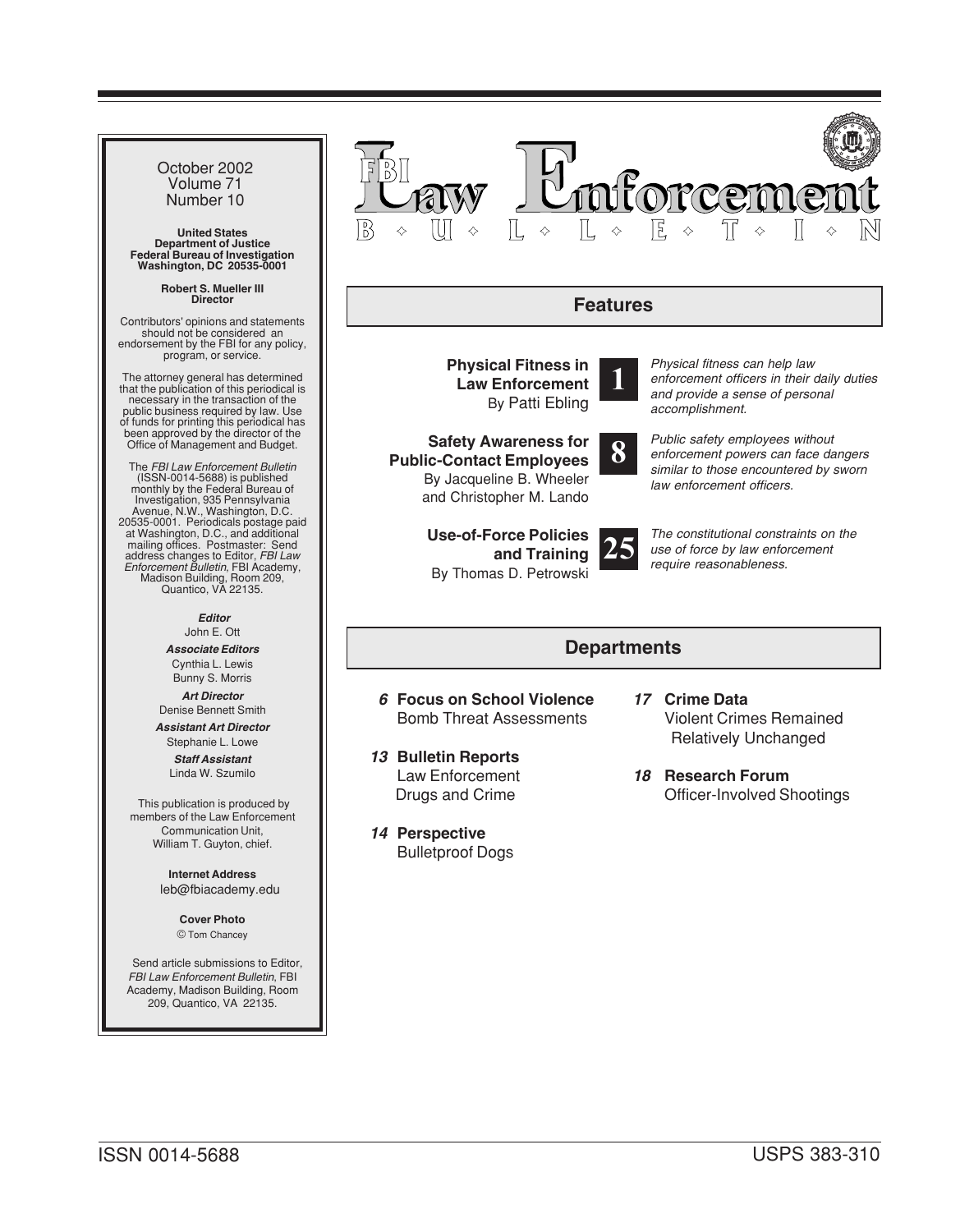<span id="page-1-0"></span>

arly on a cold, rainy morn-**EFFORM** ing, four veteran law enforcement officers faced a serious challenge to their physical and mental abilities as they waited to hear the clang of a bell. One officer thought, "If I had any brains, I wouldn't be here." The second pondered, "I know I haven't got the heart for this." The third officer worried, "My courage will fail me," and the fourth kept saying to herself, "I wish I'd stayed home!"1 What terrible fate awaited these highly experienced, streetwise officers? The Yellow Brick Road.

These officers illustrate what many attendees of the FBI National

Academy  $(NA)^2$  feel when they participate in the obstacle course and runs that comprise the FBI's Yellow Brick Road Fitness Challenge. Why do they subject themselves to such a task? Why do so many consider taking home their yellow brick as important as the academic skills, friendships, and professional contacts they garner while attending the NA? The varied and complex answers hinge on a quote from America's third president, Thomas Jefferson: "Exercise and recreation are as necessary as reading; I will say, rather, more necessary because health is worth more than learning."

Thomas Jefferson's peers described him as being well formed, indicating strength, activity, and robust health. He appeared strong, active, and in full possession of a sound mind. To this day, his firm belief in the importance of exercise inspires many officers through his words engraved on a bell left as a legacy from the 195th session of the NA. Law enforcement officers from around the world stop to reflect on these words before beginning a run at the FBI Academy.

For several decades, the FBI has trained law enforcement professionals and, in the process, has created a testament to the importance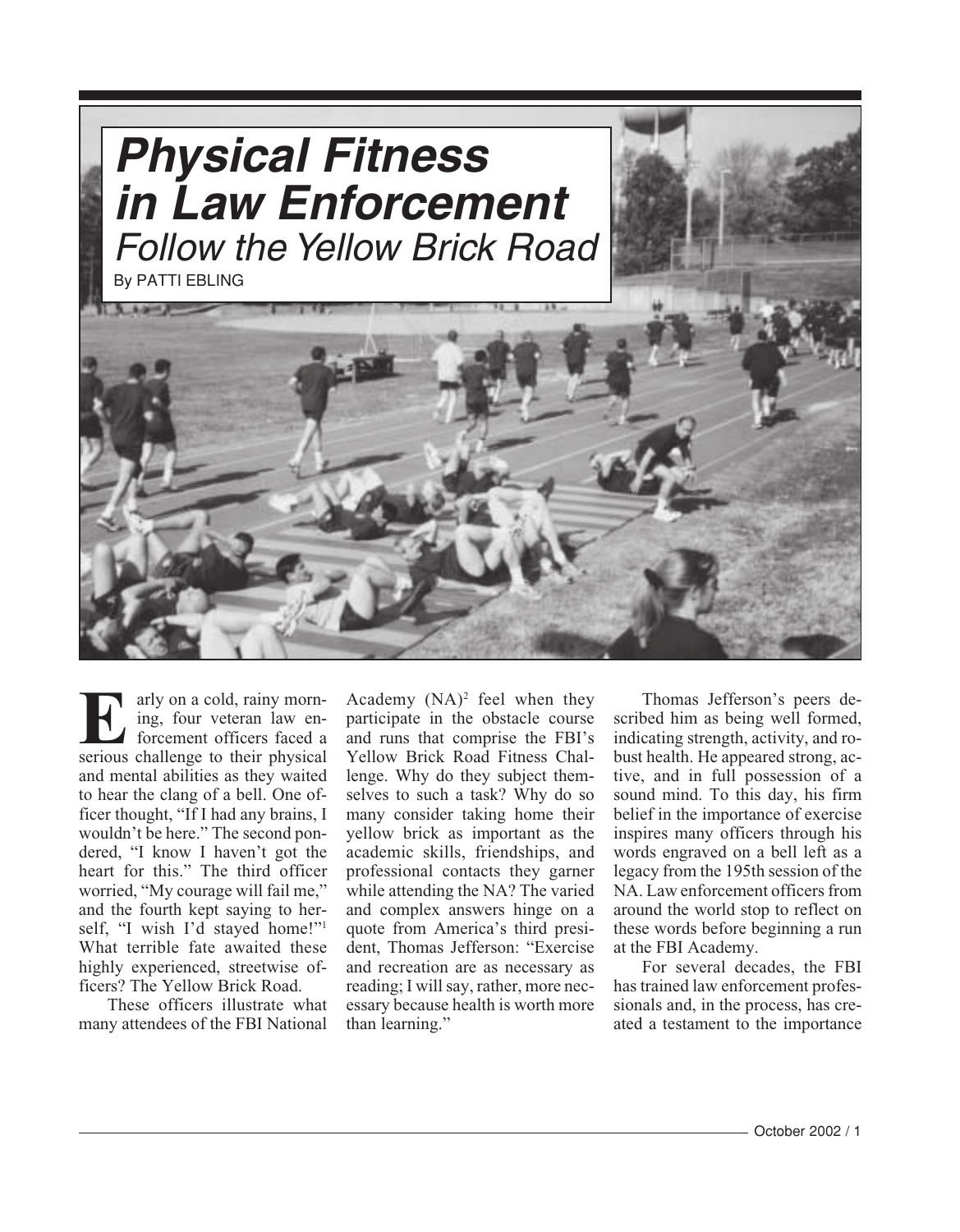of physical, as well as mental, preparedness. Fitness and the FBI have become nearly synonymous not only because law enforcement officers must remain physically capable to perform their duties but also because exercise can help them combat the stress associated with the emotional pressure of their profession. However, "as an occupation, law enforcement holds the distinction of having the highest rate of heart disease, diabetes, and suicide out of 149 professions."3 This unfortunate statistic belies the importance of physical fitness in the law enforcement profession.4

While most law enforcement agencies recognize the importance of physical fitness for their officers and encourage them to exercise and maintain an adequate level of fitness, many find it difficult to implement a fitness program. To this end, the FBI's program may provide agencies with an example that they can adapt for their personnel.

#### **EXAMINING THE FBI'S FITNESS CHALLENGE**

The FBI's Focus on Fitness program emphasizes cardiovascular and strength training. The agency tests its agents on their physical fitness and encourages them to maintain these fitness levels throughout their careers. Law enforcement officers who remain physically fit prove more readily able to cope with the day-to-day stress of the job and are better prepared to handle critical incidents. Realizing this, the FBI established the Focus on Fitness program to promote the health and wellness of its special agent population, which then led to the inclusion of the NA into the program and the development of the FBI Fitness Challenge.

#### **History**

In 1981, the FBI Academy implemented the Fitness Challenge. The Physical Training Unit<sup>5</sup> started the Challenge as part of a class for



"

**No winners or losers should exist in a well-developed physical fitness program, just participants doing their best.**

"

Ms. Ebling is a physical training instructor in the Operational Skills Unit at the FBI Academy.

the NA. Only a handful of students showed up for the first few Challenges. They would meet at 5 p.m. in the gym and go for a run. Normally, these runs were longer than the runs that they had in their physical training classes. Eventually, the Challenge grew and became a combined effort of the National Academy Unit and the Physical Training Unit. It subsequently evolved into a structured series of seven physically challenging runs, culminating in the ultimate Yellow Brick Road endurance feat. The 154th session of the NA received the first yellow bricks, beginning a tradition that survives today. In fact, physical training (PT) instructors estimate that they have awarded over 14,000 yellow bricks to NA students who have completed the Challenge. These bricks, painted yellow and bearing the number of the NA session, serve as a vivid reminder of the recipient's success in overcoming physical, mental, and emotional challenges.

### **The Oz Connection**

Why did the FBI go to Oz to find a name for part of its Fitness Challenge? Several years before the FBI became involved, the U.S. Marine Corps at Quantico, Virginia, designed a running course for its trainees. As a safety feature, painted yellow rocks showed runners the way through the wooded trail. Instructors told trainees to follow the yellow rocks along the way, and, soon, runners began calling the trail the "Yellow Brick Road." Over the years, participants coined names for some of the runs, such as the "Hump Run" and the "Belly of the Beast,"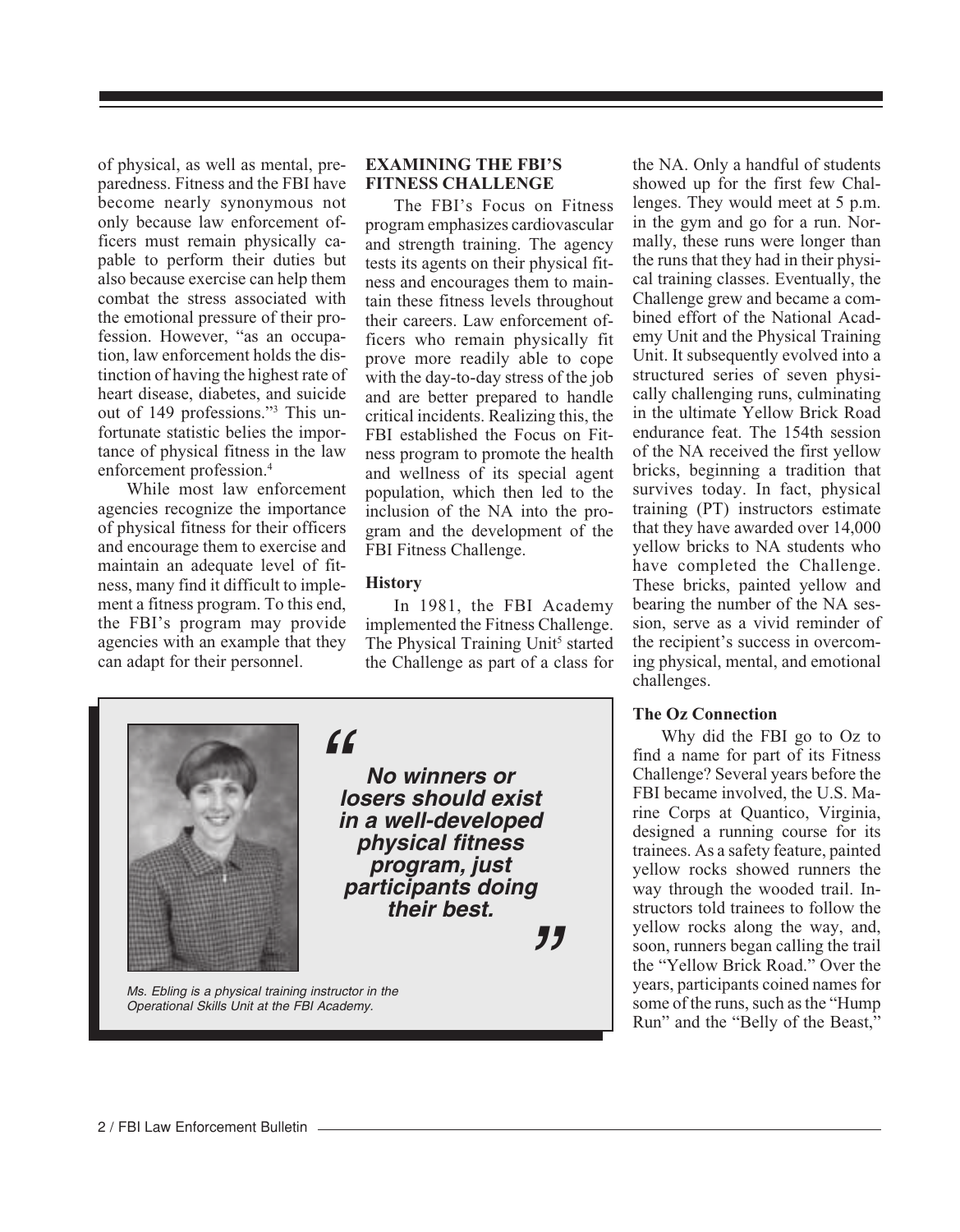based on the terrain. However, to maintain a cohesiveness, the FBI decided to name the runs in the Challenge after characters and events in *The Wizard of Oz*. 6

The first run of the Challenge, Not in Kansas Anymore, consists of 1.8 miles and occurs only 2 weeks after the NA students arrive at the FBI Academy. It reminds them that they have started on a new adventure. The next run, the Tin Man Trot, winds through the woods for 2.6 miles, while the third run, the Gates of Oz, goes down a gravel road and then through the woods for 3.1 miles. The midpoint of the Challenge, the Cyclone, consists of 30 minutes of circuit training on the track. All of the NA students and PT instructors run for 30 minutes, stopping along the way to do crunches, push ups, and dips. The fifth run, the Lion's Leap, increases the miles to 3.4 and takes runners on the main road around the FBI Academy. Finally, the Munchkin Trail consists of a 4.2-mile run through the woods, while the Return to Oz, the last run before the Yellow Brick Road, is 5.2 miles and includes a hill that proves demanding even for seasoned runners. Gradual inclines on this seemingly endless trail make it very deceiving on the return run to the academy.

During the Challenge, the NA students run in color groups according to their initial 1.5-mile run time that the PT instructors record at the beginning of training. The color groups—jet black, black, gold, red, green, blue, and silver—each run with their own color-coded flag and develop a special group comradery. Running groups prove motivational and helpful for many students. Some assume the role of leaders in their groups and help others along the way. All of the students work together to accomplish a common goal—a yellow brick, the symbol of their achievement.

NA students keep track of their own runs by initialing their log books in the gym after each run. Basing their performance on the honor system truly challenges those



students who have less than stellar physical abilities. However, the PT instructors have found that the comradery that develops among the participants during such demanding activities creates an atmosphere of trust and integrity that no one dares to destroy.

#### **The Yellow Brick Road**

The Yellow Brick Road is the final test of the Fitness Challenge. Its wooded trails, 3 walls, 6 ropes, and 26 obstacles make it the ultimate challenge for everyone. Students either must run out to or back from the Yellow Brick Road for a total of 6.1 miles. Some runners opt to run both ways for a total of nearly 9.5 miles.

Once at the site, students face a bear trap, barbed wire, and numerous hills that wind through rough terrain. Running such a demanding course unites the students who help each other through the tough spots. They soon realize that it is not a one-person challenge but a team effort. Sometimes, students take a wrong turn and find themselves on an unsolicited tour of the Virginia countryside. PT instructors round them up and get them back on the correct trail. Climbing over walls, running across creeks, jumping through simulated windows, and scaling sheer rock faces with the help of ropes present physically demanding tasks for the runners, but belly crawling through a muddy trench reminds them that getting dirty actually can be fun. As the students make their way up the historical Yellow Brick Road, the main attraction on the course, they reflect on the markers left by prior NA session attendees. Everything from concrete lions to fire hydrants have found a home on this site and serve as memorials to those who conquered the Yellow Brick Road.

Next comes the most wellknown obstacle—the cargo net made famous in the motion picture *The Silence of the Lambs*. Flipping over the top of the net, approximately 10 to 12 feet above the ground, offers a tough but exhilarating test for everyone. After accomplishing this, most students stop to take photographs, get a drink of water, and catch their breath before continuing the last three quarters of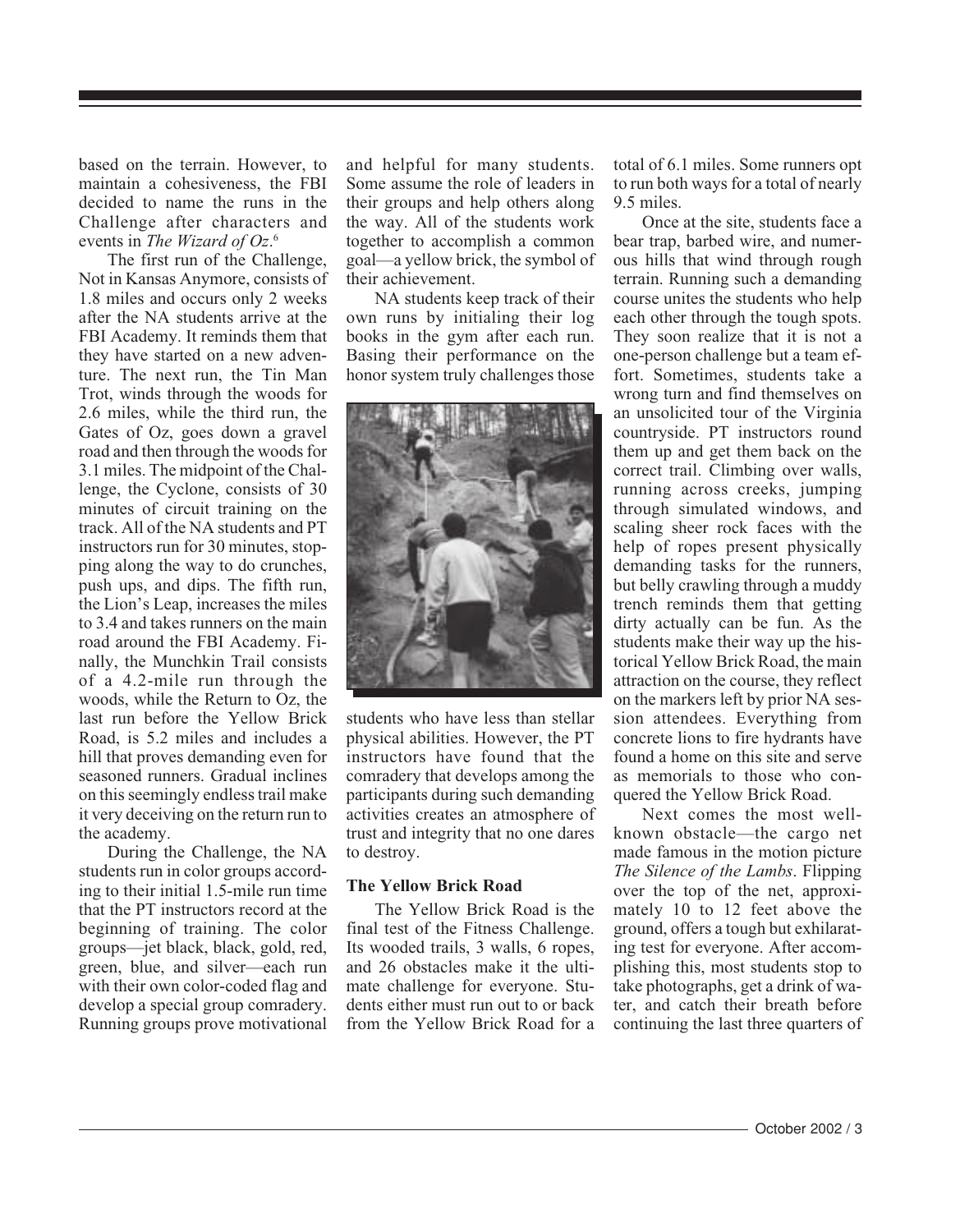

a mile, which includes a combat crawl under barbed wire in muddy water, to the finish line. As they reach the end of the hard-fought course, the students cheer, hug, and congratulate each other. The participants have survived a physical challenge and, in the process, learned some interesting lessons about themselves.

#### **The Wizard's Lessons**

PT instructors have received a great deal of feedback from NA students who have participated in the FBI Fitness Challenge. Most participants remarked on how the Challenge influenced their desire to maintain the level of fitness that they achieved while attending the NA. For example, one student from the 206th NA session said, "The fitness program has been one of the most challenging aspects of the NA. It has reawakened my realization of the importance of physical fitness. I did not think I could run as far as I have, nor did I think I could ever feel as well as I do." Another student from the same session stated, "I found that through regular exercise my stress level was reduced substantially and my energy level has been great."

Besides the physical improvement of their bodies, many participants stated that the teamwork and comradery that developed because of sharing a challenging experience proved more valuable. One student in the 206th session said, "The single most important thing that the Challenge did for me was to reemphasize teamwork. It's not that anyone was the fastest, slowest, finished first, or last, but that each goal was accomplished with teamwork and helping friends." Another remarked, "The program has allowed me the opportunity to develop relationships, relieve stress, keep focused academically, and build comradery with my classmates. Not enough can be said in regard to the benefits I have received." Finally, one student summed up his experience by saying, "The Yellow Brick Road is a mystery. We had all heard

of it prior to our arrival. Its name epitomizes the completion of the FBI Fitness Challenge. Of course, there is more to the NA than the Yellow Brick Road, but it is unique in its mystique. It is surrounded with an aura that is symbolic of physical achievement, not ego or speed, just achievement."

Such statements reveal the true meaning and worth of physical challenges by showing participants far more about themselves than their mere physical endurance. The mental and emotional resolve they need to go beyond perceived limits and prove that they can succeed at a task they thought impossible reflects the true meaning of a challenge. However, many participants also have discovered the necessity of balancing their desire to achieve with their physical limitations. This may represent the most important lesson of all.

#### **CREATING FITNESS PROGRAMS**

In developing fitness programs, agencies should stress the idea of accomplishing each officer's personal best, not competing against others who are younger or have greater athletic abilities. This foundation must exist in physical fitness programs; otherwise, they become fraught with problems inherent in competitions. If agencies emphasize competing over teamwork, they will create atmospheres where officers push themselves beyond their limits, resulting in physical injuries and emotional traumas from competition-induced peer pressure.

Instead, agencies must ensure that their officers understand the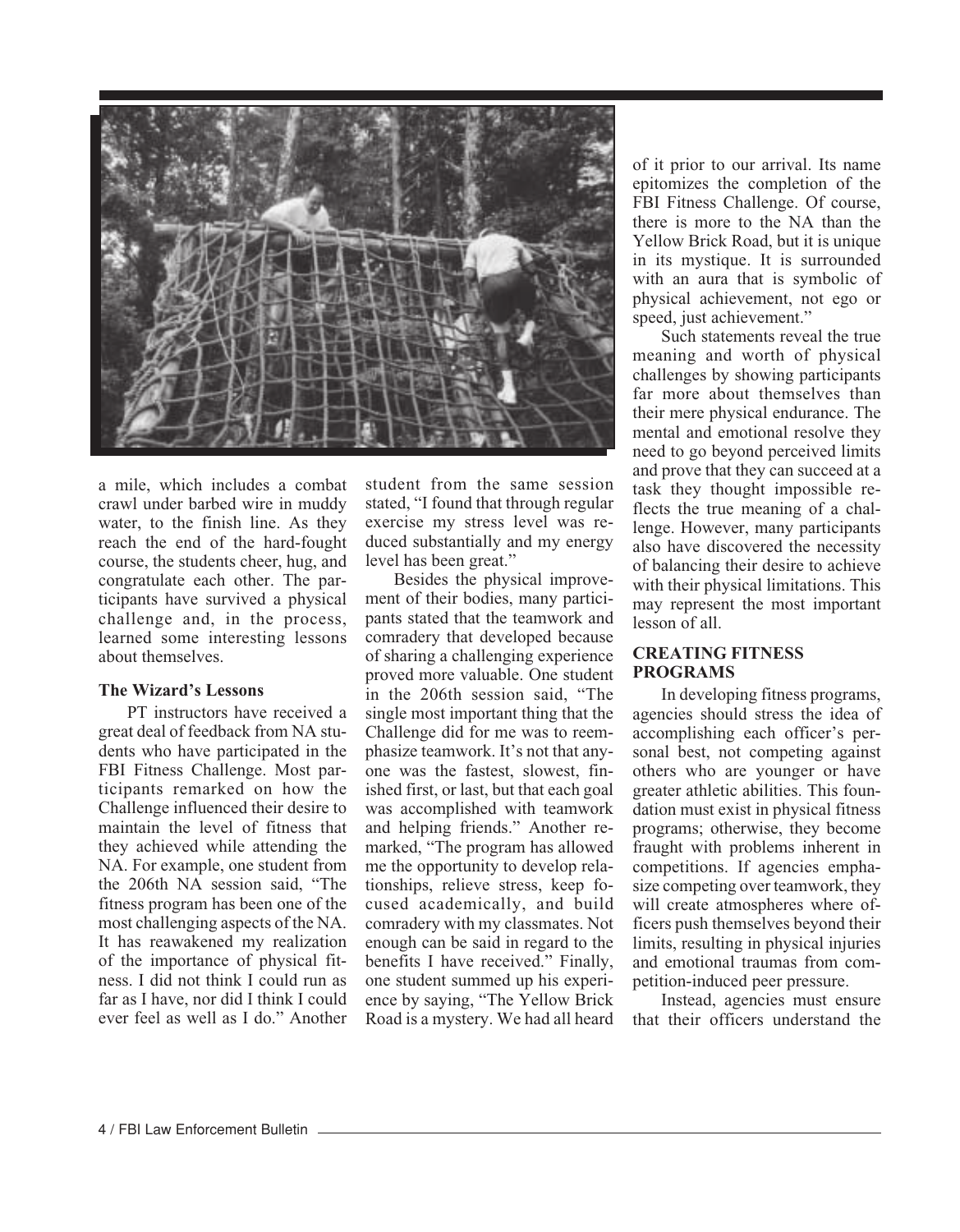importance of a team approach. A fitness program is not about the fastest runners. It is about the fastest runners completing the course and returning to the end to encourage the slowest ones to do their best—in essence, running twice to help their fellow officers. It is about all participants waiting at the finish line until the last one completes the event and cheering that person as heartily as the first. It is about going out in the rain, snow, or oppressive heat and continuing to train and improve. It is about transforming a group of individuals into a team, changing "I'll try" to "We'll try" and, ultimately, to "We did it."

This sense of accomplishing a difficult task as a team represents the fundamental aspect of the FBI's yellow brick—a token given in recognition of each participant's personal success and a reminder of those who helped that person attain it. Any item would work as well. By emphasizing cooperation, not competition, agencies can demonstrate to all of their officers, regardless of skill or age, that improving everyone's fitness level constitutes the goal that all personnel should work toward. No winners or losers should exist in a well-developed physical fitness program, just participants doing their best.

#### **CONCLUSION**

Today, everyone knows the importance of a healthy, active lifestyle. However, physical fitness for law enforcement officers is important not only for their personal well-being but also for their survival in a profession fraught with danger and high levels of stress. To help officers remain physically strong and mentally alert to perform their duties and protect their communities, law enforcement agencies should encourage their officers to exercise and maintain a healthy diet.

The FBI has long held that the physical fitness of law enforcement officers ranks equal with their mental preparedness. To this end, the FBI Academy offers its Fitness Challenge, including one course

**These bricks... serve as a vivid reminder of the rimese bricks...**<br>
serve as a vivid<br>
reminder of the<br>
recipient's success **in overcoming physical, mental, and emotional challenges.**

that has become nearly legendary over the past 20 years. The Yellow Brick Road may have begun in the imaginary land of Oz, but it has shown many law enforcement officers the way to a healthier lifestyle and, more important, a sense of pride in achieving a difficult goal through personal effort and teamwork. Just like the four officers at the beginning of this article, many felt beaten before they started. But, with the help of their friends and the wisdom gained from facing their fears, they discovered resources **J J**<br>
gendan<br>
Yello<br>
n in th<br>
t it ha

within themselves that even a wizard could not have provided. In short, they all found the brains, heart, and courage to achieve a much-sought-after goal and to return home with the knowledge that they did their best.  $\triangleleft$ 

#### **Endnotes**

<sup>1</sup> Any resemblance to the four characters (the Scarecrow, the Tin Man, the Cowardly Lion, and Dorothy) in L. Frank Baum's classic children's tale *The Wizard of Oz* is intentional and acknowledged by the author. The subtitle of this article came from the musical score of the film version, E.Y. Harburg and Harold Arlen, *We're Off to See the Wizard* (New York, NY: Leo Feist, Inc., 1939).

2 The FBI hosts four 10-week sessions each year during which law enforcement executives from around the world come together to attend classes in various criminal justice subjects, including physical fitness.

3 Ronald J. Getz, "You Can't Afford Not to Have a Fitness Program," *Law and Order*, June 1990, 44-50.

4 For a comprehensive overview of the physical benefits of exercise, see Wayne Westcott, *Strength Fitness* (Dubuque, IA: Brown & Benchmark, 1995); Jack Wilmore and David Costill, *Physiology of Sport and Exercise* (Champaign, IL: Human Kinetics, 1999); Everett Aaberg, *Resistance Training* (Champaign, IL: Human Kinetics, 1999); and Kenneth Cooper, *The Total Aerobics Program for Well-Being* (New York, NY: Bantam/M. Evans & Co., Inc., 1983).

<sup>5</sup> Due to organizational restructuring, the FBI Academy recently combined physical training with practical skill instruction to form the Operational Skills Unit. For clarity in the article, however, the author maintains the original title of the unit charged with providing physical training at the academy. She also gratefully acknowledges the assistance of all of the physical training staff members in the preparation of this article.

6 L. Frank Baum, *The Wizard of Oz* (New York, NY: Grosset & Dunlap, 1956).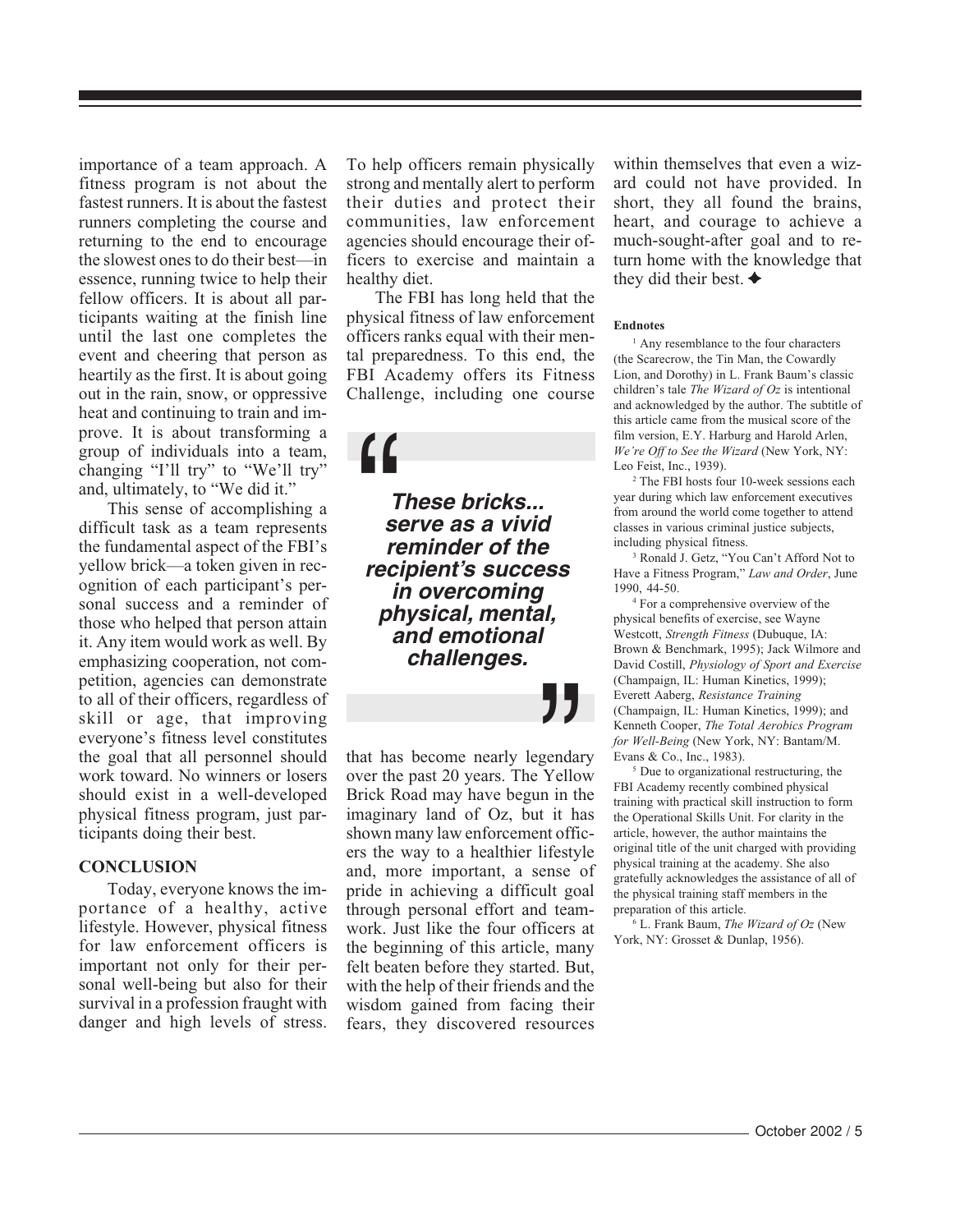# <span id="page-6-0"></span>**Focus on School Violence**

### **Bomb Threat Assessments**

By Ronald F. Tunkel, M.C.J.



hen investigators analyze an anonymous threat, they have a broad range of behav-**W** hen investigators analyze an anonymou threat, they have a broad range of behavioral science techniques available to them, such as statement analysis, psycholinguistics, and forensic stylistics. They also rely on the more traditional forensic sciences, including document examination, finger- and voiceprinting, and DNA analysis.

When assessing school bomb threats, investigators first should question whether the threat passes the *reality* test, which they should apply to both the threatener and the threat. Though only a trained professional is qualified to render a psychological diagnosis, most people can recognize if an individual is grounded in reality. If the offender makes such claims as "The spacemen inside my head are telling me to blow up the school" or his language is a salad of unrelated or nonsensical words, he may have mental health issues, which could lessen the credibility of the threat.<sup>1</sup> Further, the threat itself may not be grounded in reality. A recent case centered on a wellwritten note threatening to explode a device at a high school. However, the writer claimed that he would use plutonium, an extremely difficult and dangerous

substance to obtain, process, and store. His threat failed the reality test, and neither the school nor the town was evacuated.

Further, threats from purportedly well-organized, violent groups rarely are grounded in reality. In fact, anonymous threateners often invoke the presence of a group, peppering their communications with the pronoun "we" or claiming to have an extensive network conducting surveillance or preparing to carry out the threat. Some threateners believe that having the power of a group bolsters credibility with their victims. In reality, to investigators involved in threat assessment, such language usually suggests a lone offender.

Studying the language of the threat plays a critical role in the second avenue of analysis, looking for *evidence of commitment* to the threat by the threatener. Statement analysis involves studying a subject's language, verbal or written, to detect indicators of deception; uncover hidden, disguised meanings or motivations; or discover areas of sensitivity to the subject. The use of first person active tense and unequivocal language signals a good indicator of commitment. The statement, "At the next pep rally, I will throw a homemade pipe bomb filled with black powder after I light the fuse," would carry more weight than "An upcoming pep rally *may* be disrupted by our group carrying *some* high explosives, like gunpowder." In the latter example, the subject uses the passive tense "be disrupted" and equivocation in the statement through the qualifiers "may" and "some." This language suggests a lack of commitment on the subject's part.

Investigators also may see evidence of commitment, or the lack thereof, in the details provided by the offender. Has the offender put time, energy, resources, or effort into his plan? For example, does he appropriately describe school security measures and how they may be defeated? Likewise, something as simple as an incorrect address or misspelling of an addressee's name may signal a lack of commitment to the threat. Certainly, if individuals seriously plan to commit a potentially life-threatening crime and expose themselves to criminal prosecution, they would have done some research on their targets.

The details that the subject provides also may assist in the third area of analysis, the *offender's*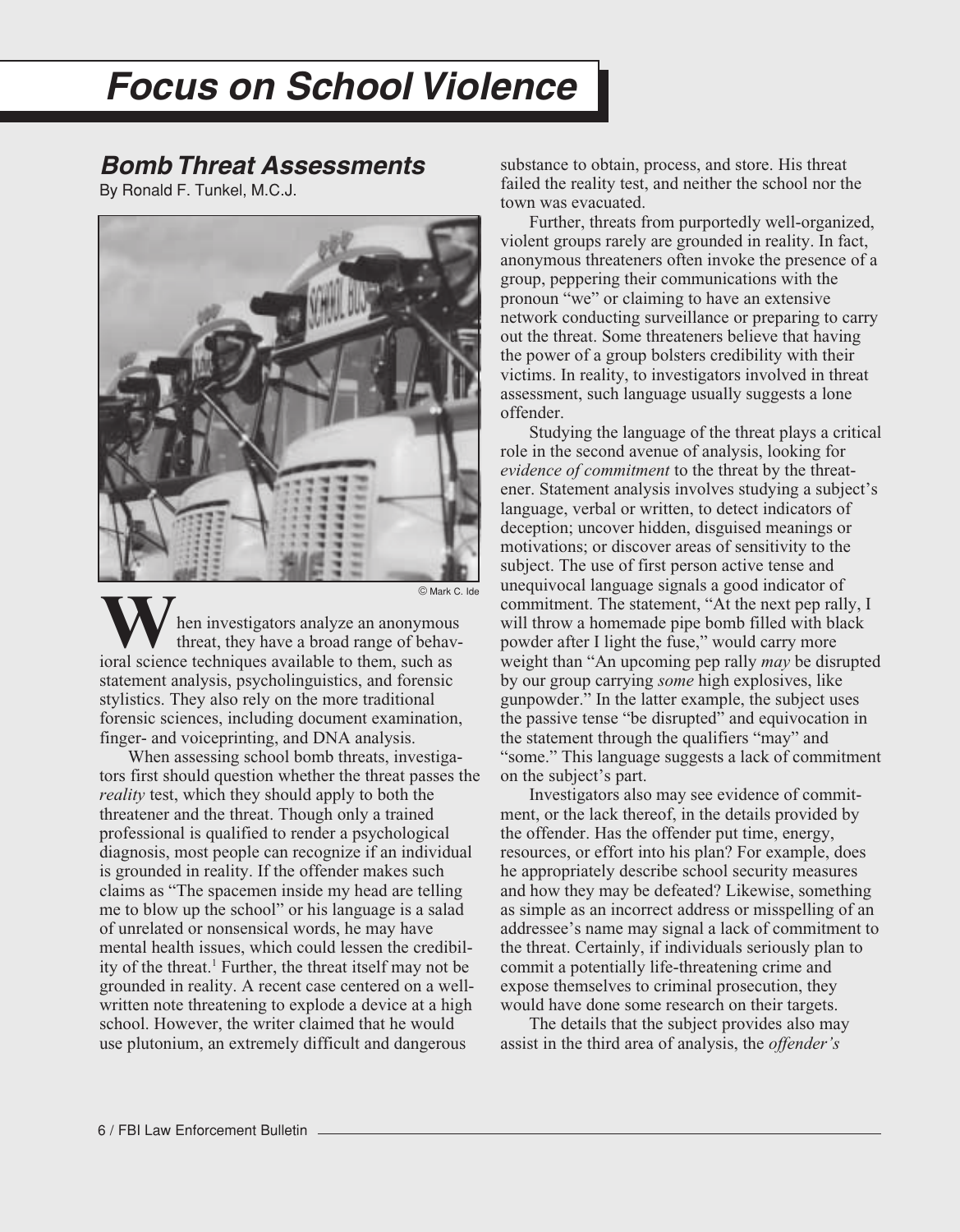*ability* to carry out his threat. An offender demonstrates ability when he provides appropriate and accurate details about his plan or weapon. To individuals assessing threats, providing these essential details establishes the credibility of the threatener. In the previous example of the lesser threat, an error exists in the details; gunpowder is not a high explosive. It sounds scary to say "high explosives," but this statement would reflect the threatener's lack of knowledge, again suggesting low commitment and lack of ability to carry out the threat. In the more serious example, the suspect provided accurate details

when describing a basic pipe bomb recipe: pipe, viable explosive filler, and a fuse to initiate the device. He shows that he has knowledge to make a device, and it suggests that he put time, energy, and resources into his plan.

The fourth area of focus is evidence of a *motive*. Does there appear to be a justifiable mission/ goal behind the threat? "I'm tired of the jocks picking on younger kids and getting away with it. Because none of the teachers will do anything about it, I'm going to

bomb them!" Investigators should consider this type of statement more seriously than, "Everyone in this town must die, and we'll start with bombs in the high school." The first threat gives an understandable reason for the threatened action. It is specific and targets one group. The second statement is broad and lacks motive. Does this threatener not feel that his friends, family, and even himself fall into the category of "everyone in this town?" Sometimes, people vent their anger and frustration through broad, bold talk. It dissipates the energy that an offender otherwise might use for harmful intent. The first threat also raises interest because the threatener seems to have considered, but run out of, the usual peaceful options when he says, *"Because none of the teachers will do anything about it...."* Research suggests that when a subject feels he has no peaceful alternative or means to communicate his grievance, the likelihood that he will act out violently dramatically increases.



Fortunately, in most cases, the motive for these bomb threats involves some type of excitement or gain for the offender and simply making the threat with no intention of ever carrying it out meets the offender's needs. Some people feel a sense of thrill and empowerment if the entire population of a school is evacuated, people feel afraid, and such authority figures as police and fire personnel arrive at the scene. And, if it is a beautiful spring day, or if school is canceled on a Friday or on a test day, an evacuation can benefit the students as well. The research also suggests that the axiom "most threateners don't bomb

> and most bombers don't threaten" appears true in most cases. In fact, only a very small percentage of bomb threats to schools results in the deployment of an actual, viable device. Most anonymous bomb threats at schools usually are false alarms.

> This information provides only a brief, summary outline of how investigators should assess anonymous bomb threats at schools. It is not intended for those assessing a potential mass act of violence. Applying these principles may

help administrators and law enforcement personnel accurately assess the viability and credibility of a threat and appropriately gauge their response. Any credible evidence provided by teachers or peers that one or more students are planning a mass homicide of their schoolmates and teachers needs to be assessed with different measures and afforded a graver concern than the more typical anonymous bomb threat.  $\triangleleft$ 

#### **Endnotes**

<sup>1</sup> For illustrative purposes and to avoid confusion in the article, the author sometimes refers to subjects as males.

Special Agent Tunkel serves with the Arson and Explosives Programs Division, Bureau of Alcohol, Tobacco and Firearms and currently is assigned to the FBI's National Center for the Analysis of Violent Crime at the FBI Academy.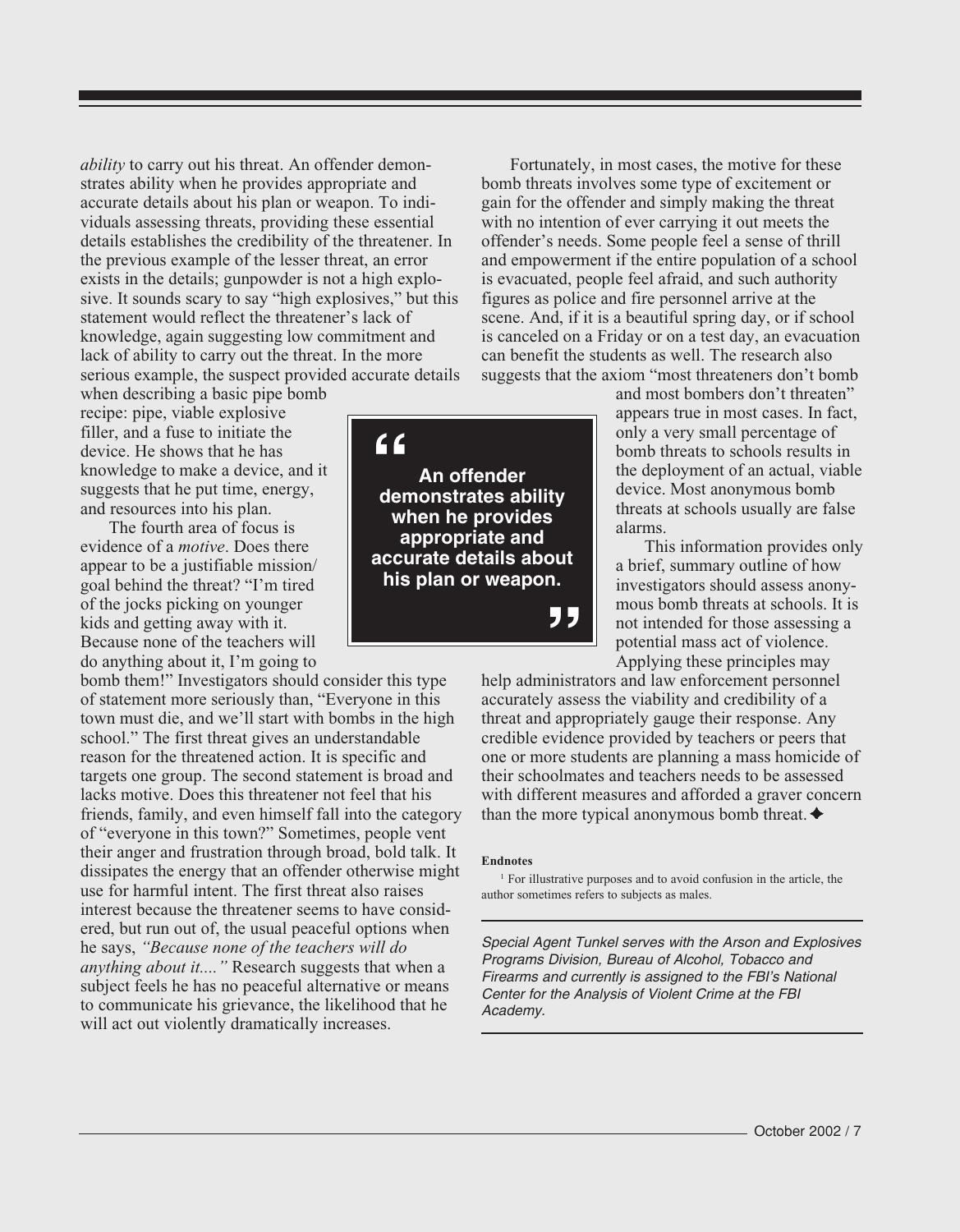<span id="page-8-0"></span>

© Mark C. Ide

© PhotoDisc

## **Safety Awareness for Public-Contact Employees** © PhotoDisc

By JACQUELINE B. WHEELER and CHRISTOPHER M. LANDO

nlike sworn law enforcement officers, most public safety employees, such as **U**part officers, most public<br>
safety employees, such as<br>
parole and probation officers, truant officers, building inspectors, or social workers, do not have enforcement powers. However, these employees face similar threats to their safety because they, like law enforcement officers, often deal with individuals who have stepped across the boundaries of society's laws.

To help its county government employees who have frequent public contact, the Prince William County, Virginia, Police Department has developed a training class on safety awareness.<sup>1</sup> Instructors designed the class, offered as a 1 day training session at the Prince William County Criminal Justice Academy, to increase the awareness of county employees of the potentially hazardous people and situations that they can encounter while on duty.

#### **CLASS DESIGN**

The training does not cover defensive tactics. It does not advocate the use of force, teach how to use

weapons, or provide self-defense techniques. Rather, instructors teach various strategies to help prepare county employees for their encounters with the public. These strategies include the use of the field interview stance (i.e., how and where to position themselves); what physical cues or body language to watch for that could indicate a potential attack; contact and cover or "safety-in-numbers" strategy (i.e., one employee talks with the subject while another ensures safety); and how employees can communicate any hazard they perceive to their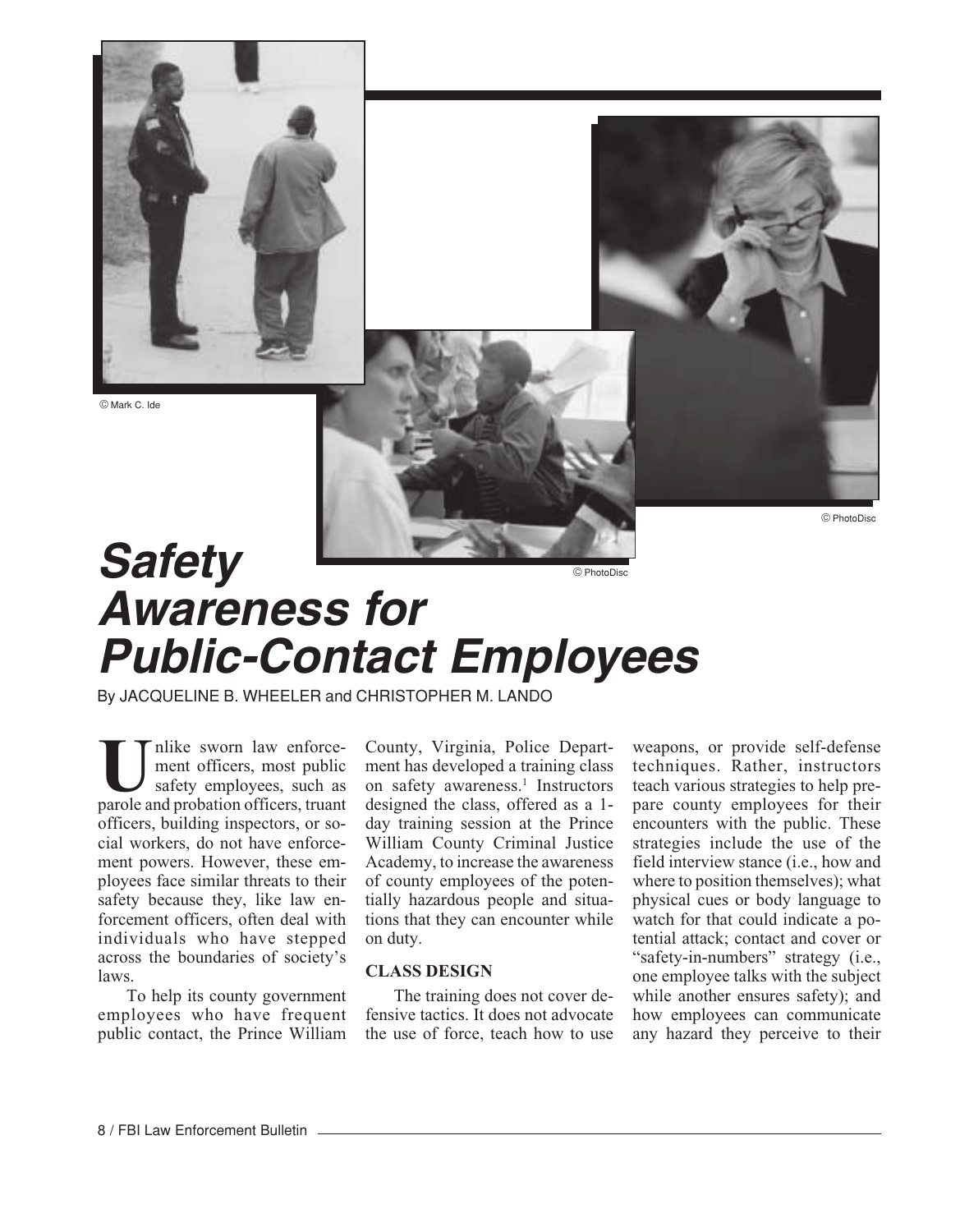coworkers so they can both react and escape from potentially hazardous situations. The instructors incorporate a combination of lectures, handouts, videos, and computer presentations into the training to keep it interesting, as well as educational.

Divided into several categories with various objectives, the training session specifically teaches employees to be wary of certain warning signs that indicate an attack may be imminent. Follow-up discussions provide methods of diffusion or escape should the employee feel the situation is becoming dangerous. The training then covers ways employees can avoid placing themselves in such potentially hazardous situations. Finally, the session teaches certain practices that employees can implement to increase their safety while interacting with county residents.

#### **Early Warning Signs of a Potential Attack**

Employees may detect some early warning signs of an attack. For example, do the subjects have a known violent background? Do they ignore authority by turning and walking away? Do they glance at a particular object or in a certain direction, perhaps toward a kitchen knife, an avenue of exit, another person, or toward another item that they may use against the employee? Are they standing with arms crossed or hands placed on hips? Perhaps, even more telling, do they clench their fists or take a defiant stance? These examples all serve as potential preassault indicators. If any occur, employees immediately should attempt to get away.

Instructors of the class also teach the participants to recognize signs that can indicate possible alcohol or other drug use, such as bloodshot eyes, unfocused vision, impaired balance, slurred speech, odor of alcohol, hallucinations, or wild or incoherent statements. Because the attitude and reaction of a person using alcohol or other drugs easily can change without warning, employees never should attempt to interview or reason with a person who may be under the influence.

#### **Methods of Diffusion or Escape**

The ability to reduce stress during an encounter remains an important trait for employees having contact with the public. To de-escalate a situation, employees quickly must identify when someone becomes upset, begins to show signs of agitation, or reveals any warning signs and help decrease the individual's level of agitation.

However, if employees believe their safety is in jeopardy, they should return later with coworkers, conduct the interview in a safer environment, or obtain police protection so that they can quickly, and safely, resume the questioning.

Another tactic, screening, involves consciously placing barriers or objects between the employee and the interviewee. If employees conduct the interview outside, they may want to meet in a driveway where they can place the front of their cars between themselves and the subjects. When conducting interviews inside, employees can try to keep a table or desk between themselves and the subjects when conducting the interview. By creating this barrier, employees can hinder an attack and give them some time and distance to react or escape should an attack occur. If two employees attend a meeting, each employee should use available



First Sergeant Wheeler is assigned to the Operations Division/Patrol of the Prince William County, Virginia, Police Department.



Special Agent Lando serves with the FBI's Ashville, North Carolina Resident Agency.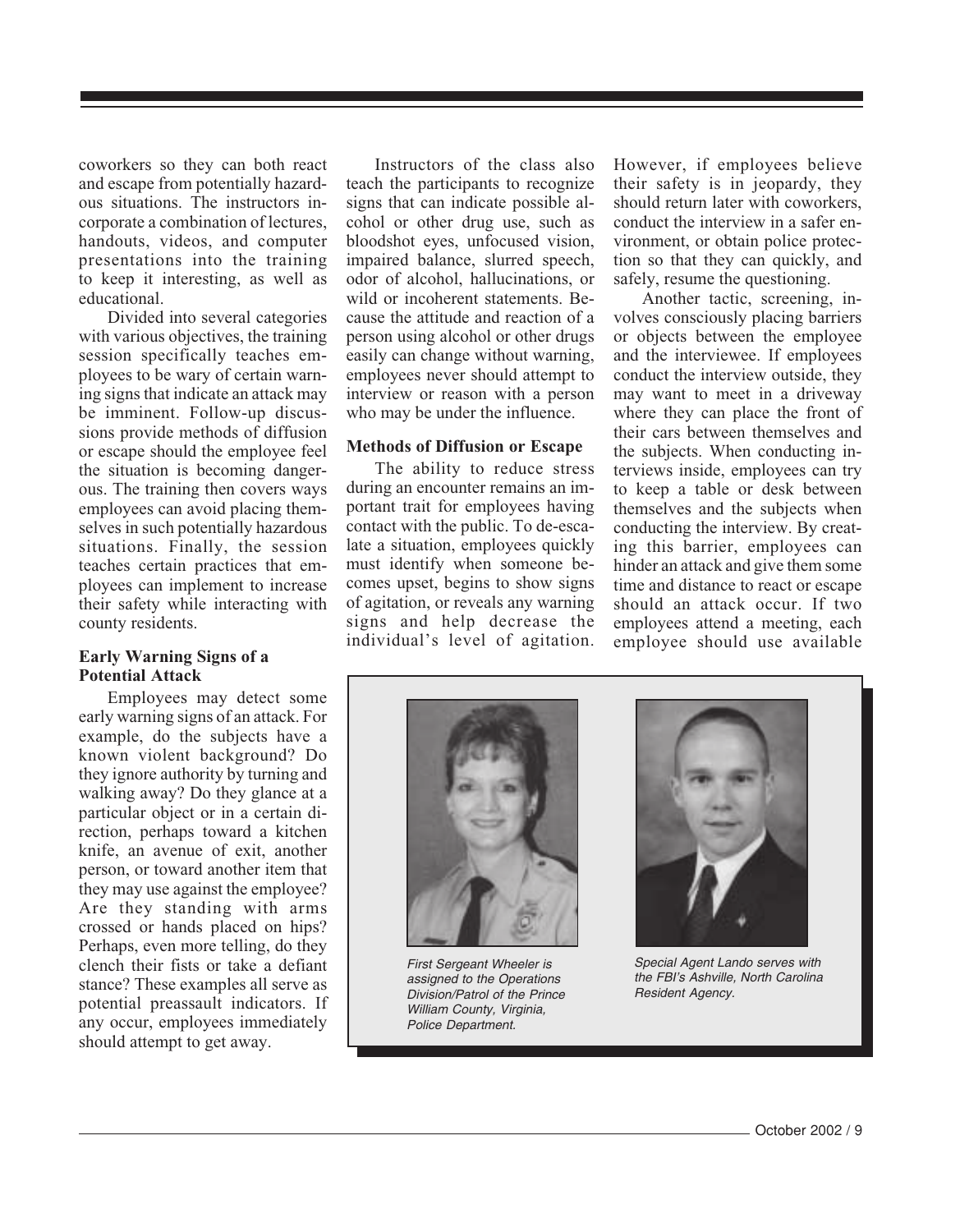barriers. With good positioning, an attack becomes less likely because the subject cannot reach two people separated or shielded by obstacles.

When employees determine that they need to escape, versus attempting to diffuse a situation, they must act immediately. When a threat or perceived threat has made them concerned for their immediate safety, employees should escape quickly and without explanation. They should not take time to close the interview, collect any unfinished paperwork, or pack their briefcases. They simply must exit the scene as quickly as possible.

#### **Ways to Avoid Potential Hazards**

The instructors recommend a strategy of prevention and avoidance, including identifying potentially hazardous persons or situations *before* becoming involved in the situation. Employees can accomplish this by researching any previous history of the location that they are going to, as well as the background of the persons they will meet. In doing so, employees can avoid any situation that may appear dangerous. The employees are instructed to watch for telltale signs of potential danger (e.g., loud music, an ongoing party, yelling, or a domestic dispute) as they approach their destination. Employees also should listen at the door for any signals not readily apparent from the outside. After completing these assessments and with no indicators existing, the employees can knock and announce their presence.

Identifying the type of individuals that employees face ranks as a top priority. The instructors describe individuals as either "yes," "no," or "maybe" type of people. How can employees tell the difference? Employees easily can identify "yes" individuals as cooperative subjects. Clearly, in the initial contact, such individuals accept employees as authority figures and comply with their directions.

Employees also easily can identify "no" people. "No" individuals make it clear from the start, whether by phone or in person, that they do not want to have any interaction

**...instructors teach various strategies to help prepare county employees for their encounters with the public.** "  $\begin{bmatrix} 1 \\ \frac{1}{2} \\ \frac{1}{2} \\ \frac{1}{2} \\ \frac{1}{2} \\ \frac{1}{2} \\ \frac{1}{2} \\ \frac{1}{2} \\ \frac{1}{2} \\ \frac{1}{2} \\ \frac{1}{2} \\ \frac{1}{2} \\ \frac{1}{2} \\ \frac{1}{2} \\ \frac{1}{2} \\ \frac{1}{2} \\ \frac{1}{2} \\ \frac{1}{2} \\ \frac{1}{2} \\ \frac{1}{2} \\ \frac{1}{2} \\ \frac{1}{2} \\ \frac{1}{2} \\ \frac{1}{2} \\ \frac{1}{2} \\ \frac{1}{2} \\ \frac{1}{2} \\ \frac{$ 

with employees. They do not want to listen to employees and have no intention of cooperating with them. When encountering such individuals, employees can take numerous steps to help avoid confrontations. For example, employees simply can change the meeting place. They can tell the person that they will have to meet at a business office or building lobby, rather than in a home or secluded area. Employees can include coworkers or supervisors in the interview, based on the "safety-innumbers" concept. Employees can call the local police if a subject becomes disorderly as it remains better to have law enforcement responding before an incident becomes an emergency. As another alternative, employees can request a police escort for the necessary contact. This proactive approach emphasizes avoiding negative contact through preparation. In the event of a physical confrontation, employees should focus their efforts on getting away and avoiding any physical contact with the individual unless in self-defense.

"Maybe" individuals can prove difficult to recognize. This type can become a "yes" or "no" person depending on the employee's ability to communicate and deal with the situation. If in doubt, employees should treat a "maybe" person as a "no" for safety reasons, remembering that if a "maybe" person becomes a "no" person, they should leave the area. When communicating, employees should remember to talk quietly, which often forces the individual to calm down and listen to what the employee has to say. Employees can point out how others (e.g., family members) are affected by the individual's conduct. Also, showing the individual a written policy can reassure the person that the employee is following agency procedures.

#### **Practices to Improve Safety**

The instructors tell the employees to give proper identification and introduction and to maintain a professional demeanor at all times. The class participants learn to keep a safe distance (4 to 6 feet) during contact and the importance of appearing confident and maintaining eye contact. Also, the instructors emphasize that employees should avoid becoming too involved in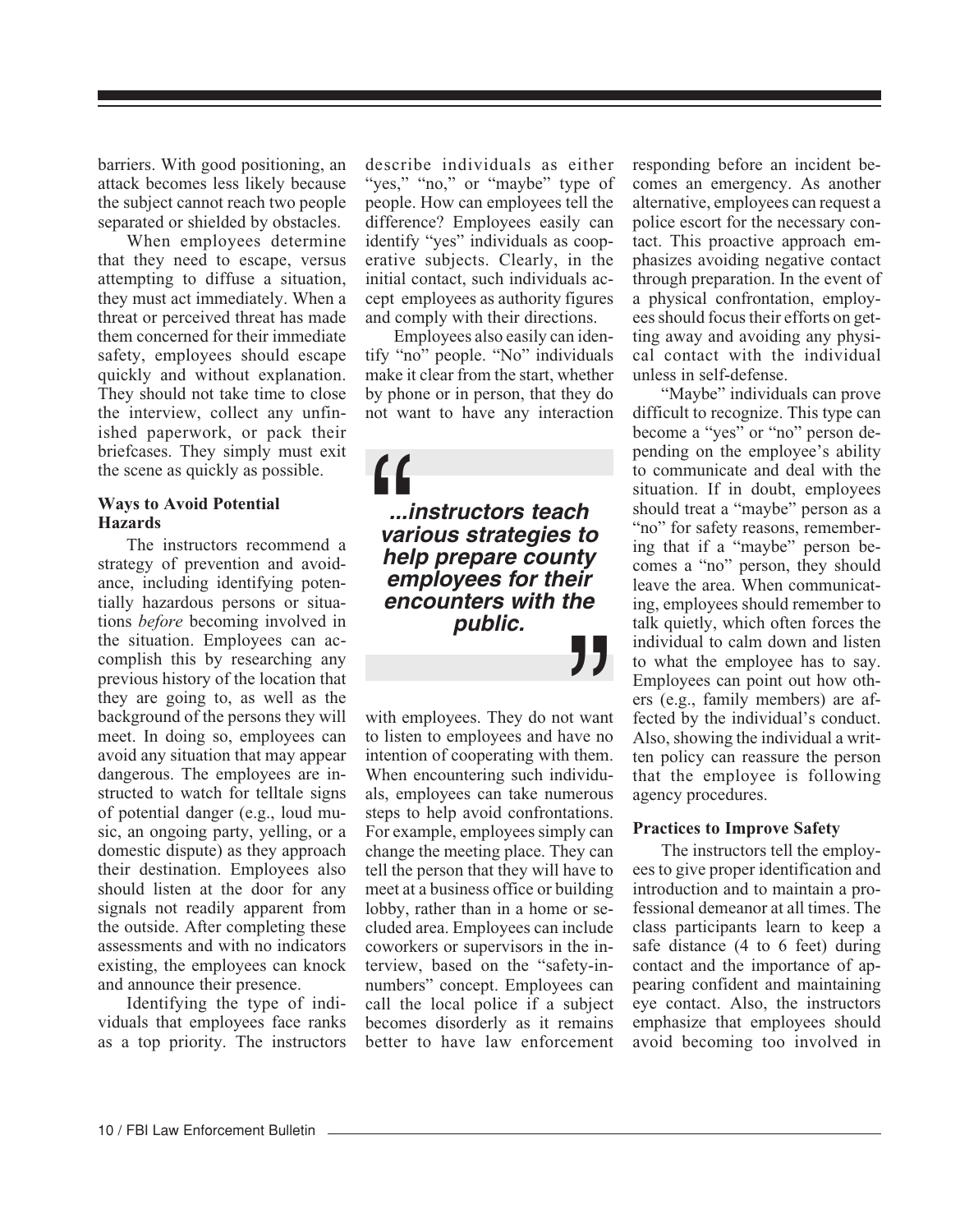### **Early Warning Signs of a Potential Attack**

- Conspicuous ignoring: As employees talk, subjects give no sign of understanding the conversation or dialogue. They avoid eye contact and will not answer questions. They may ignore facts specifically pointed out to them. They may be formulating their plan of attack or withdrawal.
- Repetitive inquiries: Individuals will keep repeating the question posed by employees, even after having been provided a satisfactory response, to help buy time to formulate a lie or develop a plan of attack.
- Looking around: Subjects may be attempting to find a way out of the situation. In their minds, the employees are the ones who placed them there and made them feel this level of discomfort. This is different than target glancing in that their heads swivel to find "any way out," including through the employees.
- Exaggerated pacing: This speaks to their level of agitation and could indicate that they

are warming up for a withdrawal or an attack.

- Ceasing all movement: This is the reverse of exaggerated pacing and is better known as "the calm before the storm," but possibly could indicate some type of action by the subject.
- Actual threats: Employees should take these seriously. They should not minimize actual statements or threats made by subjects. They should take such subjects at their words or actions and respond appropriately. They also should document the threat.
- Flight versus fight: Because it remains difficult to tell whether any of these actions are made in an attempt to withdraw or as a precursor of an attack, it is only prudent to assume that they may be indicating a possible attack and to react accordingly. It is not worth the employee's safety to risk not responding.

completing paperwork and possibly missing any type of warning signs.

The training also emphasizes that all public-contact employees should plan what they will do when a dangerous situation occurs. If they remain prepared, it will take them less time to react to such an occurrence. As employees approach each location, they should remain alert and observe the surroundings for the closest escape routes, available barriers or obstacles, any presence of weapons, and the location of the nearest telephone. Should the need arise, having a predetermined plan will help them move quickly and easily execute their plan. Employees can use simple, effective techniques to help get themselves out of danger. For example, employees can say phrases, such as "I just got a page," "I have to check in with my boss," or "My coworkers should be arriving soon and I need to let them know..." to allow them to use the telephone. If employees can reach a telephone, rather than calling their office in an emergency, the instructors tell them to call the police emergency number. If needed, employees can conduct a fake conversation with the dispatcher to signal that a problem exists. Employees should remember that if they use a cellular telephone to place the call, the emergency service cannot identify their location. Keeping an open phone line may help the dispatcher locate employees if they cannot provide their exact whereabouts. Employees should inform other coworkers of their schedule and location each day. The instructors stress that employees must remain vigilant of their safety, and they must be ready to use any tool, plan, or scheme to get them out of a dangerous environment and notify police, if necessary.

Such tactics also can apply when employees are working at their offices. Personal safety in the workplace involves several risk factors, including exchanging money with the public and working alone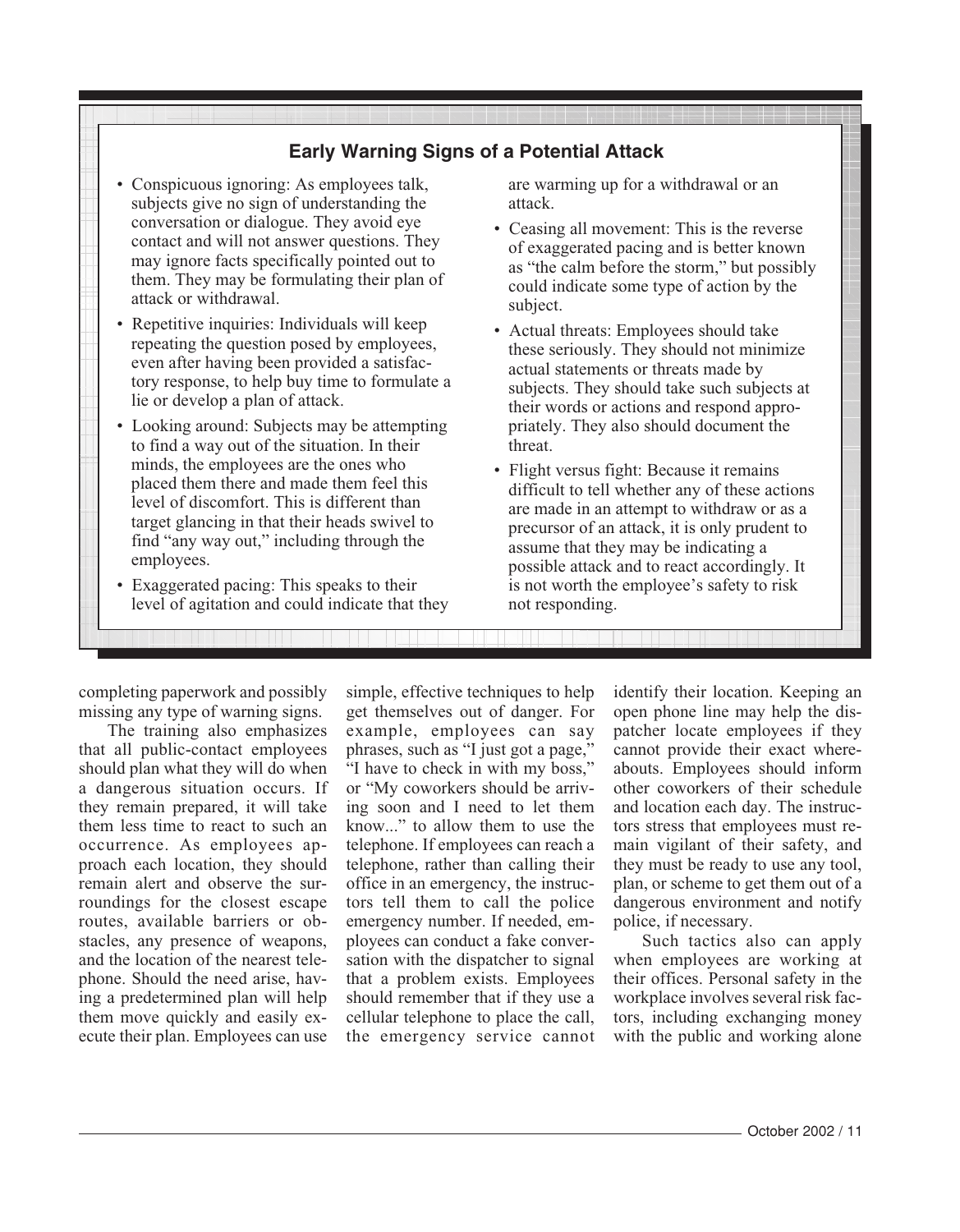or in small numbers, before or after normal business hours, and in highcrime areas. When money is present, the risk of potential violence increases. Employees must remain aware of the risk and take steps to minimize the "obviousness" of cash by limiting the amount of personal property they bring into the workplace; securing valuables in a locked drawer or in the trunk of their vehicles; and keeping purses, wallets, and valuables out of sight. Because employees face greater danger before and after normal working hours and in high-crime areas, they should employ recognized safety practices, such as parking near the door in well-lighted areas, scanning the area prior to entering or leaving buildings, calling home prior to leaving, not advertising that they are working alone, locking their office doors, leaving in teams whenever possible, and walking with purpose and exuding confidence. Visitors to the workplace also present dangers. Employees should ensure that their office has a policy for identifying authorized visitors, such as displaying an approved visitor badge, and that a policy exists to report and handle unauthorized persons.

Finally, because a person's level of confidence may decrease the chance of being victimized or increase the chance of survival should an attack occur, the instructors also emphasize the importance of physical fitness. Employees should strive to maintain a level of fitness to increase their health, which could help project a higher level of confidence to a person who may be thinking about possibly attempting an assault. They should attain fitness gradually and should initiate any fitness program only after consulting with a doctor if any health concerns exist. In addition, should an escape or defense become necessary, being physically fit will increase the level of their performance in what may be a dynamic situation.

#### **CONCLUSION**

While many public-contact employees do not have enforcement powers, they do meet individuals who often take umbrage with them while they are carrying out their assigned duties. To avoid possible confrontations and increase their level of safety, these employees should receive training in how to recognize and deal effectively with these types of individuals.

The Prince William County, Virginia, Police Department has developed a 1-day training session to provide its county government employees who have frequent public contact with strategies that can help them deal with potentially dangerous incidents. Although no employee can predict when, or if, a situation will "go bad" for them, by thinking ahead, having a wellthought-out plan, and rehearsing it, they can improve their chances of surviving a dangerous situation or, ideally, even preventing such an attack.

#### **Endnote**

<sup>1</sup> For additional information on the program, contact Chief C.T. Deane, Prince William County, Virginia, Police Department at 703-792-6650.

### **Wanted: Photographs**



he *Bulletin* staff is always on the lookout for dynamic, law enforcement-related photos for possible publication in the magazine. We are interested in photos that visually depict the many aspects of the law enforcement profession and illustrate the various tasks law enforcement personnel perform.

We can use either blackand-white glossy or color prints or slides, although we prefer prints (5x7 or 8x10). Appropriate credit will be given to contributing photographers when their work appears in the magazine. We suggest that you send duplicate, not original, prints as we do not accept responsibility for prints that may be damaged or lost. Send your photographs to:

> Art Director, *FBI Law Enforcement Bulletin*, FBI Academy, Madison Building, Room 209, Quantico, VA 22135.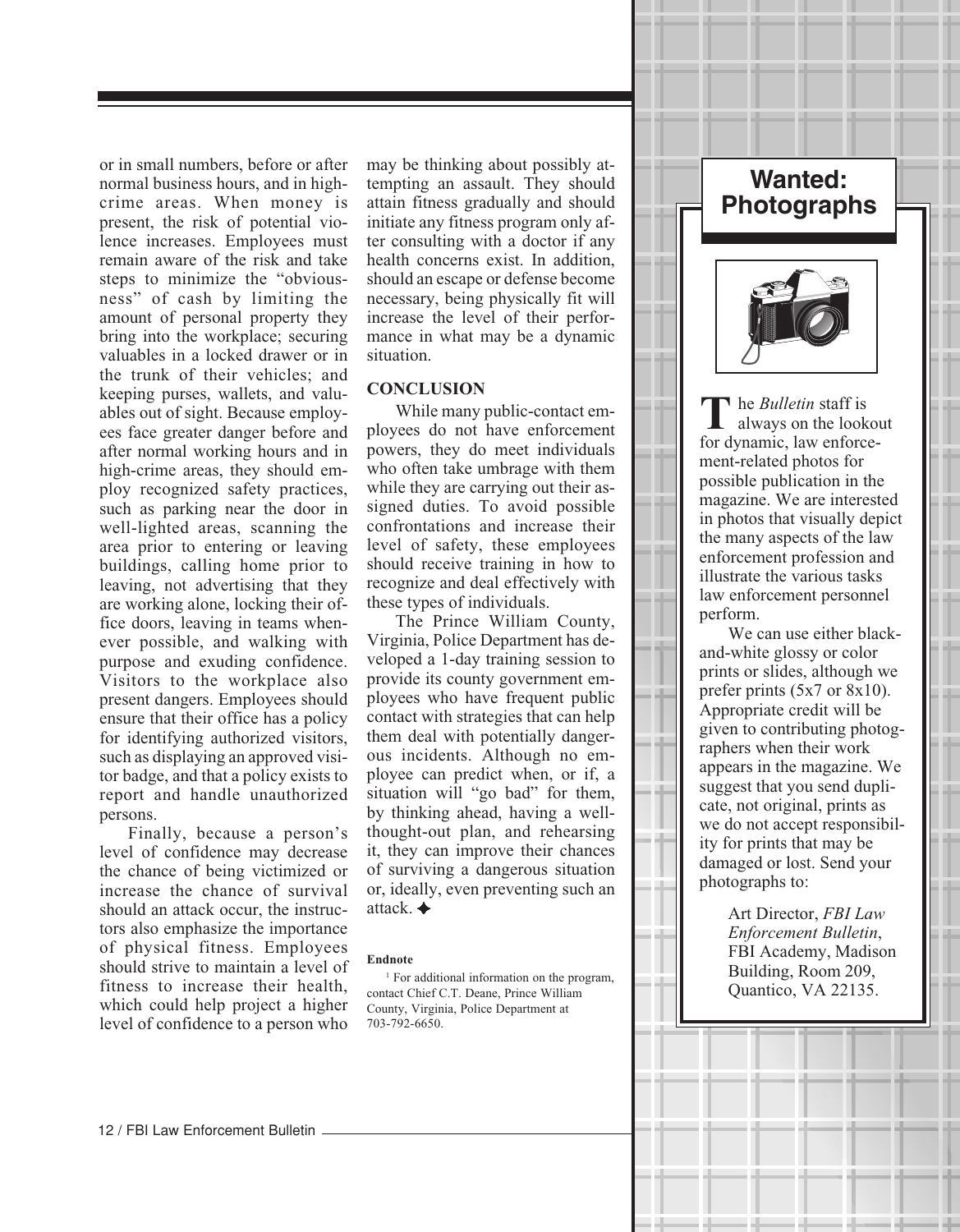# **Bulletin Reports**

## <span id="page-13-0"></span>Drugs and Crime

The National Institute of Justice (NIJ) presents *ADAM Preliminary 2000 Findings on Drug Use and Drug Markets: Adult Male Arrestees* (NCJ 189101). This research report features original data from NIJ's Arrestee Drug Abuse Monitoring (ADAM) program using a new probability-based sampling method, a poststratification weighting strategy, and a redesigned survey instrument. The redesigned methodology gives researchers and policymakers greater confidence in ADAM data. Information in this NIJ research report was culled from sites in the ADAM network as a result of new questions about heavy alcohol use, mental health and drug treatment, the need for treatment of drug dependency, and characteristics of drug markets. The questions are based on items from other national surveys and allow researchers to "crosswalk" between ADAM and other ongoing, large-scale research studies. To obtain a copy of this research report, visit *http://www.ojp.usdoj.gov/nij/ pubs-sum/189101.htm* or call the National Criminal Justice Reference Service at 800-851-3420.

### Law Enforcement

*Reducing Gun Violence: The Boston Gun Project's Operation Ceasefire* provides a 78-page overview of Operation Ceasefire, a unique problem-oriented policing initiative that tasked both academics and practitioners with reducing homicide victimization among youths in Boston. This National Institute of Justice research report details the issues and processes of the project's implementation and design and discusses findings from an evaluation study. The study concluded that Operation Ceasefire likely was responsible for the significant decline in the city's rates of youth homicide and gun violence in the 1990s. Moreover, although the project was highly customized to Boston, certain process elements generally should be applicable to similar problem-solving efforts in other jurisdictions. This report (NCJ 188741) is available electronically at *http://www.ojp.usdoj.gov/nij/pubs-sum/ 188741.htm* or call the National Criminal Justice Reference Service at 800-851-3420.

**Bulletin Reports** is an edited collection of criminal justice studies, reports, and project findings. Send your material for consideration to: FBI Law Enforcement Bulletin, Room 209, Madison Building, FBI Academy, Quantico, VA 22135. (NOTE: The material in this section is intended to be strictly an information source and should not be considered an endorsement by the FBI for any product or service.)

October 2002 / 13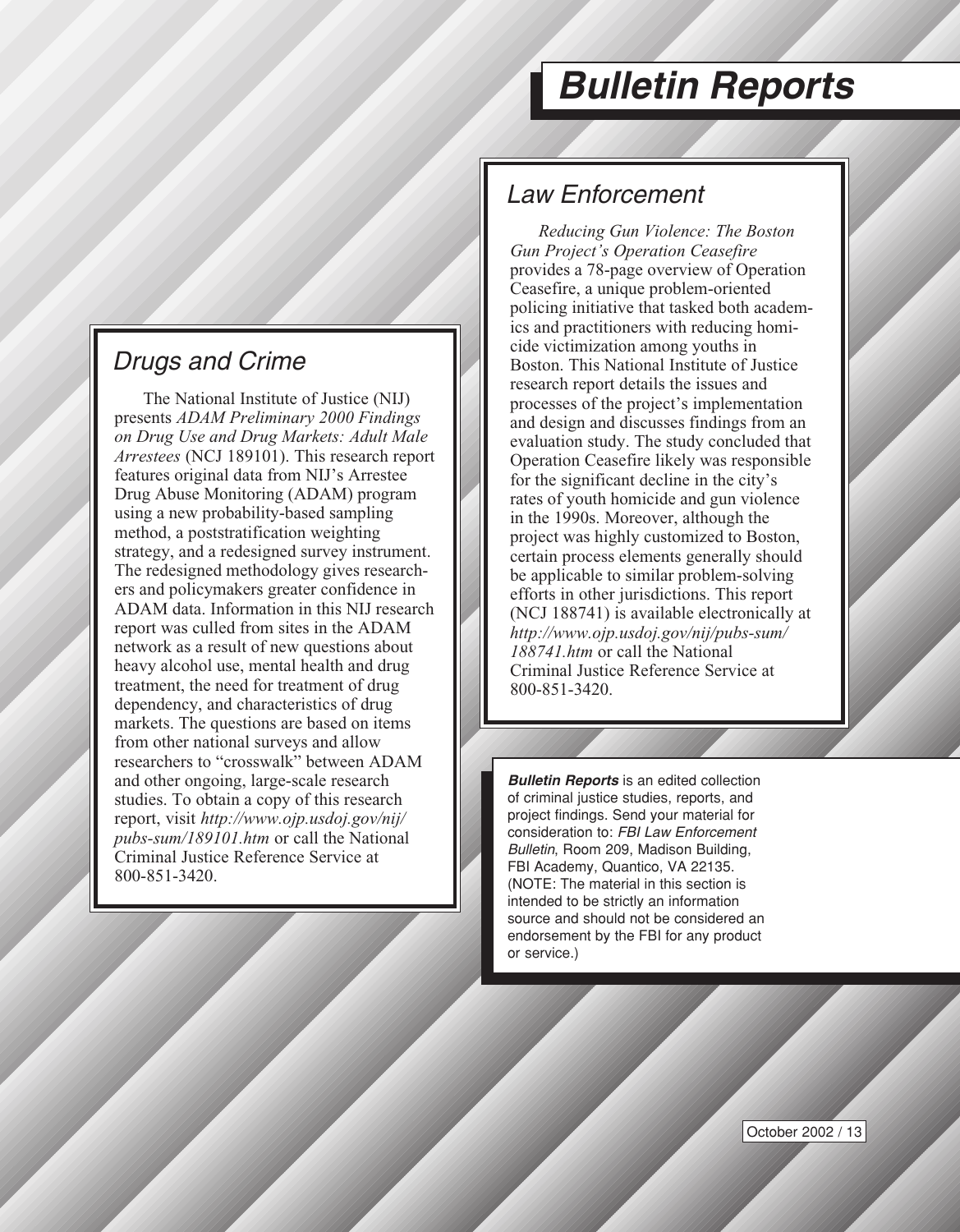## <span id="page-14-0"></span>**Perspective**

## **Bulletproof Dogs**

The Canine Ballistic Vest Phenomenon

By Charlie Mesloh, M.P.A., and Jennifer James-Mesloh, M.P.A.

he impact of news stories and the concentration of media attention in an area can create a public **T** he impact of news stories and the concentratio of media attention in an area can create a publisperception that previously did not exist. For example, numerous cases of the media's involvement in criminal justice issues have created new public perceptions, which can be referred to as "social construction" or "framing an issue."1

This scenario is evident in the news stories that transpired after the 1998 death of the New Jersey State Police dog Solo, mortally wounded in the line of duty. The brutal killing of Solo grabbed the media's attention, and the story spread nationwide. As a reaction to the shooting, a 14-year-old girl in California responded by organizing a program to fund the purchase of protective vests for police dogs. Many believed that if Solo had been wearing ballistic armor, he would have survived the shooting.

The New Jersey legislature also responded to the media's attention generated by Solo's death and enacted new state legislation enhancing the penalties for injuring or killing a police animal. The legislation, referred to as Solo's Law, represented an effort to honor the fallen canine. The media was charmed by the emotional outpouring toward a police canine and continued to cover the story, further promoting the reputation of Solo who had become a national figure.

#### **Perceptions**

Once media organizations realized the appeal of police canines produced by the Solo incident, they looked for similar stories in their local news markets. By constructing news stories that focused on canine protective vests, the media generated a public perception that such gear was a necessity and that those responsible for the protection of others should be equally protected. These stories tapped into the emotional reservoir of a nation. They sparked the inherent goodness that exists in children and fueled the creation of organizations dedicated to protecting

those in law enforcement with ballistic vests. The reporting of such events only perpetuated the growing perception that protective vests for police officers and police canines would prove the difference between life and death.

A review of media stories indicated that police canines are viewed in a positive manner by most people and often portrayed as the "four-footed community police officer of the  $21<sup>st</sup>$  century."<sup>2</sup> However, the formation of public perceptions created by the media's framing of police canine issues has contributed greatly to establishing protective vests in the public's mind as the solution to all death and injury scenarios for police service animals. While the basis for providing vests is generated from human kindness and the goodness of children, it also raises some concerns that the law enforcement community should address.



Mr. Mesloh, a former law enforcement officer and canine handler and trainer, currently instructs at the University of Central Florida in Orlando and is pursuing a Ph.D. in public affairs.



Ms. James-Mesloh, a former public relations practitioner who has experience with the Florida legislature, currently is pursuing a Ph.D. in public affairs at the University of Central Florida in Orlando.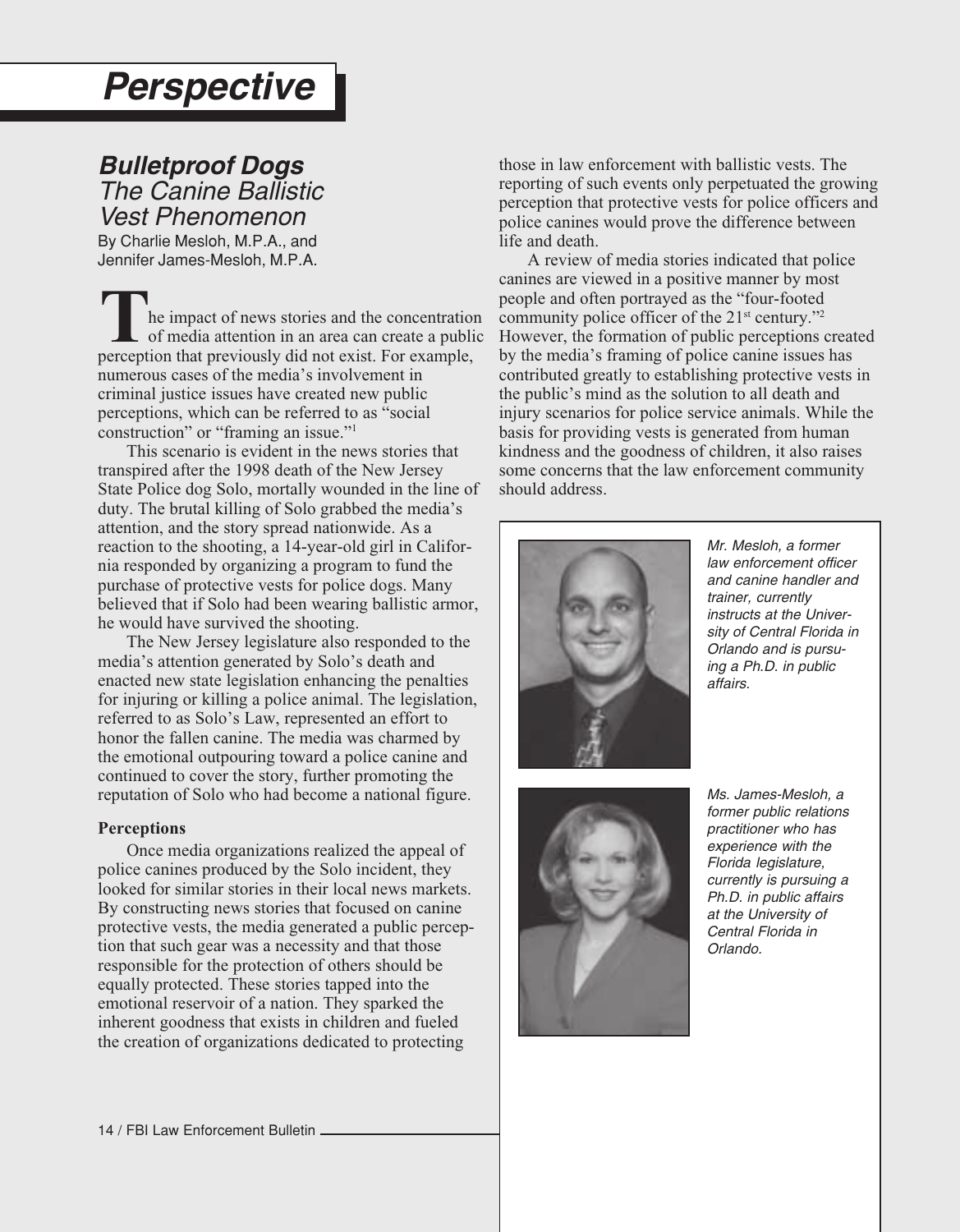#### **Concerns**

The phenomenon of socially constructing an issue and then spinning the public's perception of it seems to have occurred over the use of protective vests for police canines. For example, although no research currently exists documenting the extent of protection that a vest would provide a police canine, the public's perception and the continued reporting by the media champion the use of such equipment. Research, however, does exist that evaluates social construction and its linkage to criminal justice issues. It was from

this point that two researchers analyzed the progression of news articles reporting on police canines and the use of protective armored vests.3 These researchers identified a total of 2,022 newspaper articles from a Boolean search that included the words *police dog* for the years 1994 through 2000.4 They intended to identify major trends and changes in the socially constructed image of police dogs and their activities over this 7-year span. During the course of a content analysis of newspaper articles regarding police dogs, the researchers noted a substantial

trend in the number of stories focusing on the purchases of ballistic vests to protect police animals.<sup>5</sup> Ninety-six articles over the 7-year period focused specifically on body armor for police dogs. Articles regarding canine vests were rare prior to the highprofile canine deaths, especially that of Solo's in 1998. However, a sharp increase began in early 1999 and continued through the end of the study.

During that time, the media framed police dogs in a positive context and, when linked with specific articles, constructed a perception that implied a need for public involvement. This need for public involvement has taken the form of purchasing ballistic vests. Although the use of such equipment has obvious effects for police officers, the same may not hold true for canines. While canines can benefit from wearing vests, they also can encounter some unstated hazards.



A likely scenario involves a police canine deployed to apprehend a fleeing suspect who then fires a gun at the dog. However, when imagining this scenario, the suspect would be standing and firing the gun at a downward angle to hit the target (the dog), which would be running toward the suspect. A problem arises because protective vests are designed to cover the chest and back region of the dog, leaving the head area completely exposed and vulnerable to a gunshot wound. Obviously, the head presents the most likely target, as it is closest to the suspect. It also remains unclear whether ballistic vests offer sufficient protec-

> tion against blunt trauma injury as the researchers could find no studies demonstrating the effectiveness of the material to disperse projectile energy on a dog's physiology. Further, the additional weight and bulkiness of the vest may reduce the speed and maneuverability of the canine, while offering the suspect the ability to use the vest as a gripping point during a physical confrontation.

In addition, no reports of a canine ballistic vest saving the life of a police animal have

occurred in the United States. As a result of the positive social construction revolving around protective vests for canines, harm actually may come to police dogs because of placing so much faith in the ballistic vest. To this end, agencies may begin to place dogs in a wider range of functions that inherently prove more dangerous. Finally, the public, at some point, may expect agencies to deploy vestprotected animals in tactical operations as an additional nonlethal option. Although special weapons and tactics (SWAT) and canine unit interaction is commonplace in many containment scenarios, the perception of the dog as "bulletproof" by the public possibly raises future issues, particularly in incidents where officers must employ deadly force. Inevitably, someone will ask why the "armored dog" was not sent to subdue a barricaded and heavily armed individual.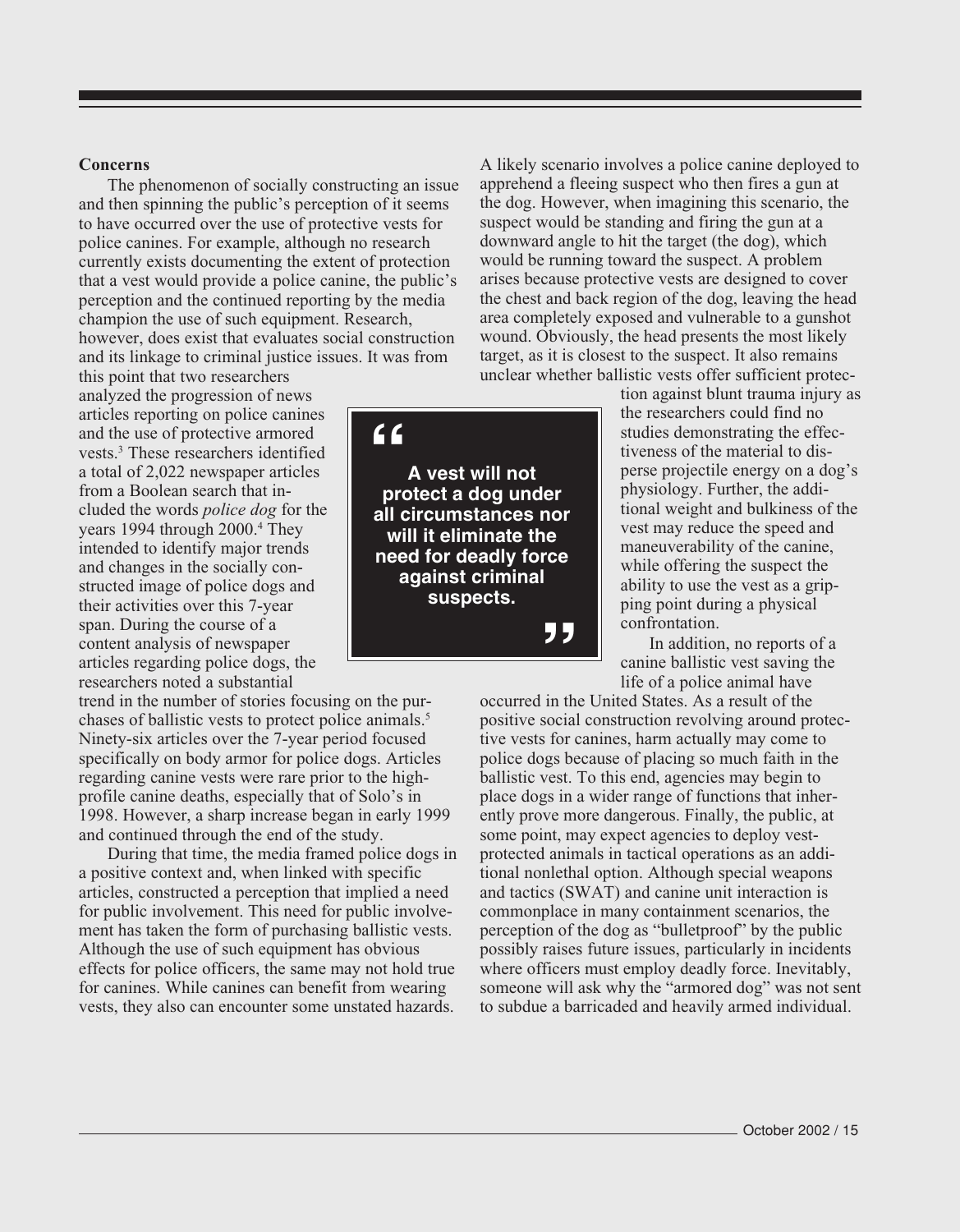This represents an example of "framing an issue" that was meant to be positive, but, instead, suffers from negative externalities.

#### **Recommendations**

With these concerns in mind, agencies should use caution when they accept donations of canine body armor. Although these gifts symbolize community support toward the canine unit and the police department as a whole, they may carry unreasonable expectations that a dog and vest cannot fulfill. A vest will not protect a dog under all circumstances nor will it eliminate the need for deadly force against criminal

suspects. Realistically, a vest provides a police dog with an added level of protection but also has some negative features that only a canine handler can truly judge in the final analysis. Clearly, documented policy and procedures for deployment and an understanding of the canine's abilities and limitations may reduce future problems between communities and their law enforcement agencies.

Moreover, regardless of how agencies may consider canine vests, they should support a national study to gather statistics

about the number of dogs saved by these vests. By examining the benefits and risks associated with canine protective vests, the law enforcement community can gain a clearer, less emotionally charged view of the issue, rather than relying on the media's interpretation of the tactical use of police dogs. This is similar to the use of protective vests for law enforcement officers. Over the years, the number of officers saved by wearing body armor has grown as more officers and agencies have seen the benefits derived from them and have implemented their use. However, equally well known is the tragic number of officers who have lost their lives even though they were wearing a protective vest at the time.<sup>6</sup> By examining these incidents, manufacturers have made great improvements in the design, material, and



comfort level of body armor for officers. The same should be done for police service animals, especially supplementing the vest with some type of head covering or helmet device to protect the dog's most vulnerable target zone. Additionally, researchers should obtain input from canine officers. Because police dogs cannot speak for themselves, their handlers must provide as much information as possible as to whether canine protective vests can save the lives of these highly trained and devoted animals. Finally, with accurate data on the benefits and risks associated with the use of protective vests for police service animals, the media can present a true picture of the

issue to the public. News organizations still can cover stories of heroic actions of police dogs, but they also can demonstrate to the public that these brave animals have the best and most up-to-date equipment, training, and human guidance.

#### **Conclusion**

In today's world of advanced technology and instant communication, the media can focus the public's attention on many issues and often change how people perceive them. The issue of protective vests for police

canines illustrates this concept very well. Brave animals sacrificing their lives for the public's safety can seize the media's attention unlike little else. In their zeal to cover such stories, however, news organizations may create incorrect perceptions of the solution to these tragedies. To avoid this, the law enforcement community must determine if the benefits of this solution outweigh the risks.

Primarily, law enforcement agencies can support a national study of the effectiveness of canine protective vests, research into improving the design of such equipment, and a continuing dialogue between canine handlers, vest manufacturers, and the media. Such actions would create an environment that promotes the safety of the animals, their handlers, and the public they serve and stand as a fitting memorial to all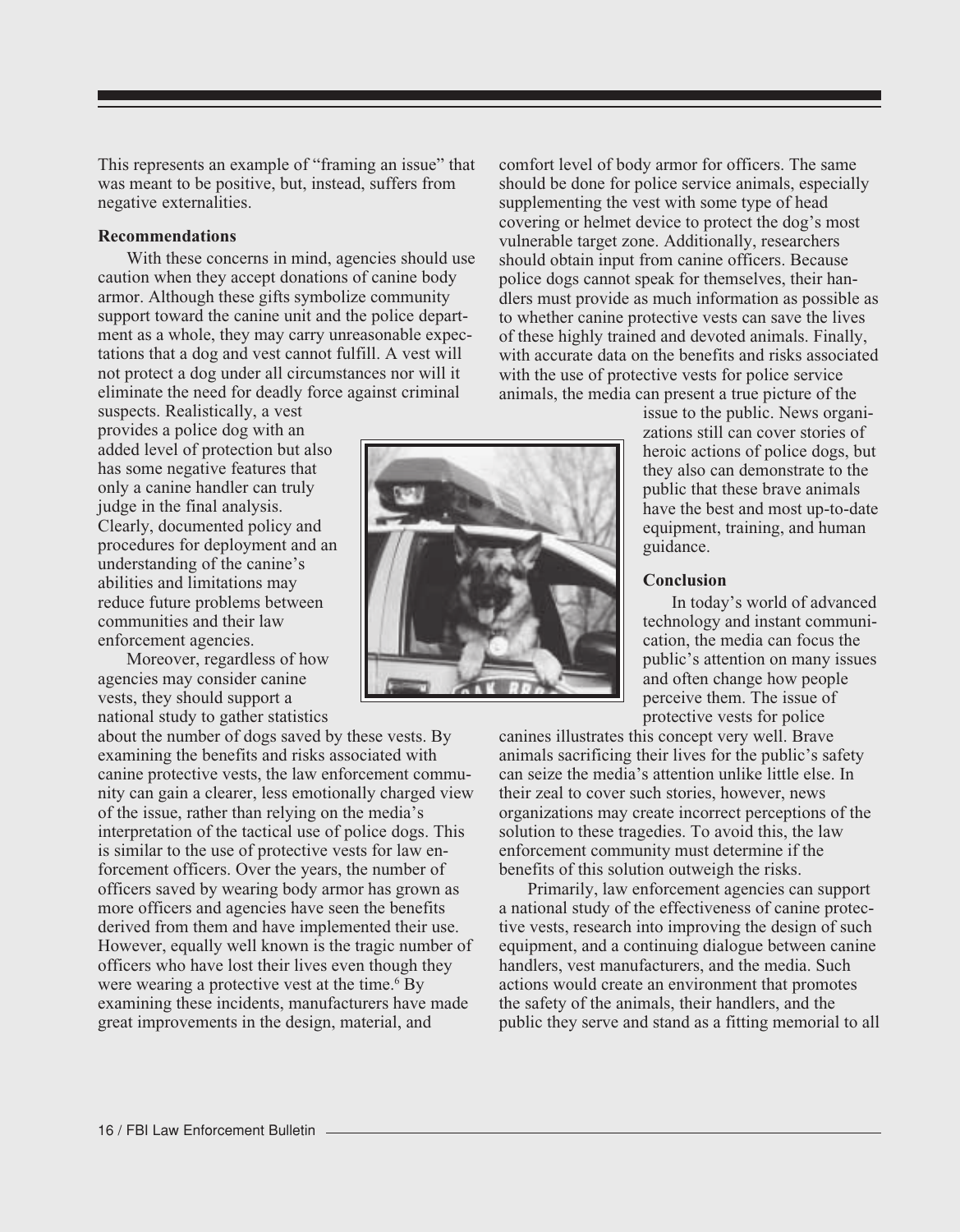<span id="page-17-0"></span>of those, like Solo, who have given their lives in the line of duty.  $\triangleleft$ 

#### **Endnotes**

<sup>1</sup> R. Surette, *Media, Crime and Criminal Justice*, 2d ed. (New York, NY: Wadsworth, 1992); G. Barak, *Media, Process and the Social Construction of Crime* (New York, NY: Garland Publishing, 1994); and R. Fox and R. Van Sickel, *Tabloid Justice: Criminal Justice in an Age of Media Frenzy* (Boulder, CO: Lynee Rienner Publisher, 2001).

<sup>2</sup> C. Mesloh and R. Surette, "Analysis of News Media Coverage Regarding the Law Enforcement Canine," 2001, pending publication.

#### 3 Ibid.

4 A Boolean search, named for the British mathematician George Boole, uses "operators," such as *and* or *or*, to define a relationship between terms. A search for police *and* dogs locates every article in which both words appear. A search for police *or* dogs finds every article in which either of the words appears. The researchers conducted their Boolean search by accessing *http://www.newslibrary.com*.

5 Supra note 2.

6 From 1991 through 2000, 293 law enforcement officers were shot and killed in the line of duty while wearing body armor, with gunshot wounds to the head accounting for 168 of those deaths; U.S. Department of Justice, Federal Bureau of Investigation, *Law Enforcement Officers Killed and Assaulted 2000* (Washington, DC, 2001), 15.

**Crime Data**



reliminary 2001 data from the FBI's Uniform Crime Reporting Program indicates a 2 **P** reliminary 2001 data from the FBI's Uniform Crime Reporting Program indicates a 2 percent increase in the nation's Crime Index from the 2000 figure. The Crime Index is composed of murder, forcible rape, robbery, aggravated assault, burglary, larceny-theft, and motor vehicle theft. The Modified Crime Index includes the property crime of arson.

Including the offenses surrounding the events of September 11, 2001, preliminary data show that the 2001 Crime Index remains at the 2 percent increase from the 2000 figure; the volume of violent crime increased .6 percent; and the murder volume increased 26.4 percent. However, the FBI advised that the figures reflecting the offenses from the events of September 11 are not included in the trend data because they are statistical outliers that will affect current and future crime trends.

Preliminary figures for 2001, excluding the data mentioned above, suggest that the volume of violent crime offenses remained relatively unchanged—a .3 percent increase—when compared with data for 2000; however, the volume of property crime offenses rose by 2.2 percent.

Among violent crimes, robbery showed the greatest increase, 3.9 percent. Murder rose 3.1 percent, and forcible rape showed a minimal increase of .2 percent. Aggravated assault, which is the most frequently occurring violent crime in the Index, was the only violent offense to show a decrease from the 2000 volume—1.4 percent. In the property crime category, motor vehicle theft increased 5.9 percent, and burglary rose 2.6 percent. Arson and larceny-theft increased 2 percent and 1.4 percent, respectively.

Collectively, law enforcement agencies in three of the nation's four geographical regions reported increases in their Crime Index totals. Agencies in the West recorded a 4.5 percent increase; agencies in the South, a 1.9 percent increase; and agencies in the Midwest, a .9 percent increase. Northeastern agencies collectively noted an overall Crime Index decrease of 1.2 percent.

For the complete preliminary annual *Uniform Crime Report* press release, access the FBI's Internet site at *http://www.fbi.gov*.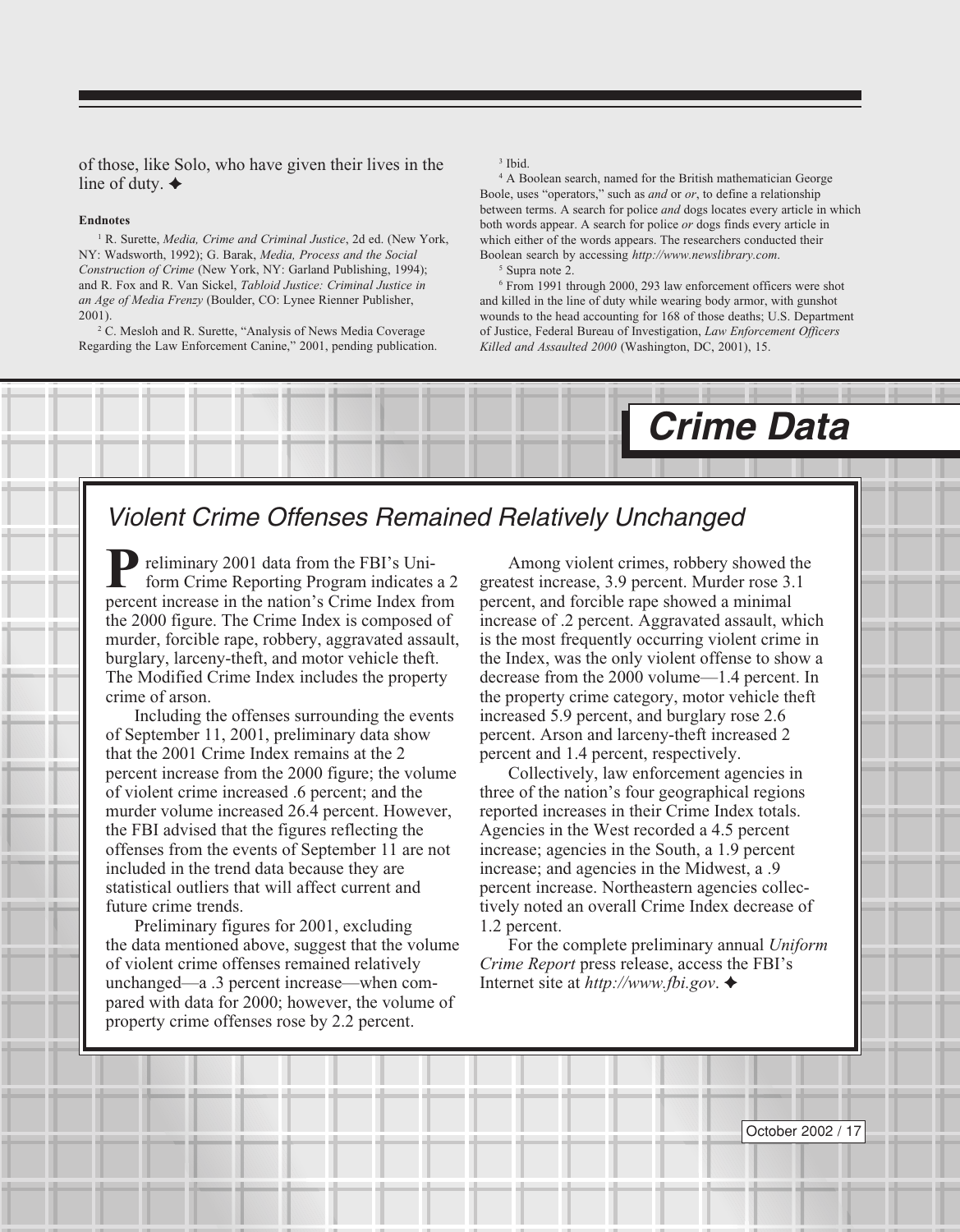## <span id="page-18-0"></span>**Research Forum**

### **Perceptual and Memory Distortion During Officer-Involved Shootings**

By Alexis Artwohl, Ph.D.

**66** I f it hadn't been for the recoil, I wouldn't have known my gun was working. Not only didn't I hear the shots but afterward my ears weren't even ringing."

"I saw the suspect suddenly point his gun at my partner. As I shot him, I saw my partner go down in a spray of blood. I ran over to help my partner, and he was standing there unharmed. The suspect never even got off a shot."

"When I got home after the shooting, my wife told me that I had called her on my cell phone during the pursuit of the violent suspect just prior to the shooting. I have no memory of making that phone call."

"I told the SWAT team that the suspect was firing at me from down a long dark hallway about 40 feet long. When I went back to the scene the next day, I was shocked to discover that he had actually been only about 5 feet in front of me in an open room. There was no dark hallway."

"During a violent shoot-out I looked over, drawn to the sudden mayhem, and was puzzled to see beer cans slowly floating through the air past my face. What was even more puzzling was that they had the word *Federal* printed on the bottom. They turned out to be the shell casings ejected by the officer who was firing next to me."

These representative samples, taken from actual officer-involved shootings, exemplify the quirky nature of perception and memory. Law enforcement officers fully realize that their superiors, legal authorities, and the public they serve will hold them completely accountable for their every action during an officer-involved shooting. These same individuals also will scrutinize the accuracy and truthfulness of statements made by officers taking part in such incidents. Therefore, it becomes important to understand that expecting officers to have perfect recall of

any event is not realistic. Indeed, the body of research on perception and memory supports the fact that people rarely are capable of total and perfect recall of events.

Although the underlying physical processes of perception and memory continue as a matter of research and debate, empirical observation of human behavior can shed some light on the behavioral consequences of these processes. To this end, the author focused her research on the self-reported perceptual and memory distortions experienced by officers involved in shootings.1

#### **BACKGROUND**

Germane to this topic is how trauma and other highly emotional experiences can impact perception and memory. A noted researcher in the area of stress and fear conducted a comprehensive review of this topic.2 He came to the conclusion that people have two distinctly different modes of processing information. One, the rational-thinking mode, happens during low emotional arousal states, whereas the second, the experiential-thinking mode, occurs during states of high stress and emotional arousal, such as would occur during an officer-involved shooting.

He pointed out that when people are not under high levels of stress, they have the ability to calmly engage in the conscious, deliberative, and analytical cognitive processing that characterizes rational thinking. However, when a perceived emergency requires quick action, they cannot afford this luxury. Instead, their cognitive processing system automatically switches over to experiential thinking. He stated that "people are angry, sad, or frightened not as a direct result of what objectively occurs but because of how they interpret what happens. The automatic, preconscious construals that are the effective instigators of such emotions are made so automatically and rapidly as to preclude the deliberative, sequential, analytical thinking that is characteristic of the rational system."<sup>3</sup>

He delineated the differences in rational and experiential thinking, including the concept that experiential thinking represents a system that "automatically, rapidly, effortlessly, and efficiently processes information,"4 an obvious advantage in a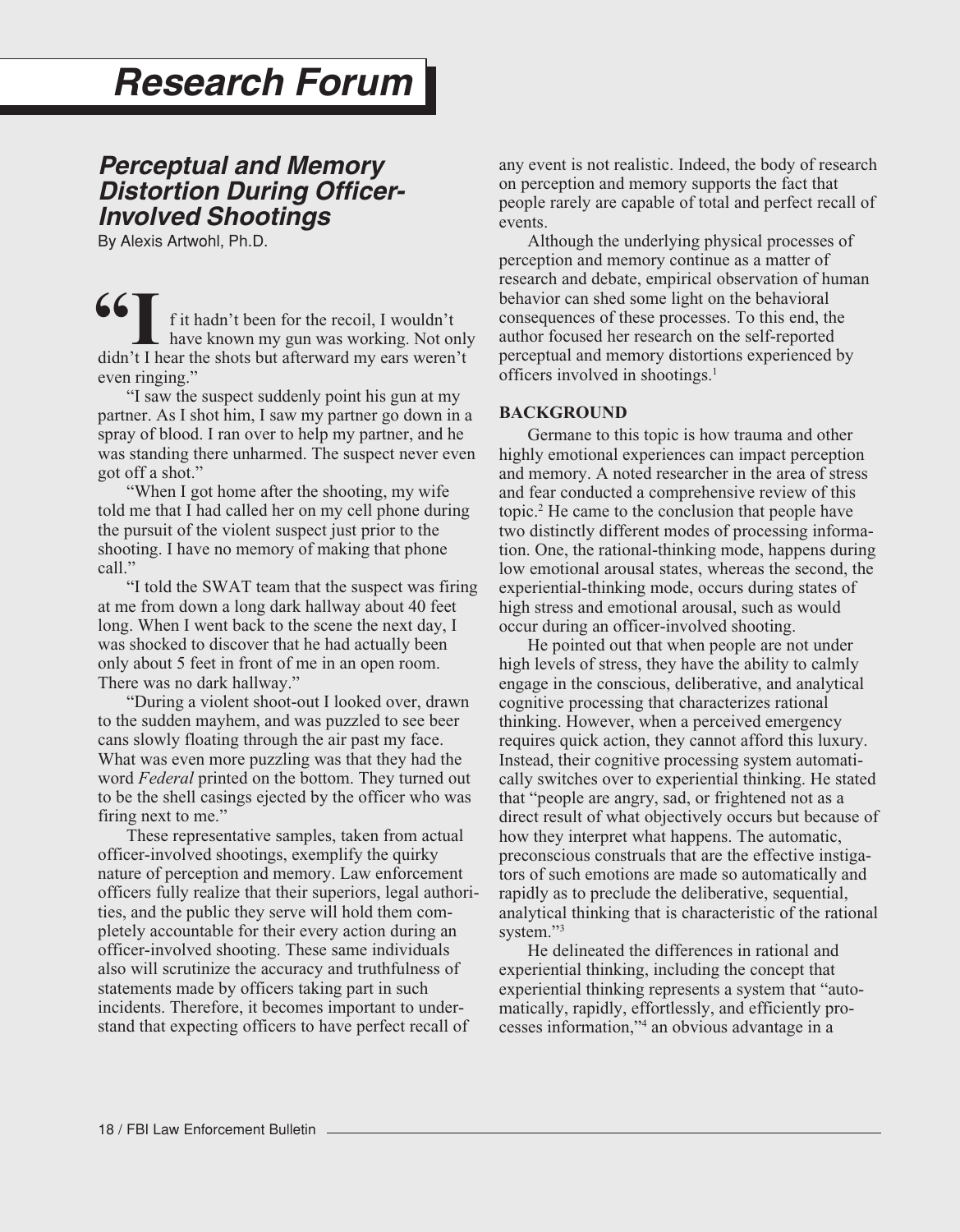life-threatening situation demanding an immediate response. Along with facilitating automatic, rapid responses, he pointed out that experiential thinking is more likely than rational to have such characteristics as—

- fragmented memory instead of an integrated narrative;
- based on past experiences instead of a conscious appraisal of events;
- intuitive and holistic instead of analytic and logical;
- oriented toward immediate action instead of reflection and delayed action;
- highly efficient and rapid cognitive processing instead of slow, deliberative thinking;
- "seized by emotions" instead of "in control of our thoughts"; or
- "experiencing is believing" instead of requiring justification via logic and evidence.

He continued with, "In most situations, the automatic processing of the experiential system is dominant over the rational system because it is less effortful and

more efficient and, accordingly, is the default option."5 He noted that people frequently engage in experiential thinking during everyday events simply because it is more efficient, but "emotional arousal and relevant experience are considered to shift the balance of influence in the direction of the experiential system."6 This clearly applies to officers involved in shootings and other high-stress situations.

#### **PREVIOUS RESEARCH**

To understand this connection more thoroughly, the author reviewed previous research relative to officer-involved shootings. In the process, she concentrated on three main studies.

In 1986, two researchers were among the first to publish data specific to officer-involved shootings.7 In their study of 86 officers involved in shootings, they

found that 67 percent of the officers saw the incident in slow motion, while 15 percent observed it as faster than normal. Fifty-one percent heard sounds during the event in a diminished manner, whereas 18 percent of the officers said that the sounds were intensified. Thirty-seven percent had tunnel vision, while 18 percent experienced greater visual detail.

In 1998, two other researchers studied a variety of reactions in 348 officers involved in shootings.<sup>8</sup> They administered their surveys within 3 to 5 days after the incident, just prior to each officer's participation in a mandatory debriefing. They found that 41 percent of the officers thought that time slowed down, while 20 percent perceived that it sped up. Fifty-one percent

said that sounds seemed quieter, whereas 23 percent reported sounds as being louder. Forty-five percent of the officers had tunnel vision, while 41 percent experienced an increased attention to detail. In addition, 22 percent of the officers reported memory loss for part of the incident.

A recent researcher did a comprehensive survey of officerinvolved shootings that consisted of detailed interviews with 80 municipal and county law enforcement officers who reported on 113

separate cases where they shot citizens during their careers in law enforcement.<sup>9</sup> While his report contained a wealth of information, it also set out specific data relative to perceptual and memory distortions. He found that 56 percent of the officers saw the incident in slow motion, while 23 percent thought that it happened quicker than normal. Eighty-two percent reported that sounds diminished, whereas 20 percent thought sounds intensified. Fifty-six percent experienced heightened visual detail, while 51 percent had tunnel vision. In addition, 13 percent of the officers reported other types of distortion during the event.

#### **PRESENT RESEARCH**

From 1994 to 1999, the author supplied a written survey to 157 officers involved in shootings from multiple agencies. Although approximately two-thirds

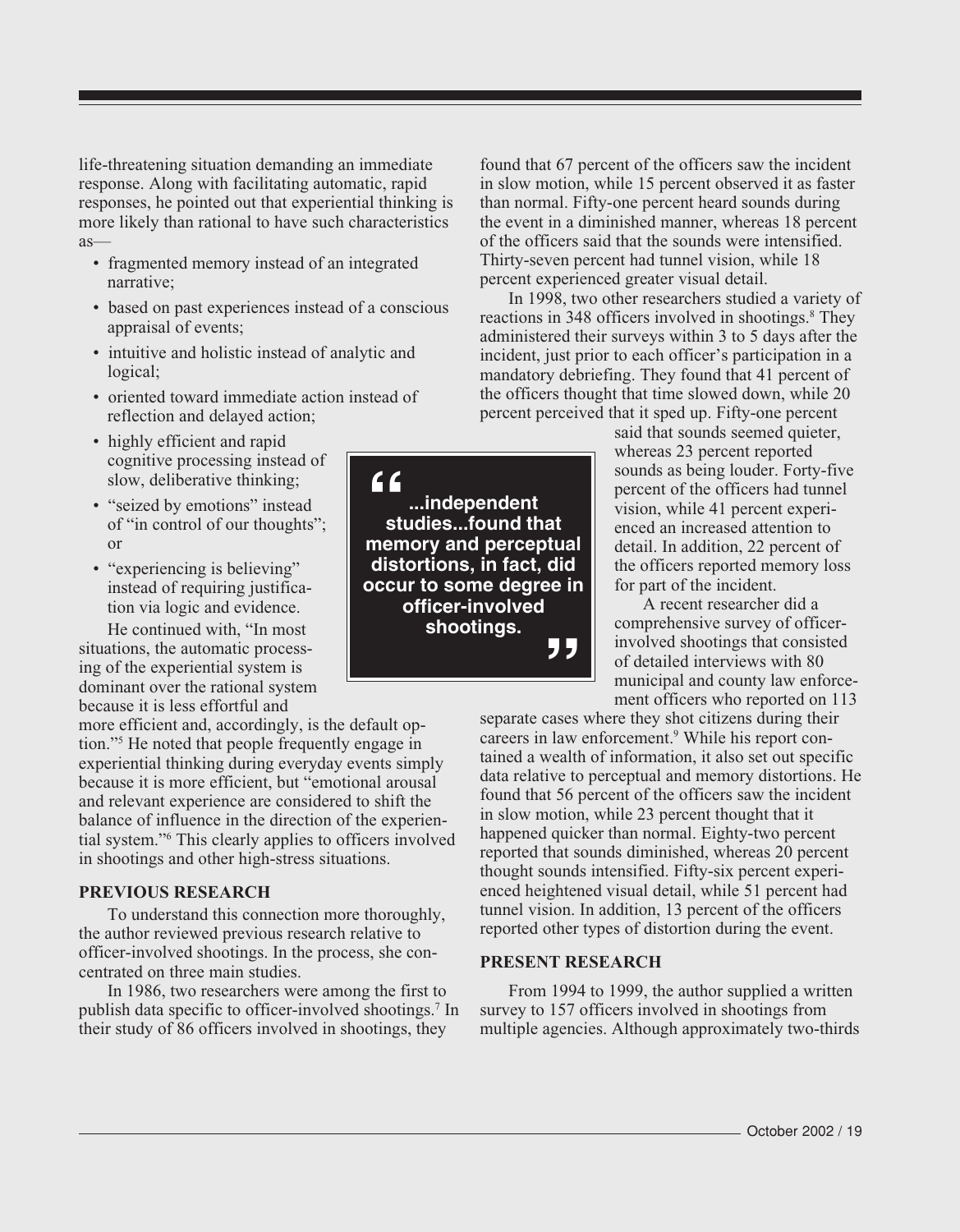of the officers received the survey during their individual mandatory debriefing within 1 week after the shooting, the author told them not to fill out the survey until they had attended a group debriefing (which typically occurs 2 to 4 weeks after the incident, allowing time for agencies to complete their investigations). The author did this because she discovered, in the course of conducting numerous group debriefings, that many officers do not fully realize the extent of their own memory and perceptual gaps and distortions until confronted with evidence to the contrary. During a group debriefing, as officers tell their versions of what happened, the complete

picture begins to emerge. Participating officers enjoy the benefit of finding out what really happened overall and how their own version might differ. Even for officers who were the only officer present, their later perusal of investigation reports, including physical evidence and eyewitness statements, can educate them as to the lack of completeness and total accuracy of their memories of the event.

By contrast, the author collected the remaining one-third of the surveys from mental health or

law enforcement professionals who gave the surveys to officers who they knew had been involved in shootings. With these surveys, the length of time that had passed since the shooting occurred varied more than those collected after group debriefings.

In addition, the sample did not represent a "clinical" population; these officers were not seeking treatment for post-traumatic stress disorder (PTSD), although some may have been experiencing a certain degree of PTSD. The majority of the officers who completed the surveys collected by the author were doing well emotionally by the time their group debriefing occurred. The officers voluntarily filled out the surveys, and the great majority of the officers returned them to the author.

Overall, the author's research revealed that 62 percent of the officers viewed the incident in slow motion, while 17 percent said that time appeared to speed up. Eighty-four percent of the officers noted that sounds seemed diminished, whereas 16 percent thought that sounds were intensified. Seventy-nine percent had tunnel vision, while 71 percent experienced heightened visual clarity. In addition, 74 percent of the officers stated that they responded on "automatic pilot," with little or no conscious thought. Fifty-two percent reported memory loss for part of the event, and 46 percent noted memory loss for some of their own behavior. Thirty-nine percent recalled experiencing dissociation (i.e., the sense of detachment or unreality); 26 percent had intrusive distracting thoughts; 21 percent noted memory distortion

(i.e., saw, heard, or experienced something that did not really happen or it happened very differently than they remembered); and 7 percent reported having temporary paralysis.

#### **DISCUSSION**

#### **Past and Present Survey Results**

*Diminished sound* refers to the inability to hear very loud sounds that a person ordinarily obviously would hear, such as gunshots. It ranges from not hearing these sounds at all to hearing them in an

odd muffled, distant manner. This may contribute to the findings of previous researchers, as well as the author, indicating that officers often do not know exactly how many rounds they fired, especially as the number of shots increases.

*Tunnel vision* denotes the loss of peripheral vision. This, combined with *heightened visual clarity*, can result in the odd combination of officers seeing with unusual detail some stimuli within their narrowed field of vision, but remaining visually oblivious to the surroundings that they ordinarily would see with their peripheral vision.

Although 7 percent of the officers reported *temporary paralysis*, such a reaction is unlikely to represent "freezing" to the point of dysfunction during the event. In cases where the author debriefed officers who were angry at themselves for "freezing,"

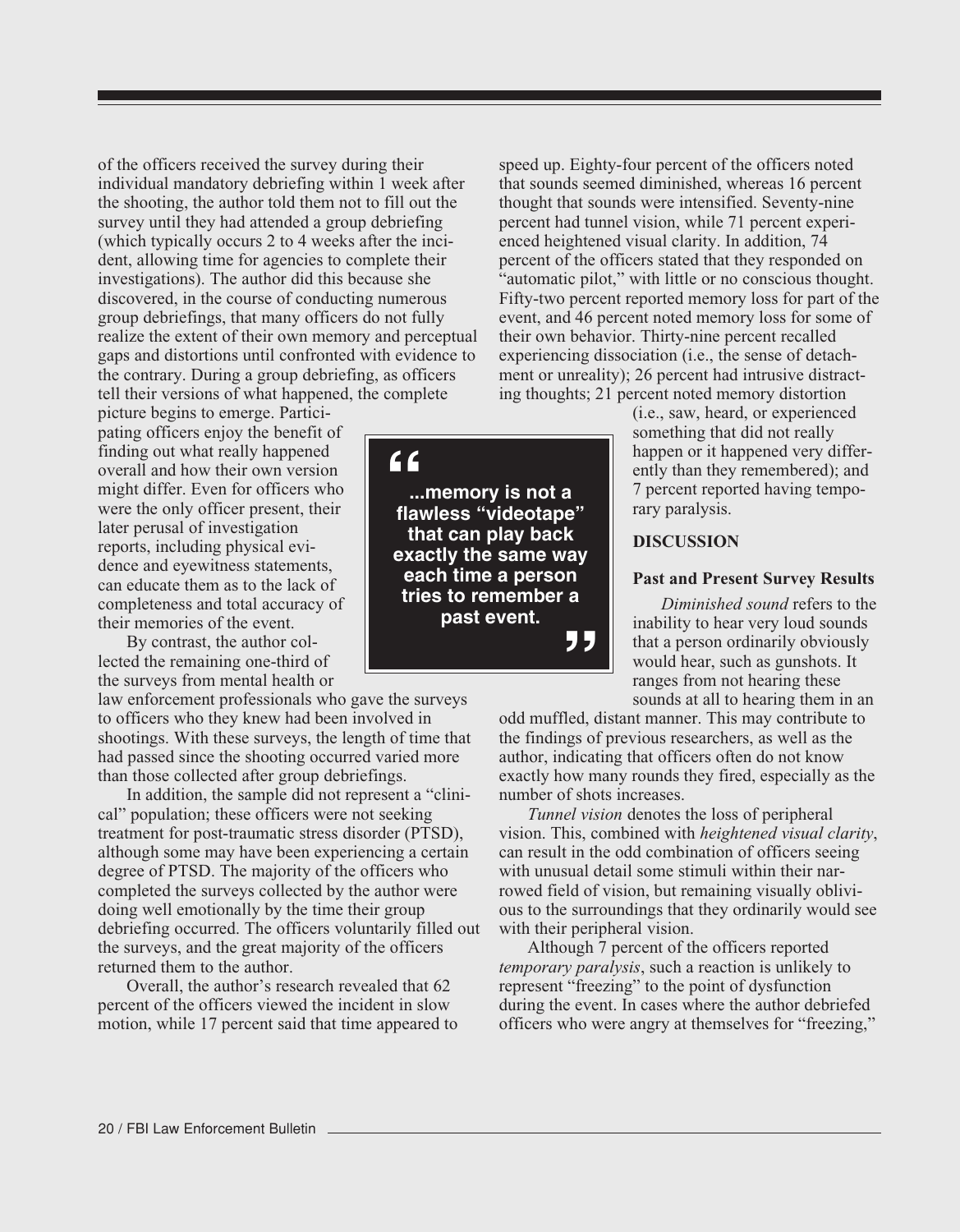she found that, in fact, this was simply the normal "action-reaction" gap that occurs because the officers can shoot only after the suspect has engaged in behavior that represents a threat.<sup>10</sup> Although this gap occurs in a very brief span of time, because of the common perceptual distortion of slow-motion time, it can seem to the officers as if they stood there forever after perceiving the threat and before responding. While it remains possible that some of the respondents did, in fact, totally "freeze," it is unlikely that as many as 7 percent did. Perhaps, none did.

*Intrusive distracting thoughts* are those not immediately relevant to the tactical situation, often including thoughts about loved ones or other personal matters. In addition, memory gaps and perceptual

distortions can result in "flashbulb" memories, where the individual has a series of vivid images burned into memory, with the rest of the event somewhat fuzzy, a bit out or order, or even missing.

The author found one notable aspect about all of the studies. None quantified other perceptual distortions that can occur, such as distance distortion, color distortion, face recognition distortion, or lighting distortions.

Overall, although some of the studies found similar results on various items, inconsistencies also

occurred in several items from study to study. Regardless of the methodological differences that might have contributed to these deviations, the most important finding remained the same for all. That is, independent studies using different methodologies found that memory and perceptual distortions, in fact, did occur to some degree in officer-involved shootings. Therefore, those who analyze the actions and statements of officers involved in shootings must take these findings into account. Two researchers stated this clearly after finding that 22 percent of officers in their survey experienced memory loss.

While other studies have reported even higher numbers, 22 percent remains a highly significant amount given that the officers will be expected to

testify regarding their actions sometime in the future. What appears to be a relatively common perceptual disturbance following involvement in a critical incident has the potential of opening up the officers to accusations of either outright lying or withholding the truth. This is particularly relevant should subsequent interviews result in additional observations or clarifications, as is often the case. $<sup>11</sup>$ </sup>

#### **Implications for Investigators**

These researchers accurately pointed out that memory is not a flawless "videotape" that can play back exactly the same way each time a person tries to remember a past event. Rather, memory is a creative and not entirely understood process. If an officer's

recollection of an event is not a totally accurate representation of reality, it does not necessarily mean that the officer is lying or trying to engage in a cover-up. Likewise, it is normal for memories to change somewhat over time, and the changed or new memories may or may not represent reality more accurately. The same concept applies to other eyewitnesses and the suspects as well. No one should accuse an individual of lying simply due to inaccurate, inconsistent, or missing memories. While some individuals will choose to be

untruthful, investigators should reserve this accusation for those cases where additional evidence exists to indicate that the person deliberately lied.

The author found that 21 percent of the officers "saw, heard, or experienced something during the event that I later found out had not really happened or happened very differently than how I remembered it." All participants in an event, including the suspect, eyewitnesses, and officers, have the potential to see, hear, feel, or experience things that did not actually happen. A wide variety of factors, including perceptual distortions, biases, beliefs, expectations, and prior experiences, influence people's perceptions. An interesting aspect to these memory distortions that the author repeatedly has observed is that they can "feel"

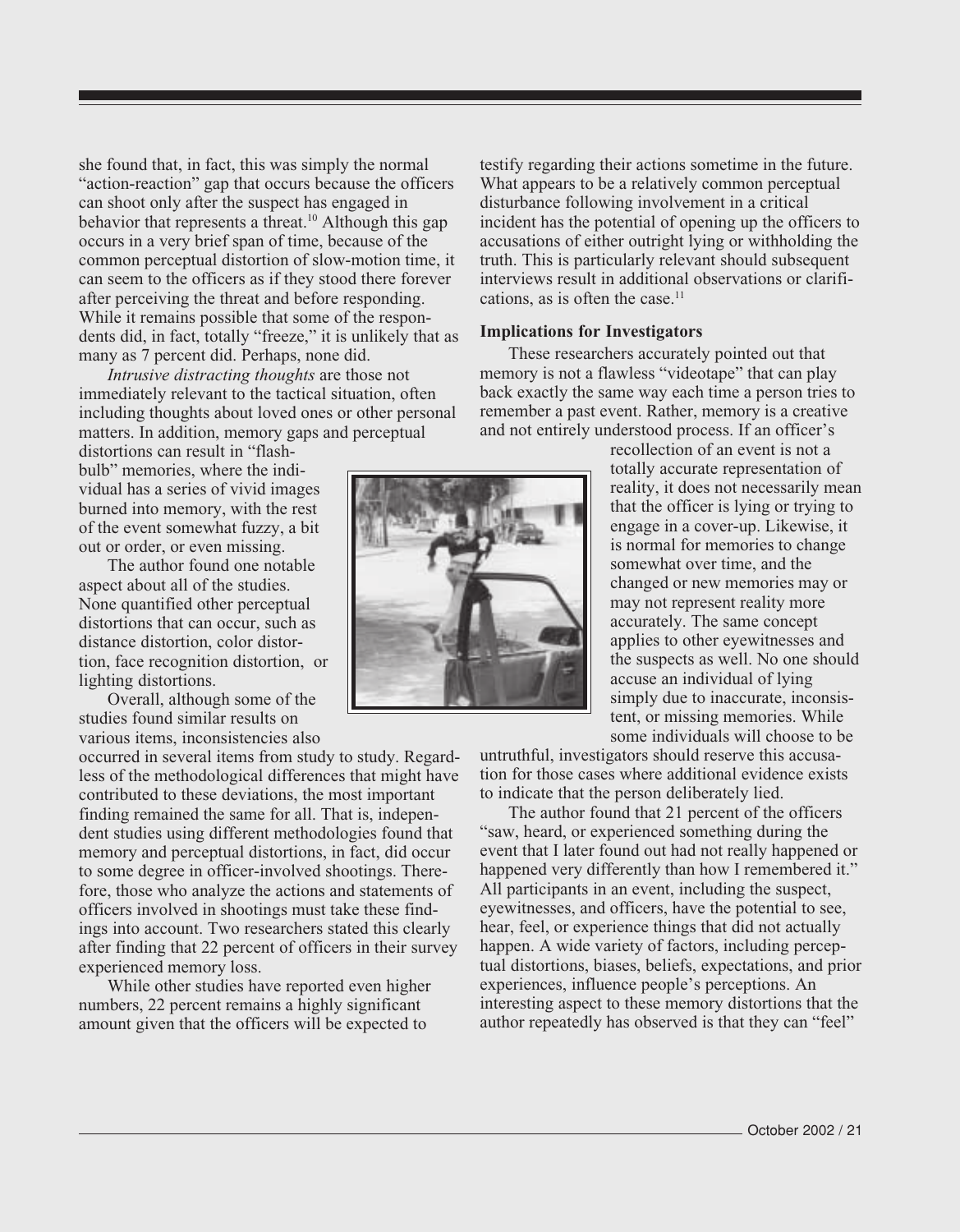more real to the witness than what actually happened. This remains consistent with the observation that experiential thinking is "self-evidently valid: 'seeing is believing,'" as opposed to rational thinking, which "requires justification via logic and evidence."12 When confronted with a videotape that conclusively proved that he saw things that did not happen, a veteran SWAT officer told the author, "Doc, I now intellectually know that what I thought I saw didn't really happen, but it still *feels* more real to me than what I saw on the tape." Some witnesses sincerely and vehemently will insist that their perceptions and memories are accurate when, in fact, they may not be accurate at all.

The differences between rational and experiential modes of thinking also have implications in the

postshooting aftermath. Clearly, officers need to be held accountable for all of their on-duty behavior, especially if they must use deadly force. However, those who conduct postshooting analyses should keep two things in mind. First, while officers usually have only seconds (or less) to decide about using force, all of those doing postshooting analyses will have hours, weeks, months, or even years to contemplate all of the evidence and decide what the officers really should have done. Although postincident analysis can

prove very helpful as a learning exercise, it was not an option available to the involved officers at the time of the shooting. Second, research indicates that officers will be in the experiential-thinking mode because it is the default option, especially in emotionally laden situations. On the other hand, all of those engaged in postshooting analyses have the ability to analyze the officers' behaviors in rational-mode thinking, a different cognitive process altogether and a luxury that the officers did not have during the shootings. This does not suggest that officers be given carte blanche to behave in any way they want during a high-stress situation. It does imply, however, that the law enforcement profession must remain rigorous in

its training, realistic in its expectations, and cognizant of the demands of emergency situations.

Another research review found that "traumatic situations will inevitably result in memory impairment."13 These researchers pointed out, and the author agrees, that officers may make more thorough and accurate statements if they wait at least 24 hours, during which time they should get some sleep, before participating in their formal interview with investigators. Research evidence suggests that REM (rapid eye movement) sleep, in particular, helps integrate memories and facilitate learning and memory retrieval. Some officers might appear unusually calm shortly after an incident and may prefer to give an immediate full statement. Often, however, it is best for officers to sleep first and give their statements

> later. This does not preclude their providing enough brief information during an immediate on-scene "walk-through" to get the investigation started. But, investigators must conduct these initial sessions in a sensitive manner that does not compromise the officers' legal rights.

> Given that perceptual and memory distortions are an integral part of traumatic events, investigators may find research on the cognitive interview technique helpful.<sup>14</sup> The developers of this method found that how investiga-

tors interview individuals can significantly impact the ability of the witnesses to remember and report the details of an event. Their research indicated the cognitive interview as the most effective technique for facilitating memory retrieval with cooperative witnesses. Using proper interview techniques is particularly important for high-stress situations because during experiential thinking, the individual is more likely to be dissociative and "encodes reality in concrete images, metaphors, and narratives," whereas, in rational thinking, the individual is more logical and "encodes reality in abstract symbols, words, and numbers."15 This means that the survivors of traumatic experiences will find it challenging to

**EXECUTE IS NOTTIMEL TOP**<br> **ADDED SOMEWHAT OVER TIME,**<br> **and the changed or new " " ...it is normal for memories to change somewhat over time, memories may or may not represent reality more accurately.**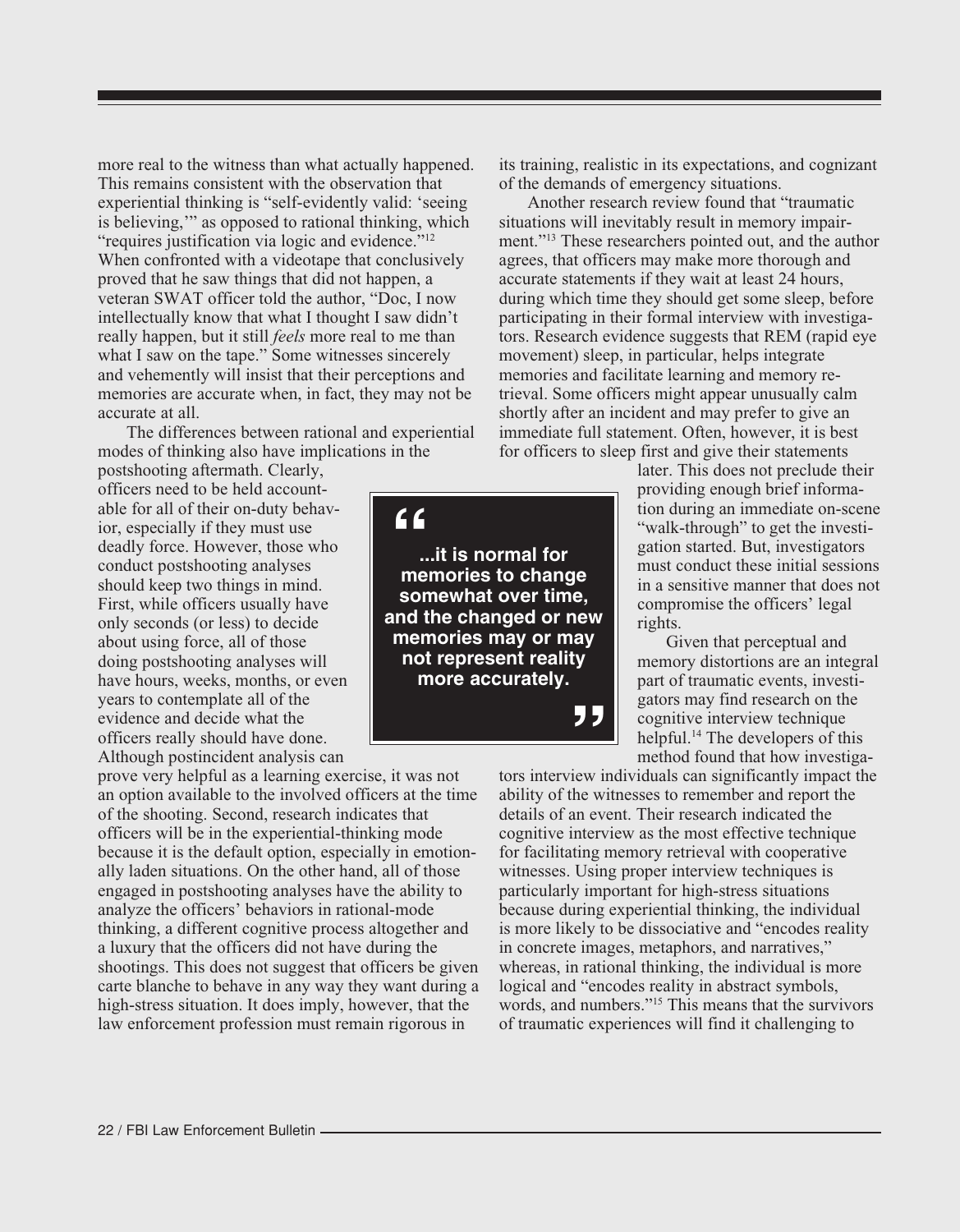translate the dissociated concrete images and metaphors they experienced during the high-stress event into the sequential, verbal, abstract, and logical narrative required by an investigative interview and courtroom testimony. Skilled investigators can help witnesses with this difficult task.

#### **Implications for Training**

Seventy-four percent of the officers that the author surveyed reported, "I responded automatically to the perceived threat giving little or no conscious

thought to my actions." This finding coincides with the experiential-thinking mode, described as an "automatic, intuitive mode of information processing that operates by different rules from that of the rational mode" that "occurs automatically and effortlessly outside of awareness because that is its natural mode of operation, a mode that is far more efficient than conscious, deliberative thinking."16 This has profound implications for training because experiential thinking is based on *past experiences.* Therefore, under sudden,

life-threatening stress, individuals likely will exhibit behavior based on past experiences that they automatically will produce without conscious thought. This means not only training officers in appropriate tactics but also providing sufficient repetition *under stress* so that the new behaviors *automatically* will take precedent over any previously learned, potentially inappropriate, behaviors that they possessed before becoming an officer.<sup>17</sup>

Another implication of the author's study, as well as other research, is that it supports the concept of reality-based training that all tactically minded officers and trainers know represents the foundation for reliable performance in high-stress situations. "Information obtained from textbooks and lectures is of a different quality from information acquired from experience. Experientially derived knowledge often is more compelling and more likely to influence behavior than is abstract knowledge."<sup>18</sup>



This is especially critical in sudden, high-stress situations requiring instant physical performance. Abstract knowledge obtained in lectures and books can be very useful in rational-thinking mode situations, such as formulating policies and analyzing situations. However, when officers face sudden, lifethreatening incidents, their reality-based training *experiences* most likely surface.

Reality-based instruction that subjects the participants to high levels of stress during training also will help officers develop coping mechanisms to compen-

sate for perceptual and memory distortions. For instance, to compensate for tunnel vision, many officers have learned to practice visually scanning the tactical environment during highstress situations, such as pursuits and high-risk entries. Training under stress also will help officers learn to control their arousal level. As their physiological agitation escalates, so might their susceptibility to perceptual and memory distortions. Thus, learning to control arousal level can help reduce distortions. Therefore,

officers should receive training in and regularly practice ways to control arousal levels in high-stress situations. One process, the combat breathing technique, has proven highly effective in this area.<sup>19</sup>

Officers and their family members also should receive training on what reactions they can expect during and after high-stress situations, such as shootings. Providing officers and their family members with information on what to expect can help them cope better with highly stressful events. $20$ 

Finally, those who analyze or participate in the aftermath of officer-involved shootings should receive training as well. Such individuals could include attorneys, association representatives, peers, juries, journalists, command staff and supervisors, mental health professionals, employee assistance personnel, worker compensation employees, and any others who have a vested interest in these events. This will better enable them to make informed, reasonable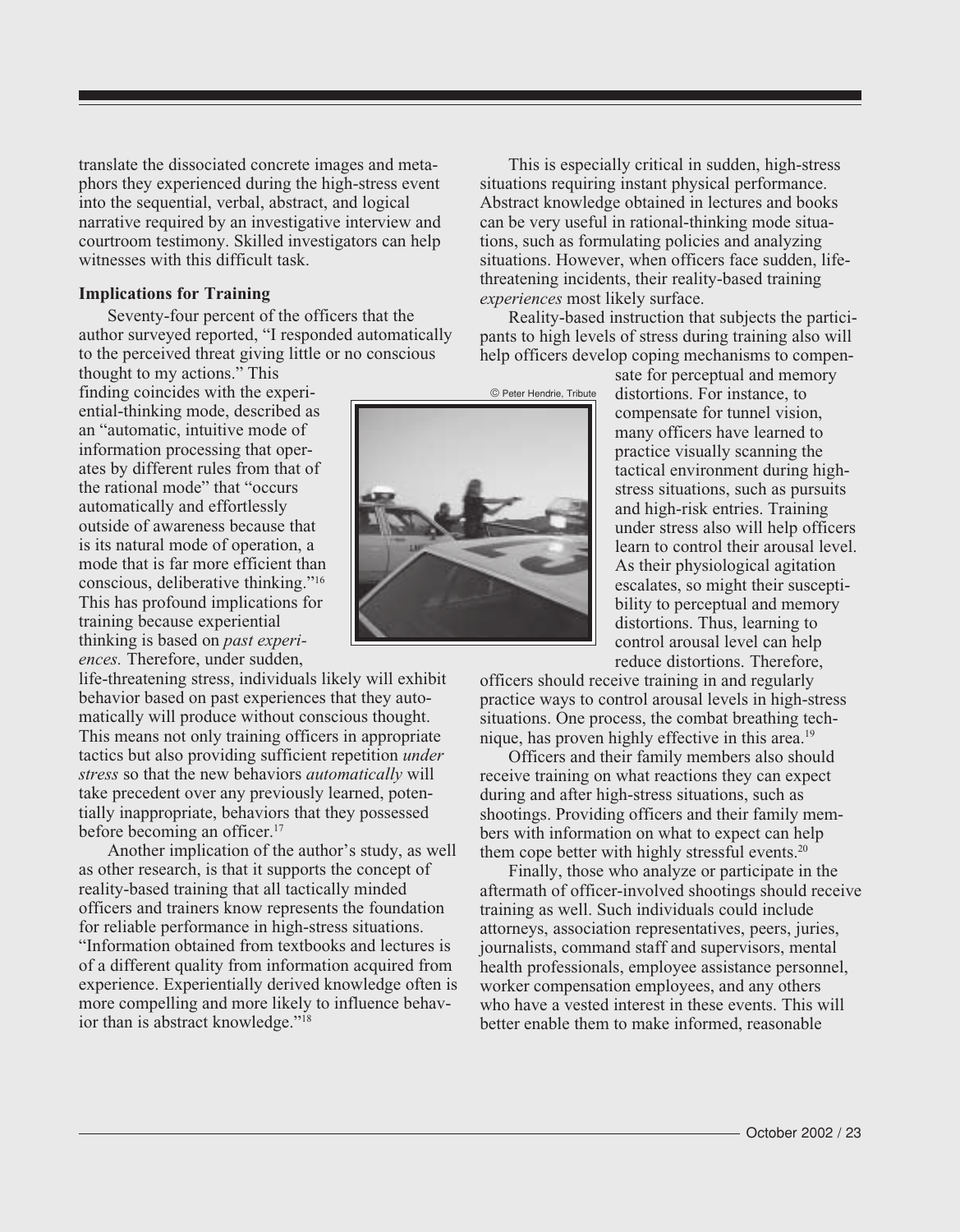judgements about the officers' behaviors and advocate for the type of training and postincident care that the officers will need to best serve and protect their communities.

#### **CONCLUSION**

The observations of the officers at the beginning of this article effectively portray how perception and memory can influence an individual's understanding of a particular incident. One officer did not hear the

sound of his gun discharging. Another did not remember calling his wife just prior to being involved in a shooting. Three others observed things happening in ways that did not actually occur. All of the officers were involved in the highly stressful and emotionally laden process of using deadly force and, therefore, subject to later scrutiny by their agencies and the citizens they serve for their actions.

Although highly trained in accurately describing events and uncovering facts pertinent to criminal investigations, law

enforcement officers face the same difficulties that all people do when trying to recall what happened in high-stress situations. Research has revealed that people rarely can remember such events with total accuracy. The author's study, along with other research she examined, demonstrated that this finding holds true for officers involved in shootings. With this in mind, the law enforcement profession must realize the implications this has for officers and those who analyze their actions. Because critical incidents demand split-second decisions, officers must receive the best training that will help them react appropriately in high-stress situations. Likewise, those who analyze these events must understand the demands placed on officers during such incidents and maintain realistic expectations concerning what officers perceived during the events and what they can recall accurately afterwards. In the end, recognizing the perceptual and memory distortions that officers can

have during a shooting can go a long way toward helping officers deal with such difficult situations and, perhaps, reduce their occurrence.  $\triangleleft$ 

#### **Endnotes**

1 Officers can contact Dr. Artwohl, coauthor of *Deadly Force Encounters: What Cops Need to Know to Mentally and Physically Prepare for and Win a Gunfight* (Boulder, CO: Paladin Press, 1997), at artwohl@cs.com or access her Web site at *http://www.alexisartwohl.com*.

2 Seymour Epstein, "The Integration of the Cognitive and Psychodynamic Unconscious," *American Psychologist* 49 (1994): 709-723.

- 4 Ibid.
- 5 Ibid.

7 R.M. Solomon and J.M. Horn, "Post-Shooting Traumatic Reactions: A Pilot Study," in *Psychological Services for Law Enforcement*, eds. J.T. Reese and H.A. Goldstein (Washington, DC: U.S. Government Printing Office, 1986).

8 A.L. Hoenig and J.E. Roland, "Shots Fired: Officer Involved," *Police Chief*, October 1998.

9 David Klinger, U.S. Department of Justice, National Institute of Justice, *Police Responses to Officer-Involved Shootings*, NCJ 192285 (Washington, DC, October 2001). <sup>10</sup> Bill Lewinski, "Why Is the Suspect Shot

in the Back?" *The Police Marksman*,

November/December 2000.

<sup>11</sup> Supra note 8. 12 Supra note 2.

13 D. Grossman and B.K. Siddle, *Critical Incident Amnesia: The Physiological Basis and Implications of Memory Loss During Extreme Survival Stress Situations* (Millstadt, IL: PPCT Management Systems, Inc., 1998).

14 R.P. Fisher and R.E. Geiselman, *Memory Enhancing Techniques for Investigative Interviewing* (Springfield, IL: Charles C. Thomas, 1992).

17 Charles Humes, "The Flashlight Dilemma," *Tactical Edge*, 1992. <sup>18</sup> Supra note 2.

19 Charles Humes, "Lowering Pursuit Stress," *Police*, June 2001.

20 D. Meichenbaum, *Stress Inoculation Training* (Boston, MA: Allyn & Bacon, 1985).

Dr. Artwohl, a retired police psychologist, currently provides law enforcement training and consultation throughout the United States and Canada through a private firm based in Las Vegas, Nevada.



<sup>3</sup> Ibid.

<sup>6</sup> Ibid.

<sup>&</sup>lt;sup>15</sup> Supra note 2.

<sup>&</sup>lt;sup>16</sup> Supra note 2.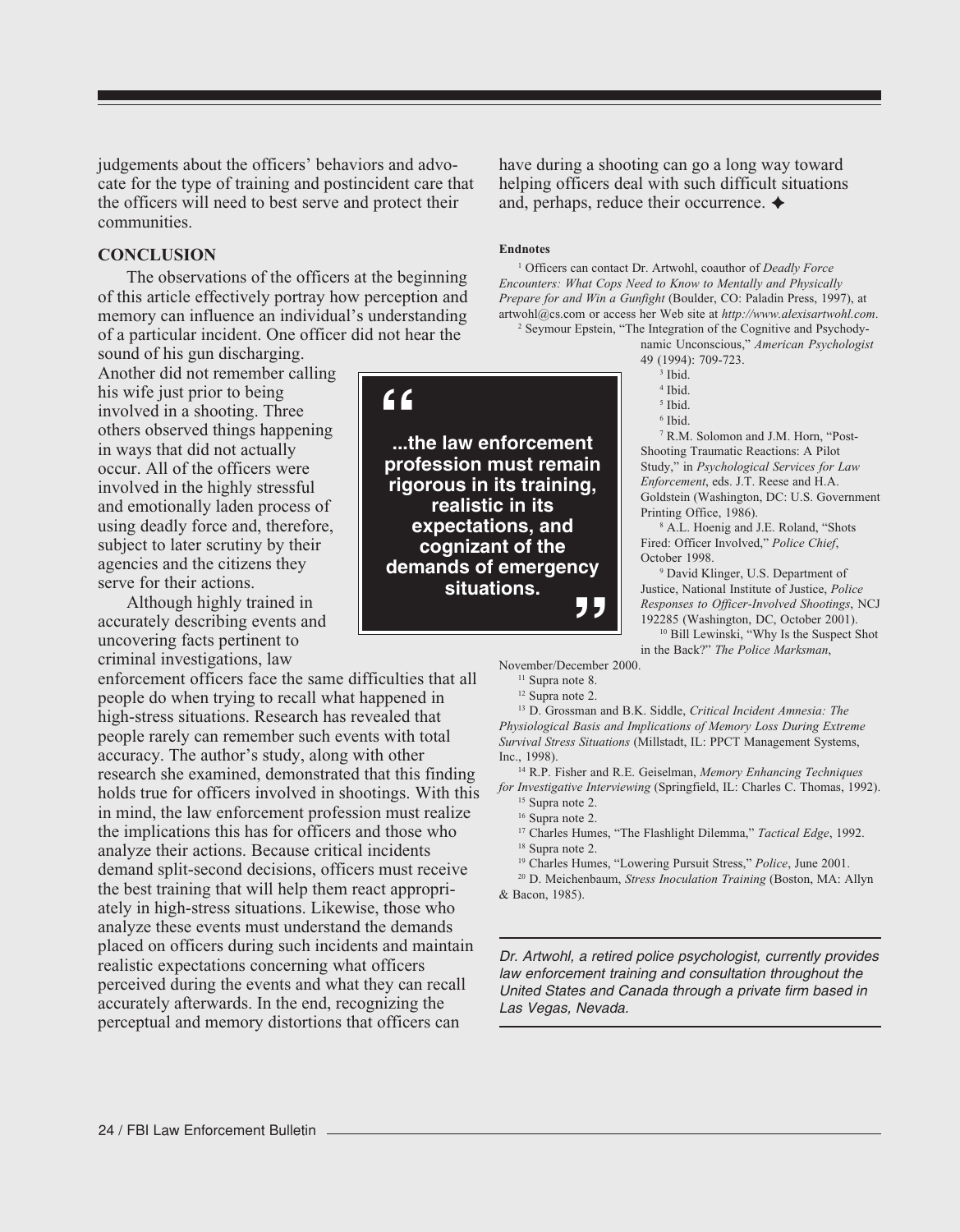## Legal Digest

<span id="page-25-0"></span>

his is the first of a two-part article examining law enforcement policies and This is the first of a two-part<br>
article examining law en-<br>
forcement policies and<br>
training related to the use of force. It will provide an overview of the constitutional constraints on the use of force by law enforcement, address the inherent hesitation of police officers to use significant levels of force, and make recommendations regarding the ubiquitous force continuum and other training considerations.

The United States is currently experiencing an unprecedented level of violence. For example, the per capita rate of aggravated assaults has increased nearly 500% since 1959.<sup>1</sup> This growth in violent crime forever has altered training in the use of force by law enforcement. While there has been a decrease in the number of law enforcement officers feloniously killed each year,<sup>2</sup> injury to any law enforcement officer who is a victim of attack is unacceptable. In reviewing felonious assaults on law enforcement officers resulting in death or injury, one common denominator often is conspicuously present—the victim officer hesitated in responding with force. During postincident review of assaults on police, victim officers often indicated that they were uncertain about what force options were permissible under law or department policy and that they did not perceive their attacker to be a

serious threat until it was too late. This hesitation is tragic and often avoidable.

© Corbis

#### **Constitutional Limits**

The seminal case defining the modern constitutional constraints on law enforcement use of force is the 1989 U.S. Supreme Court decision in *Graham v. Connor.*<sup>3</sup> The case involved an investigative detention of an individual and the use of nondeadly force by the detaining officers that resulted in injury to the detainee. While the U.S. Supreme Court did not decide whether the use of force by the detaining officers was constitutionally permissible,4 the Court defined how use of force by law enforcement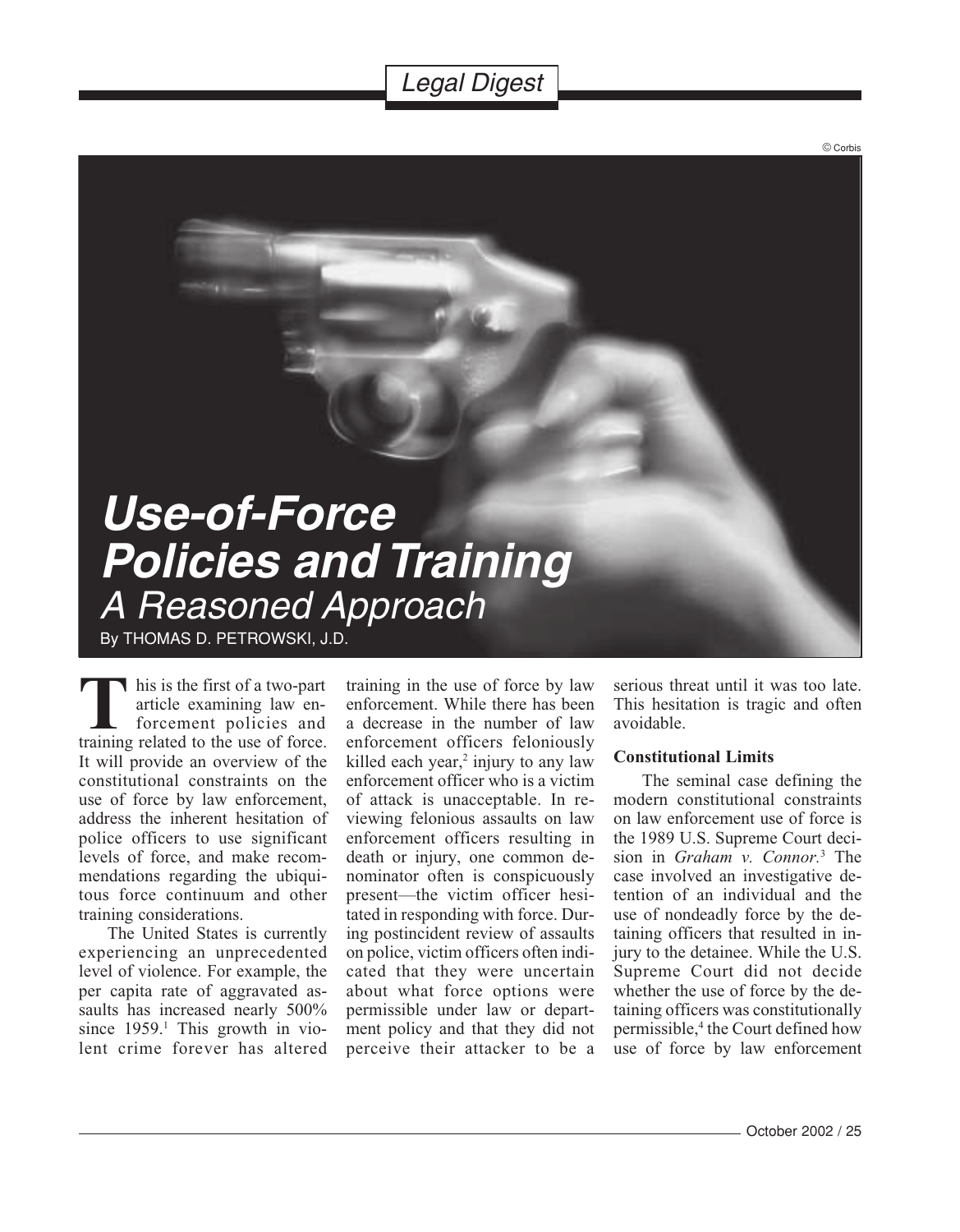

 $\epsilon$ 

**...an unreasonable use of force is one that no objectively reasonable law enforcement agent would have used.**

Special Agent Petrowski is a legal instructor at the FBI Academy.

should be constitutionally evaluated. The decision demonstrates that the Court understands the dynamics of violent encounters and the practical safety issues law enforcement officers face. The Court makes clear that the law profoundly distinguishes between the dangerous and the endangered and pays great deference to officers who use force to defend themselves or another.

The Court held in *Graham* that the use of force by law enforcement while making a seizure—to include force used in self-defense or defense of another—is evaluated under the Fourth Amendment. Such conduct, therefore, is analyzed for reasonableness since the Fourth Amendment prohibits "unreasonable searches and seizures."5 The test of what is reasonable is a common sense evaluation of what an objectively reasonable officer might have done in the same circumstance. The Court held reasonableness is an objective standard viewed from the officer's perspective:

The "reasonableness" of a particular use of force must be judged from the perspective of a reasonable officer on the scene, rather than with the 20/ 20 vision of hindsight. The Fourth Amendment is not violated by an arrest based on probable cause, even though the wrong person is arrested, nor by the mistaken execution of a valid search warrant on the wrong premises. With respect to a claim of excessive force, the same standard of reasonableness at the moment applies: Not every push or shove, even if it may later seem unnecessary in the peace of a judge's chambers, violates the Fourth Amendment. The calculus of reasonableness must embody allowance for the fact that police officers often are forced to make split-second judgments—in circumstances that are tense, uncertain, and rapidly evolving—about the amount of force that is neces-

sary in a particular situation. As in other Fourth Amendment contexts, however, the "reasonableness" inquiry in an excessive force case is an objective one: the question is whether the officers' actions are "objectively reasonable" in light of the facts and circumstances confronting them... $6$ 

The legal question is whether an objectively reasonable officer could have taken the action in issue. Put another way, an unreasonable use of force is one that no objectively reasonable law enforcement agent would have used. It *does not* involve any subjective information regarding the officer who used the force, such as training, age, or experience. For example, in *McLenagan v. Karnes,*<sup>7</sup> the Fourth Circuit Court of Appeals applied the *Graham* objective reasonableness standard. In *McLenagan*, a police officer shot an individual he perceived to be armed and posing a deadly threat (the individual turned out to be neither armed nor posing a threat). Within moments after shooting the plaintiff, the defendant police officer realized he had shot the wrong person and then—for no reason offered in the opinion—fired two rounds through a closed door where the subject may have been. Those two rounds, while not injuring anyone, were clearly unreasonable.

In finding the use of force by the officer against the plaintiff to be reasonable, the court noted: "To ascertain whether probable cause existed for [the police officer] to fire his weapon, we consider the particular circumstances confronting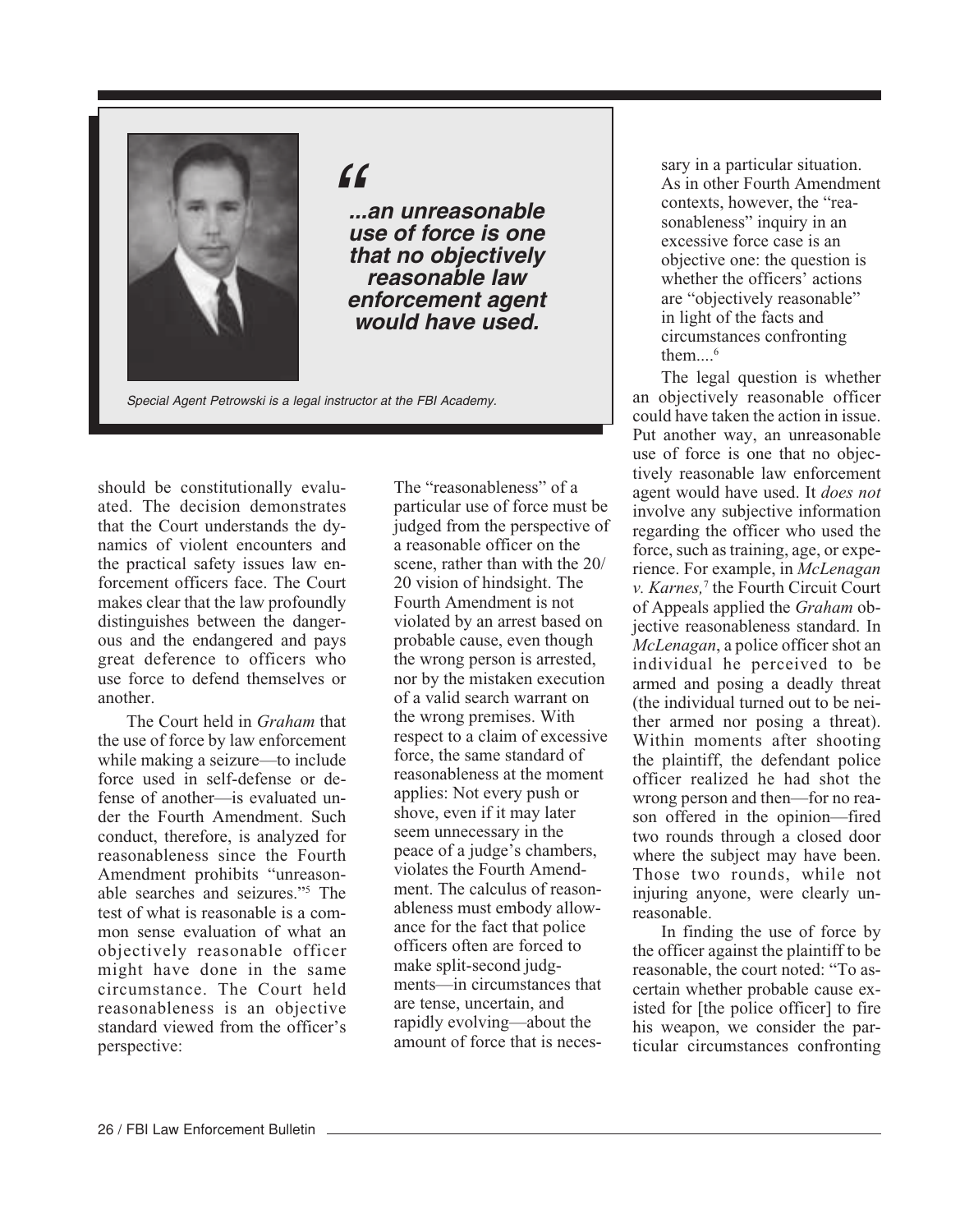the official at the time of the questioned action...if a reasonable officer possessing the same particularized information as [the police officer] *could* have...believed that his conduct was lawful, then [the actions of the police officer were reasonable]."8 With respect to the two additional rounds fired after the plaintiff was shot, the court noted that "...such conduct might be indicative of an officer's propensity for ill-considered actions...[h]owever, in *this* case, [the officer] had no time to consider anything at all—except his and the public's immediate safety. At the moment of truth, [the officer] acted well within the range of behavior expected of a police officer. What happened after the critical time had passed is simply irrelevant."9

The court in *McLenagan* also addressed the fundamental Fourth Amendment principle that law enforcement officers need not be correct—only reasonable—in their decisions to use force. The court held: "We will not second-guess the splitsecond judgment of a trained police officer merely because that judgment turns out to be mistaken, particularly where inaction could have resulted in death or serious injury to the officer and others. Although it is extremely unfortunate that [the plaintiff] was seriously injured, [the law] does not purport to redress injuries resulting from reasonable mistakes."10

The Court in *Graham* made clear that the determination of reasonableness requires a commonsense pragmatic approach<sup>11</sup> from the perspective of an objectively reasonable law enforcement officer to determine whether an officer's conduct was constitutional. The legal constraints on the use of force by law enforcement are based on practical considerations unique to each circumstance. Unlike other Fourth Amendment contexts, officer's actions are not based on a specific rule set out by the Court. The Court prefers to give brightline rules when possible, particularly in Fourth Amendment matters.12 When such specific guidance is given by the Court, it is important that department policy and training reflect that guidance. However, the

**In use-of-force training, legal and practical considerations are not two separate subject matters; they are complementary.**  $\frac{1}{1}$ <br> $\frac{1}{1}$ <br> $\frac{1}{1}$ <br> $\frac{1}{1}$ 

**T**<br>
on lay<br>
e not—<br>
bright<br>
use-of<br>
not b constitutional restrictions on law enforcement use of force are not because they cannot be—brightline rules. It is critical that use-offorce policy and training not be based on strict rules or, as the Court said in *Graham,* "mechanical applications." The law is defined by the realistic functional aspects of each case. In use-of-force training, legal and practical considerations are not two separate subject matters; they are complementary.

In recognizing that an officer's decision to use force occurs in "circumstances which are tense, uncertain and rapidly evolving," the Court underscored that law enforcement agents are *reacting* to a subject's refusal to voluntarily comply with the law. It is the subject that dictates what use of force, if any, is necessary and reasonable. Federal case law recognizes the short critical time period in which law enforcement officers must make use-of-force decisions.13 This also takes into account the effects of adrenal stress,<sup>14</sup> which is an involuntary reaction with substantial psychological and physiological results that significantly affect a person's capacity to react, perceive information, and recall details.

The Court in *Graham* also noted that use of force by police has two distinct justifications. The first is in response to a suspect posing an immediate threat to the safety of the officers or others, and the second is to prevent the escape of a subject.<sup>15</sup> While the use of force under both justifications is evaluated for Fourth Amendment reasonableness, the practical considerations—and, thus, the approach to training—can be quite different. In responding to a subject who is attempting to escape while not posing an immediate danger to the seizing officers, there may be time, albeit seconds, to contemplate force options. However, in response to immediate threats to safety there is virtually never that luxury of time. Training in the use of force must address this distinction. Unfortunately, many useof-force curricula address both force justifications with the same approach.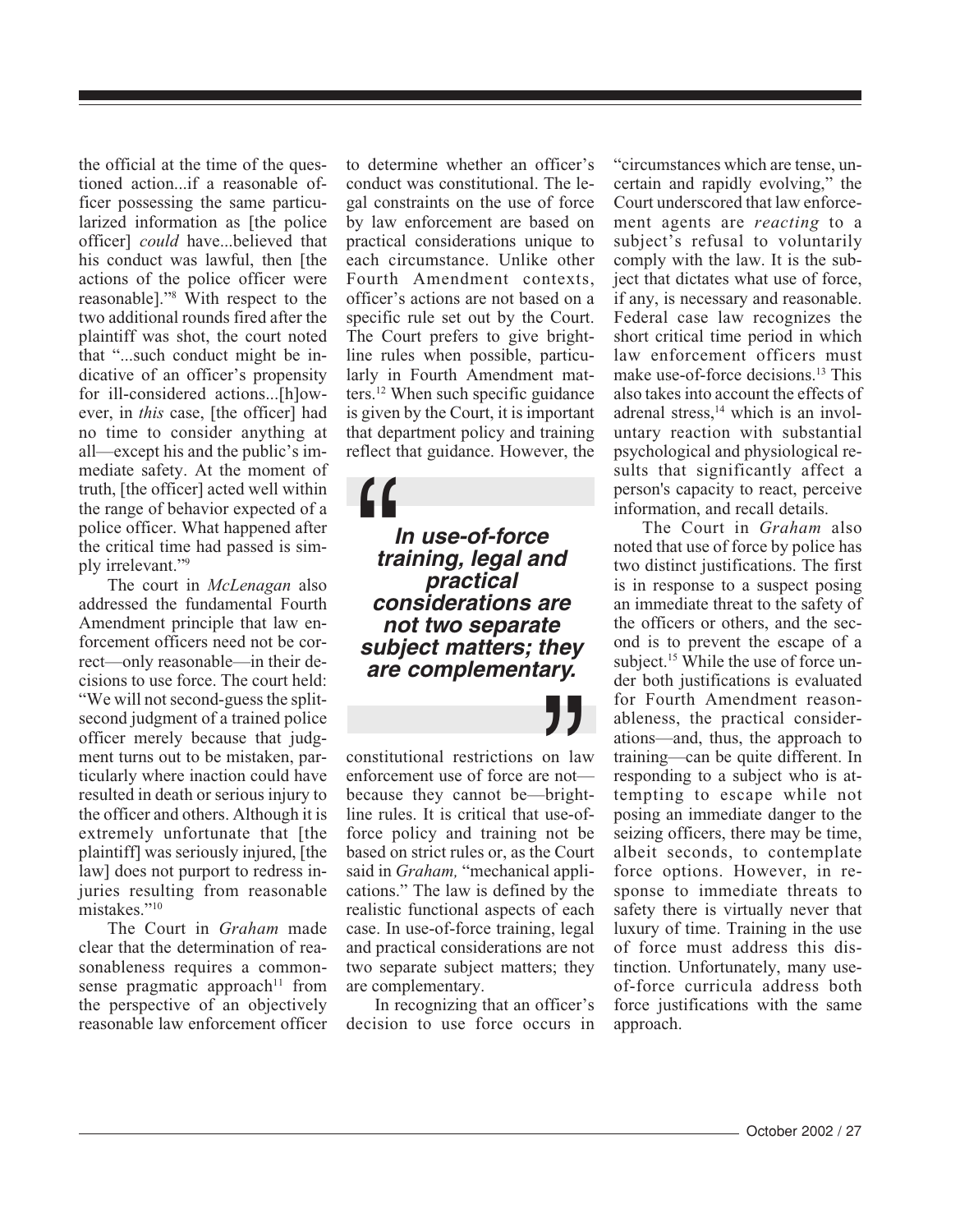#### **Hesitation: The Ever-Present Adversary**

More than 25 centuries ago, Sun Tzu, in his classic military treatise *The Art of War*, noted that "the worst calamities that befall an army arise from hesitation...."16 The notion that one must not hesitate in the face of a dangerous threat seems elementary in use-of-force training, but in some training contexts, hesitation is exactly what is encouraged or expressly prescribed.

Empirical data indicate that law enforcement officers responding to a threat hesitate to use force, particularly deadly force, even in the face of an imminent threat. Studies of military conflict confirm that the vast majority of individual soldiers in combat refused to kill an identified enemy even when they knew that doing so would endanger their own lives.17 Review of FBI officer victimology studies and information provided by victim officers'  $deparments<sup>18</sup> indicated that a<sub>p</sub>$ proximately 85 percent of law enforcement officers feloniously killed in the line of duty never discharged their service weapons. Review of individual case studies revealed that victim officers often hesitated—even in the face of an immediate threat.

FBI Uniform Crime Reports (UCR) data indicated that only a small portion of law enforcement officers who are violently assaulted respond with deadly force.19 UCR data for the years 1991 through 2000 indicated that 644 law enforcement officers were feloniously killed in the line of duty. The data also indicated an annual average of 60,307 documented assaults on law enforcement officers. An annual average of 10, 994 of these assaults involved a dangerous weapon; an average of 49,313 involved the attacker using personal weapons. It should be noted that these numbers represent assaults documented by a department *and then* reported to the U.S. Department of Justice. Further, while there are more than 17,000 law enforcement agencies in the United States, the average number of agencies reporting documented assaults was only 8,985. It is safe to assume that these assault statistics are very conservative, if



not grossly underreported. UCR data also indicated that during the period 1994 through 2000, law enforcement officers in the United States intentionally killed an annual average of 364 felons while in the line of duty.<sup>20</sup> This number does not address those individuals nonfatally shot by law enforcement officers.21

There are certainly legitimate reasons that could have prevented officers from using deadly force when it clearly was justified. There could have been tactical reasons to not introduce a service weapon into a conflict; officers may have been murdered with their own weapon,<sup>22</sup> been ambushed,<sup>23</sup> or selflessly chose not to shoot because of a danger to a third party. However, the annual rate of fatal use of deadly force by law enforcement officers (364) compared with the annual reported assaults on law enforcement officers (60,307— 10,994 of which involved a deadly weapon) is telling. These data, supported by the historical military studies and officer victimology reports, clearly indicated a reluctance on the part of officers to use significant force even when confronted with an imminent threat of death or serious physical injury.

Compounding the inherent hesitation officers have in using significant levels of force is the instinctive tendency to quickly close with subjects and place themselves between the offender and those they protect.24 Officers are quick to put themselves in harm's way but are then reluctant to use significant force. Use-of-force training should take this into account and strive to reduce officer hesitation to use force when it is clearly necessary. Unfortunately, some use-of-force training takes the opposite focus of encouraging officers not to use force, particularly deadly force, unless it is preceded by unrealistically lengthy deliberation.

#### **The Use-of-Force Continuum: A Strategy for Hesitation**

In *Graham,* the Court's in-sightful statement, "...the test of reasonableness under the Fourth Amendment is not capable of precise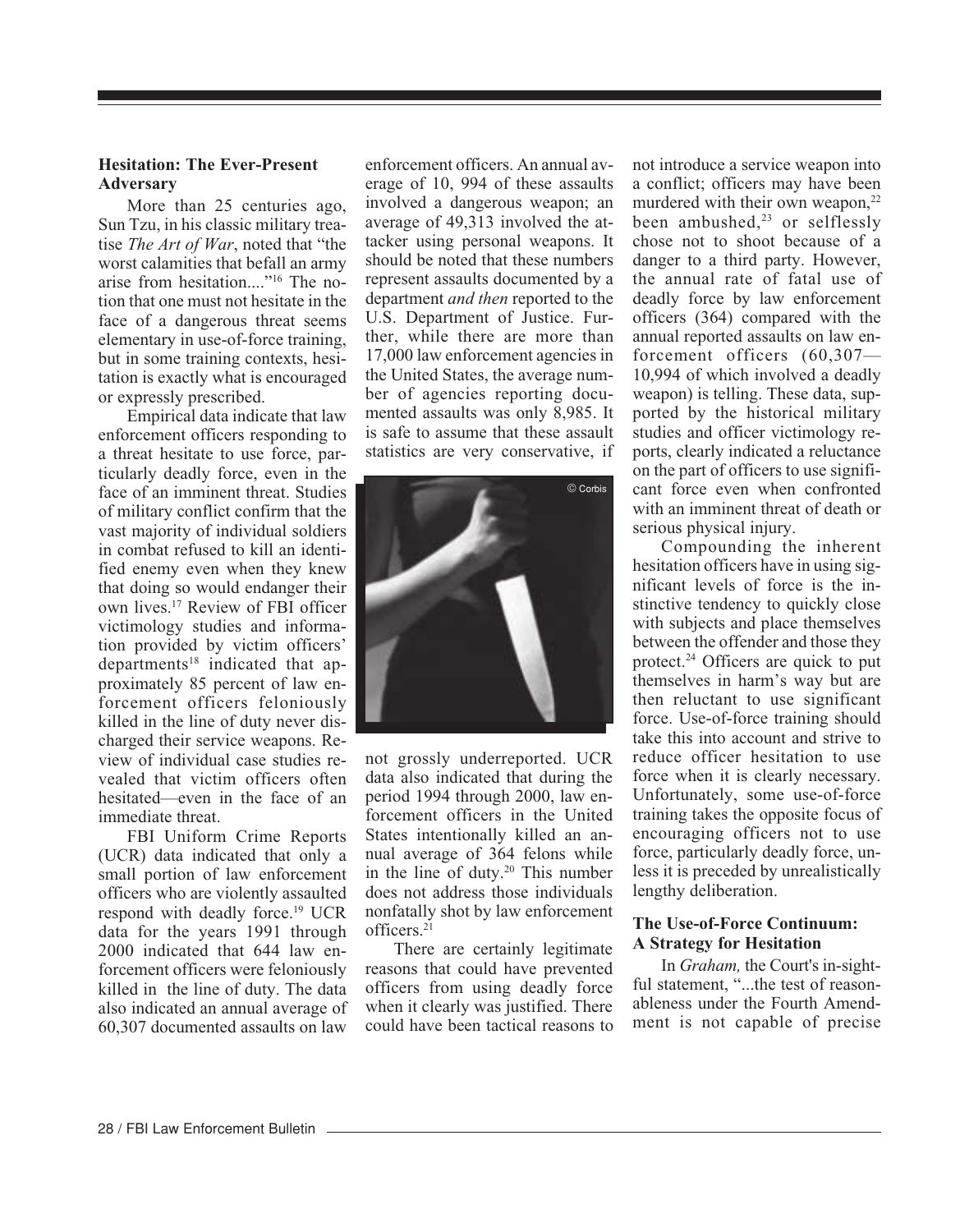definition or mechanical application..."25 was meant to illustrate the notion that every situation involving the use of force by police is unique and that it is impossible to define specific applications of force options. Unfortunately, many law enforcement agencies have adopted training in the guise of a "force continuum," which is precisely the mechanical application that the Court proscribed for use by lower courts because it is inconsistent with the concept of reasonableness.

Most use-of-force continua indicate a reflective approach to a menu of force options with the goal of selecting the least intrusive option. The typical force continuum begins with the presence of the officer or with verbal commands and then lists use-of-force options in order of increasing intrusiveness, ending with deadly force. Usually, accompanying language suggests that officers should consider which force option is appropriate and includes the suggestion of "escalating" their response to a subject with a view toward "de-escalating" the threat posed by the subject. The continuum also usually contains language that suggests officers consider progressing up or down the force continuum. While virtually every force continuum provides that such progressing through force options may not be appropriate in all use-of-force situations, the seed of hesitation is inescapably planted. The word *continuum* implies a sequential approach.

The force continuum can be superficially very attractive, particularly when provided in the form of a euphonic acronym. This

purports to make it easy to remember the steps of the continuum which is exactly what it does—resulting in guaranteed hesitation in the face of a threat. The force continuum is most problematic when it is necessary for an officer to apply deadly force or a higher nondeadly force option. An officer trained to progress through a force option menu inevitably will hesitate too

**Empirical data indicate that law enforcement officers responding to a threat hesitate to use force, particularly deadly force, even in the face of an imminent threat.**  $\prod_{\substack{\text{Emp} \text{that} \\ \text{offic}}}$ 

long to eliminate all less intrusive force options.

There may be situations where the progressive escalating force option approach is logical, such as when a subject poses no immediate threat of serious physical harm to anyone while attempting to escape. When there is no immediate threat, officers may have the luxury of time to escalate through force options to use the least intrusive force option. But, to require such an escalating approach when faced with an immediate serious threat is contrary to common sense and the specific direction of the Supreme Court.<sup>26</sup> It assumes a propensity by police to **J J**<br>trusiv<br>s wher<br>pree op

use unnecessary force when the empirical data show that the common response is to hesitate. The force continuum purports to provide a mechanical application when officers should be making a subjective threat assessment. It encourages officers to "wait and see," in the hope that either the aggressors will abruptly change their minds or the assessment of threat by the officer will become very simple. While it is often a prudent practice for departments to have policies that are more restrictive than the law requires to ensure compliance with the law, mandating force continua risks more than the loss of evidence—it risks the lives of officers. While this approach may reduce use of force by police, the risk to officers is significant and not constitutionally required.

Some departments and vendors take the force continuum even further, employing what they call a "less-lethal" option. That is, while the force option constitutes deadly force, it is less intrusive than other deadly force options. This practice requires that once it is determined (consistent with a review of force options on the continuum) that deadly force is necessary, then a review of options within that level be undertaken. This creates a continuum within a continuum, making an unacceptably long decision process even longer.

#### **The Least Intrusive Alternative**

The goal of force continua using the least intrusive means to respond to a threat—simply is not constitutionally required. The law does not require officers to select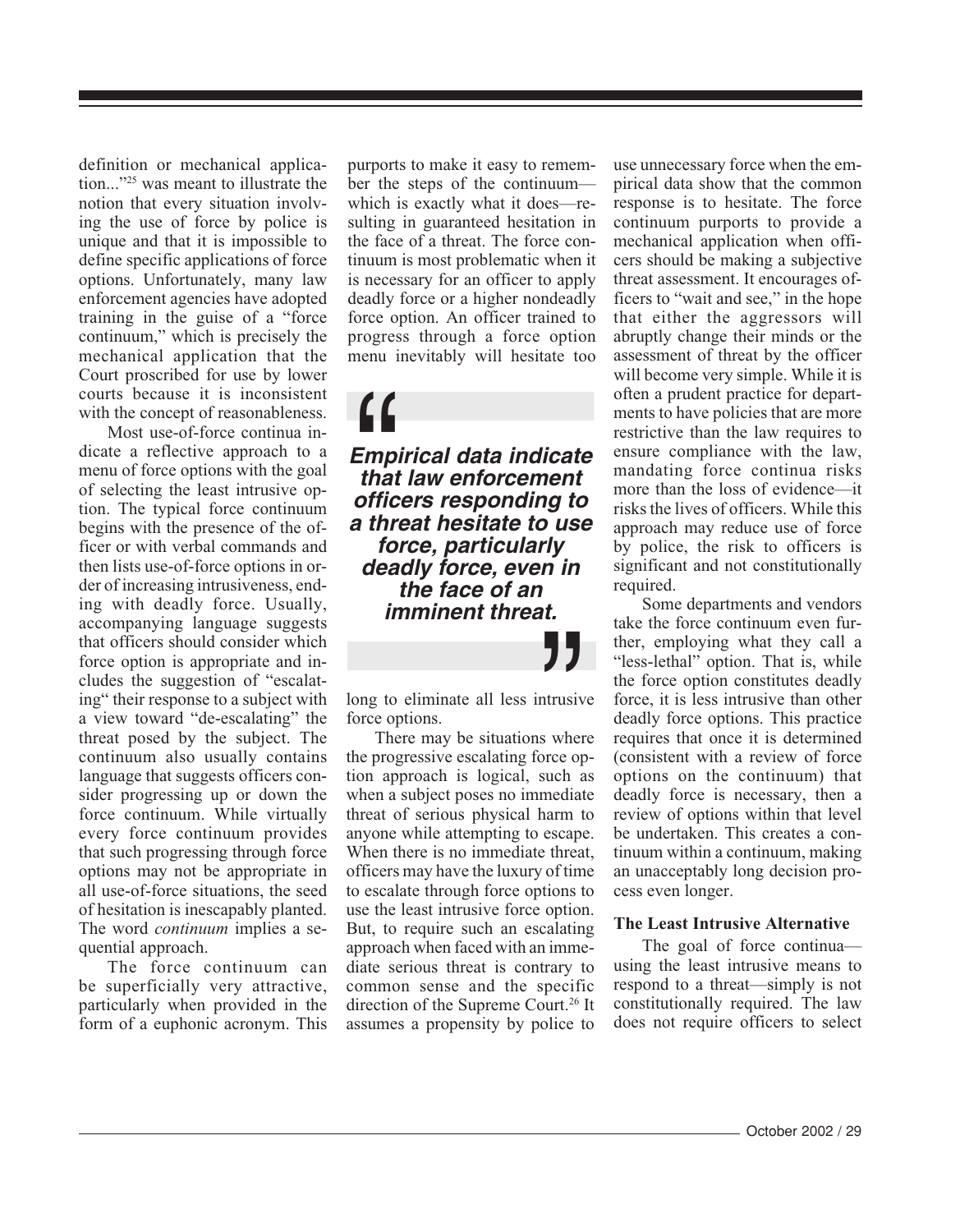the minimum force necessary, only a reasonable option. The Seventh Circuit Court of Appeals said in *Plakas v. Drinski,*27 "[t]here is no precedent in this circuit (or any other) which says that the Constitution requires law enforcement officers to use all feasible alternatives to avoid a situation where deadly force can justifiably be used. There are, however, cases which support the assertion that, where deadly force is otherwise justified under the Constitution, there is no constitutional duty to use nondeadly alternatives first."28 Choosing the least intrusive alternative is not legally required because it is an impossible standard to apply to hold law enforcement. The U.S. Supreme Court and every federal circuit in this country recognize this. It is an obvious point that use-of-force trainers and policy makers should heed.

#### **Conclusion**

The constitutional constraints on the use of force by law enforcement require reasonableness. The Supreme Court has identified a number of considerations lower courts should look at in determining reasonableness that emphasize looking at the practical circumstances facing the officer who used force. Each case should be evaluated in light of the particular unique facts from the perspective of the officer at the time the decision to use force was made. The law provides that there cannot be bright-line rules ("mechanical applications") regarding what force an officer may use. It is the practical considerations that inform the law.

Hesitation commonly plagues police who are victims of attack. Use-of-force training regarding immediate self-defense differs from use of force to effect a seizure when an officer does not face an imminent threat. When training officers to use force in self-defense or defense of another, the focus must be on removing hesitation. The use of

**The law does not require officers to select the least intrusive force option, only a reasonable one.**  $\begin{array}{c}\n\bullet \\
\bullet \\
\bullet \\
\bullet \\
\bullet \\
\bullet\n\end{array}$ 

a force continuum perpetuates hesitation and exacerbates a natural reluctance to apply significant force even when faced with a serious threat. The progressive escalating approach—with the goal of using the least intrusive force—should never be applied to defense-of-life training. *Next month, the* FBI Law Enforcement Bulletin *will feature the second part of this article which will address specific use-offorce training strategies and policy considerations.* **J J**<br>es hes<br>natura<br>nt forc<br>seriou<br>calatin

#### **Endnotes**

<sup>1</sup> According to U.S. Department of Justice, Federal Bureau of Investigation, *Crime in the United States*, aggravated assaults in 1959 occurred at the rate of 67.3 per 100,000 inhabitants. In 1999, the rate was 334.3 per 100,000 inhabitants. The murder rate in 1959 was 4.8 per 100,000 inhabitants and 5.7 in

1999. Obviously, aggravated assault is a better indicator of the increase in violent crime because it shows how often people in this country actually are committing serious acts of violence. The murder rate as an indicator of society's capacity to be violent is skewed by the significant advances in health care over the past 40 years. This increase in violent crime is particularly cogent in light of recent positive influences on violent crime, such as the legalization of abortion. See John J. Donohue III and Steven D. Levitt, "The Impact of Legalized Abortion on Crime," *The Quarterly Journal of Economics,* MIT Press, Harvard University's Department of Economics, Cambridge, MA. See also David A. Grossman, *The Bullet-Proof Mind* (Carrollton, TX: Calibre Press, 1999).

2 During the period 1971 through 1975, the average annual number of law enforcement officers feloniously killed was 128. The annual average for the period 1996 through 2000 was 57. See U.S. Department of Justice, Federal Bureau of Investigation, *Law Enforcement Officers Killed and Assaulted* for the indicated years. The reduction in law enforcement officers killed has been caused primarily by the increased use of bullet-proof vests and improvements in kevlar technology. Other factors that may have contributed to the reduction are better training and police practices.

3 490 U.S. 386 (1989). The *Graham* decision is relevant only to Fourth Amendment cases. Use-of-force matters involving incarcerated convicts are brought under the Eighth Amendment, and Fourteenth Amendment claims can be brought for use of force by law enforcement that do not apply to either the Fourth or Eighth Amendments.

While there have been numerous applications of the *Graham* decision by the Supreme Court and in every federal circuit, in 2001 the Supreme Court generally readdressed the issue in *Katz v. Saucier*, 121 S. Ct. 2151 (2001). The Court in *Katz* was extremely prolaw enforcement and made clear that in evaluating the use of force by law enforcement great deference must be paid to the risks assumed by law enforcement and strongly reinforced its previous decisions in police use of force cases. The *Katz* decision is replete with references of deference to law enforcement in both qualified immunity and constitutional contexts. For example, at 2158: " We set out a test that cautioned against the "20/20 vision of hindsight" in favor of *deference* to the judgment of reasonable officers on the scene. Citing *Graham*, at 396. Emphasis added.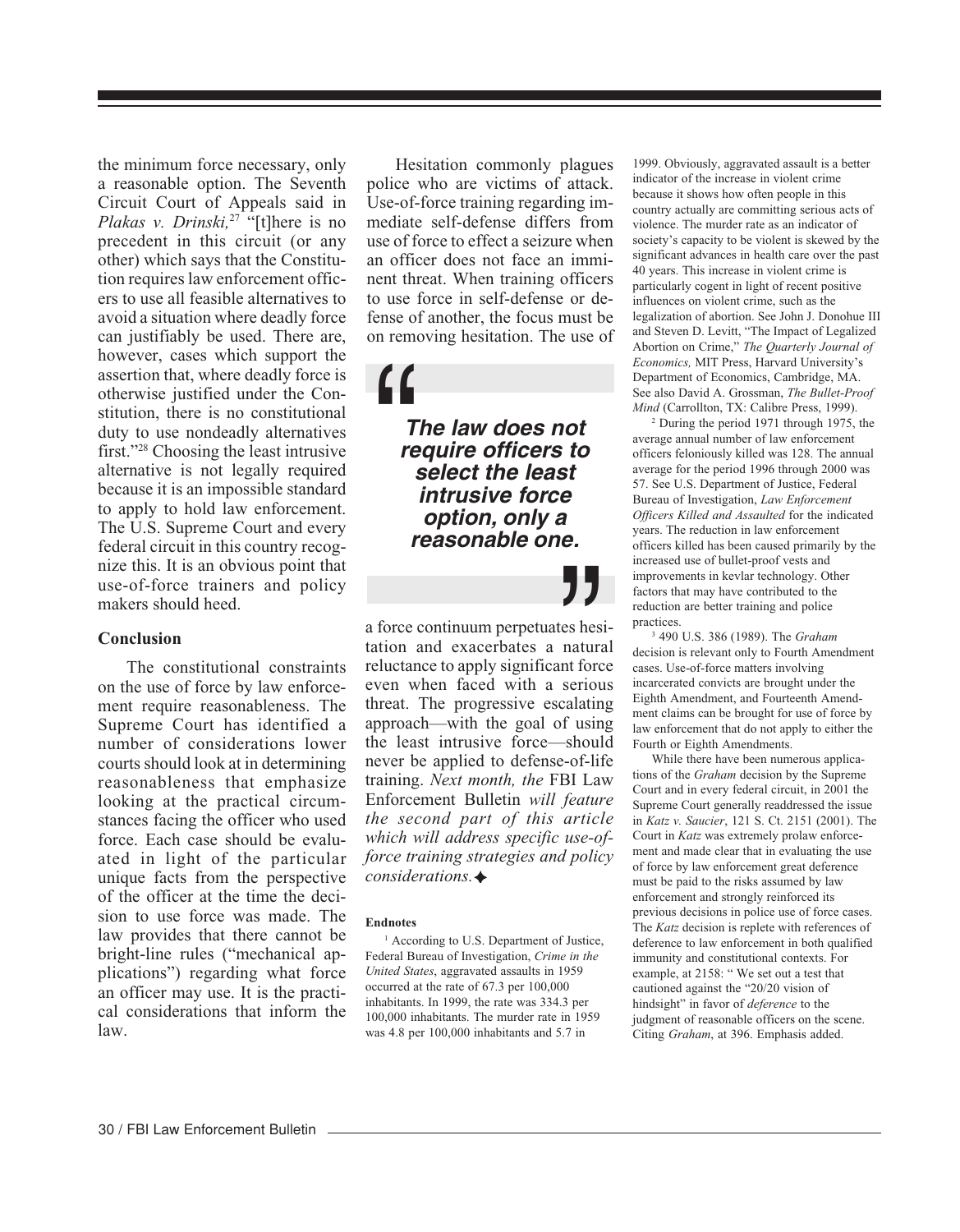#### And, at 2158-2159:

The *deference* owed officers facing suits for alleged excessive force is not different in some qualitative respect from the probable cause inquiry in [search cases]. Officers can have reasonable, but mistaken, beliefs as to the facts establishing the existence of probable cause or exigent circumstances, for example, and, in those situations, courts will not hold that they have violated the Constitution. Yet, ...even if a court were to hold that the officer violated the Fourth Amendment by conducting an unreasonable, warrantless search, Anderson still operates to grant officers immunity for reasonable mistakes as to the legality of their actions. The same analysis is applicable in excessive force cases, where in addition to the *deference* officers receive on the underlying constitutional claim, qualified immunity can apply in the event the mistaken belief was reasonable.

Emphasis added.

4 The Court remanded the case back to the trial court to apply the Court's new guidance in determining the reasonableness of police use of force. A jury found the actions of the officers to be reasonable and, thus, constitutionally permissible.

5 The Fourth Amendment to the Constitution of the United States.

- <sup>6</sup> *Graham* at 396.
- 7 27 F.3d 1002 (4th Cir. 1994).
- <sup>8</sup> *McLenagan* at 1007.
- <sup>9</sup> *Id.* at 1008.
- <sup>10</sup> *Id*. at 1007.

<sup>11</sup> The Supreme Court has always reduced the determination of probable cause and reasonableness to a laymen's view: "[a]rticulating precisely what ... "probable cause" means is not possible. [It is a] ...commonsense, nontechnical conception that deals with the factual and practical considerations of everyday life on which *reasonable and prudent men, not legal technicians, act.*" *U.S. v. Ornelas*, (U.S. Supreme Court) 517 U.S. 690, 695 (1996) (emphasis added), citing two previous decisions.

12 For examples, see *Chimel v. California*, 395 U.S. 752 (1969) (officers always may search an arrestee, to include the wingspan area, incident to arrest); *Pennsylvania v. Mimms*, 434 U.S.106 (1977) (driver of a vehicle always may be ordered to exit vehicle incident to traffic stops); *Maryland v. Buie*, 494 U.S. 325 (1990) (incident to an arrest in a structure, officers always may conduct a protective sweep of the room in which the arrest occurs and all rooms adjacent thereto);

*Michigan v. Summers*, 452 U.S. 692 (1981) (officers always may detain occupants of a residence where a search warrant is executed). These cases illustrate the substantial deference the Court gives to those who put themselves in harm's way by making arrests and conduicting searches. The Court tries, where it can, to give law enforcement clear guidance to prevent the difficult decision making that occurs in the "tense, uncertain and rapidly evolving" circumstances of most searches and seizures. However, with respect to review of use-offorce matters they have mandated that each case be individually evaluated, giving great deference to those making such difficult decisions.

<sup>13</sup> "The time-frame [an officer has to respond to a subject] is a crucial aspect of excessive force cases. Other than random attacks, all such cases begin with the decision of a police officer to do something, to help, to arrest, to inquire. If the officer had decided to do nothing, then no force would have been used. In this sense, *the police officer always causes the trouble. But it is trouble which the police officer is sworn to cause, which society pays him to cause and which, if kept within constitutional limits, society praises the officer for causing*." *Plakas v. Drinski*, 19 F.3d 1143, at 1150 (emphasis added) (7th Cir. 1994).

The notion that an individual attacked will not have time to evaluate responses is not new to the courts. In 1921, the Supreme Court in *Brown v. U.S.*, 41 S. Ct. 501, related at 502: *"Detached reflection cannot be demanded in the presence of an uplifted knife. Therefore, in this Court, at least, it is not a condition of immunity that one in that situation should pause to consider whether a reasonable man might not think it possible to fly with safety or to disable his assailant rather than kill him."*

<sup>14</sup> See generally Alexis Artwohl, Ph.D. and Loren W. Christensen, *Deadly Force Encounters: What Cops Need to Know to Mentally and Physically Prepare for and Survive a Gunfight* (Boulder, CO: Paladin Press, 1997).

<sup>15</sup> *Graham*, at 396. For a discussion of the legal aspects of use of force to effect an arrest or to prevent escape, see John C. Hall, "Use of Deadly Force to Prevent Escape," and "Police Use of Nondeadly Force to Arrest," *FBI Law Enforcement Bulletin*, March 1994, 27-32 and October 1997, 27-32, respectively.

16 Numerous translations of *The Art of War* are available. See translation and commentary by Lionel Giles, published by *Indypublish.com*, 2001, or translation by Samuel B. Griffith,

Oxford University Press, London, England, 1963.

17 See generally David A. Grossman, *On Killing* (Boston, MA: Little, Brown and Company, 1996), nominated for a Pullitzer Prize. See also George T. Williams, "Reluctance to Use Deadly Force," *FBI Law Enforcement Bulletin*, October 1999, 1-5.

18 A 1992 FBI Uniform Crime Report (UCR) study of law enforcement officers feloniously killed in the line of duty indicated that 85 percent of the officers killed never discharged their service weapons. A review of 148 incidents of law enforcement officers killed from 1998 through 2000 indicated that 125 (84.5 percent) of the victim officers never fired a round at their killer. See U.S. Department of Justice, Federal Bureau of Investigation, *Killed in the Line of Duty* (Washington, DC, 1992); and U.S. Department of Justice, Federal Bureau of Investigation, *Law Enforcement Officers Killed and Assaulted* (Washington, DC, 1998, 1999, and 2000).

19 See U.S. Department of Justice, Federal Bureau of Investigation, *Law Enforcement Officers Killed and Assaulted* (Washington, DC, 2000).

20 See U.S. Department of Justice, Federal Bureau of Investigation, *Crime in the United States* (Washington, DC, 1998 through 2000).

21 For a discussion of extrapolating the number of individuals shot (fatally and nonfatally), see generally William A. Geller and Michael S. Scott, "The Prevalence of Shootings," in *Deadly Force: What We Know* (Washington, DC: Police Executive Research Forum, 1992).

<sup>22</sup> During the period 1991 through 2000, 51 of the 601 law enforcement officers killed with firearms were killed with their own weapon (8.5 percent). See U.S. Department of Justice, Federal Bureau of Investigation, *Law Enforcement Officers Killed and Assaulted* (Washington, DC, 2000).

<sup>23</sup> During the period 1991 through 2000, 89 of the 644 slain law enforcement officers were ambushed (13.8 percent). See U.S. Department of Justice, Federal Bureau of Investigation, *Law Enforcement Officers Killed and Assaulted* (Washington, D.C., 2000).

24 See Anthony J. Pinizzotto, Edward F. Davis, and Charles E. Miller III, "Escape from the Killing Zone," *FBI Law Enforcement Bulletin*, March 2002, 1-7.

<sup>25</sup> *Graham* at 396 (quoting a prior Supreme Court decision).

<sup>26</sup> By adopting unnecessarily restrictive polices, departments also may be holding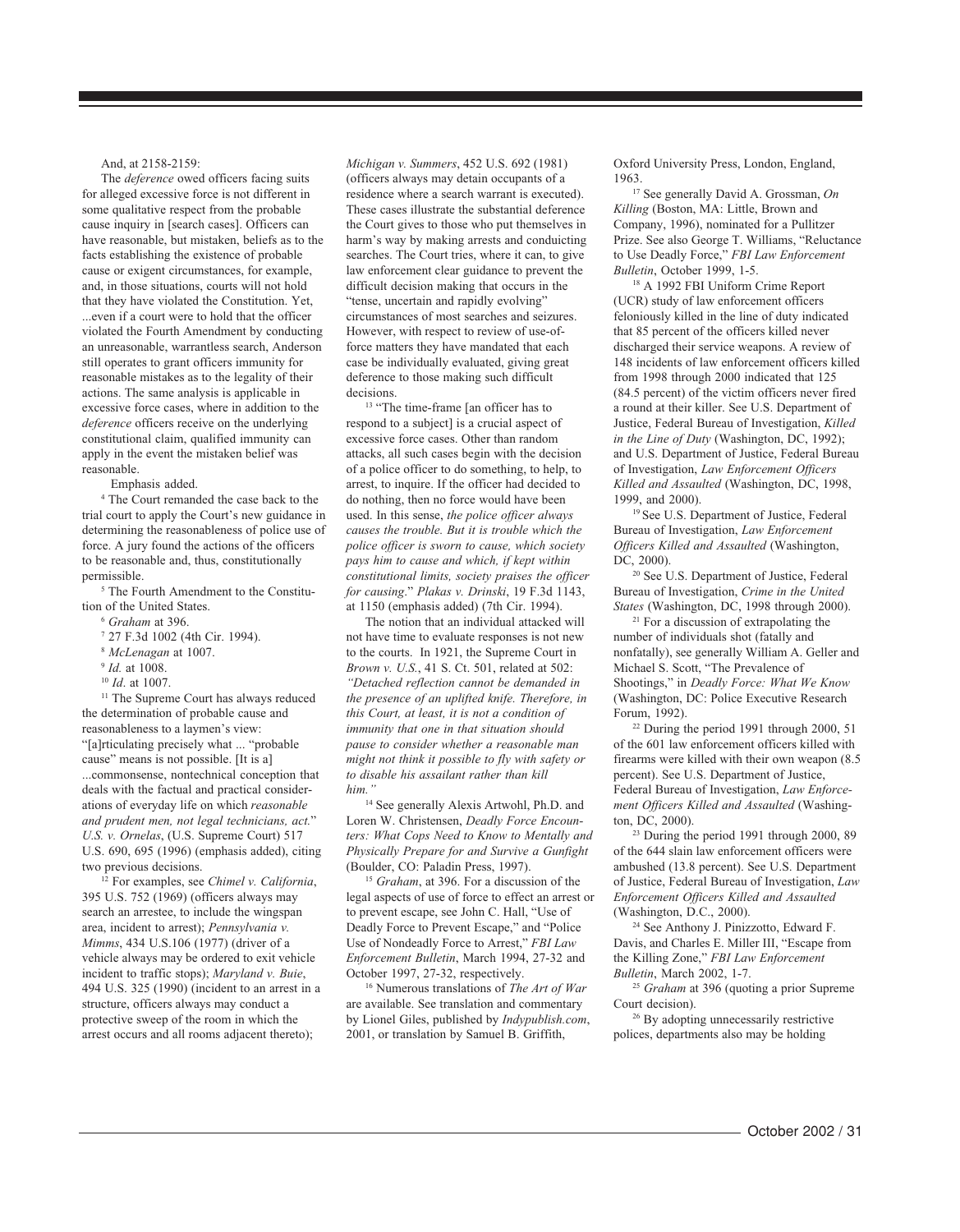themselves to a higher legal standard. While mere policy violations normally do not give rise to civil rights lawsuits, some courts have held such actions may be viable when the policies have been adopted for the benefit of those ultimately injured. The Ninth Circuit Court of Appeals said in *Scott v. Henrich*, 39 F.3d 912 (9th Cir. 1992), "Assuming internal police guidelines are relevant to determining whether use of force is objectively reasonable,...they are relevant only when one of their purposes is to protect the individual against whom force is used. Thus, if a police department limits the use of chokeholds to protect suspects from being fatally injured,...or restricts the use of deadly force to protect suspects from being shot unnecessarily,...such regulations are germane to the reasonableness inquiry in an excessive force claim." *Id*. at 915. Even if the above policybased suit fails, a department that adopts overly restrictive use-of-force continua probably will expose itself to "expert" witnesses who will opine that lack of compliance with a department's policies indicates an unreasonable use of force.

27 19 F.3d 1143, at 1148 (7th Cir. 1994).

28 The first time the U.S. Supreme Court expressly asserted that Fourth Amendment reasonableness did not require the least intrusive alternative was in *Illinois v. Lafayette*, 462 U.S. 640 (1983). For other examples of courts finding that a law enforcement officer need not select the least intrusive option, see *U.S. v. Sokolow*, 490 U.S. 1 (1989); *Roy v. Lewiston*, 42 F.3d 691 (1st Cir. 1994); *Salim v. Proulx*, 93 F.3d 86 (2nd Cir. 1996); *Elliott v. Leavitt*, 99 F.3d 640 (4th Cir. 1996); *Collins v. Nagle*, 892 F.2d 489 (6th Cir. 1989); *Tauke v.*

*Stine*, 120 F.3d 1363 (8th Cir. 1997); *Schulz v. Long*, 44 F.3d 643 (8th Cir. 1995); *Scott v. Henrich*, 39 F.3d 912 (9th Cir. 1994); *Warren v. Las Vegas*, 111 F.3d 139 (9th Cir. 1997); *Wilson v. Meeks*, 52 F.3d 1547 (10th Cir. 1995); *Menual v. Atlanta*, 25 F.3d 990 (11th Cir. 1994); and *Medina v. Cram*, 252 F.3d 1124 (10th Cir. 2001). See also the reference to *Brown*, *supra* note 13.

Law enforcement officers of other than federal jurisdiction who are interested in this article should consult their legal advisors. Some police procedures ruled permissible under federal constitutional law are of questionable legality under state law or are not permitted at all.

| <b>United States Government</b>               | Credit card orders are welcome!                                      |
|-----------------------------------------------|----------------------------------------------------------------------|
| <b>INFORMATION</b>                            | Fax orders:<br>(202) 512-2250                                        |
| Order Processing Code:                        | Phone orders: (202) 512-1800                                         |
| *<br>5902                                     | Online orders: bookstore.gpo.gov                                     |
| YES, please send ________ subscriptions to:   |                                                                      |
| <b>FBI Law Enforcement Bulletin</b>           | (FBIEB) at \$36 each (\$45 foreign) per year.                        |
| The total cost of my order is $\frac{2}{1}$ . | Price includes regular shipping & handling and is subject to change. |
|                                               |                                                                      |
|                                               | <b>Check method of payment:</b>                                      |
| Name or title<br>(Please type or print)       |                                                                      |
| Company name<br>Room, floor, suite            | <b>Superintendent of Documents</b><br>Check payable to:              |
|                                               | <b>GPO Deposit Account</b>                                           |
| Street address                                |                                                                      |
|                                               | <b>VISA</b><br><b>MasterCard</b><br><b>Discover</b>                  |
| City<br>Zip code+4<br><b>State</b>            |                                                                      |
| Daytime phone including area code             |                                                                      |
|                                               | (expiration date)                                                    |
| Purchase order number (optional)              |                                                                      |
|                                               | Authorizing signature<br>1/2001                                      |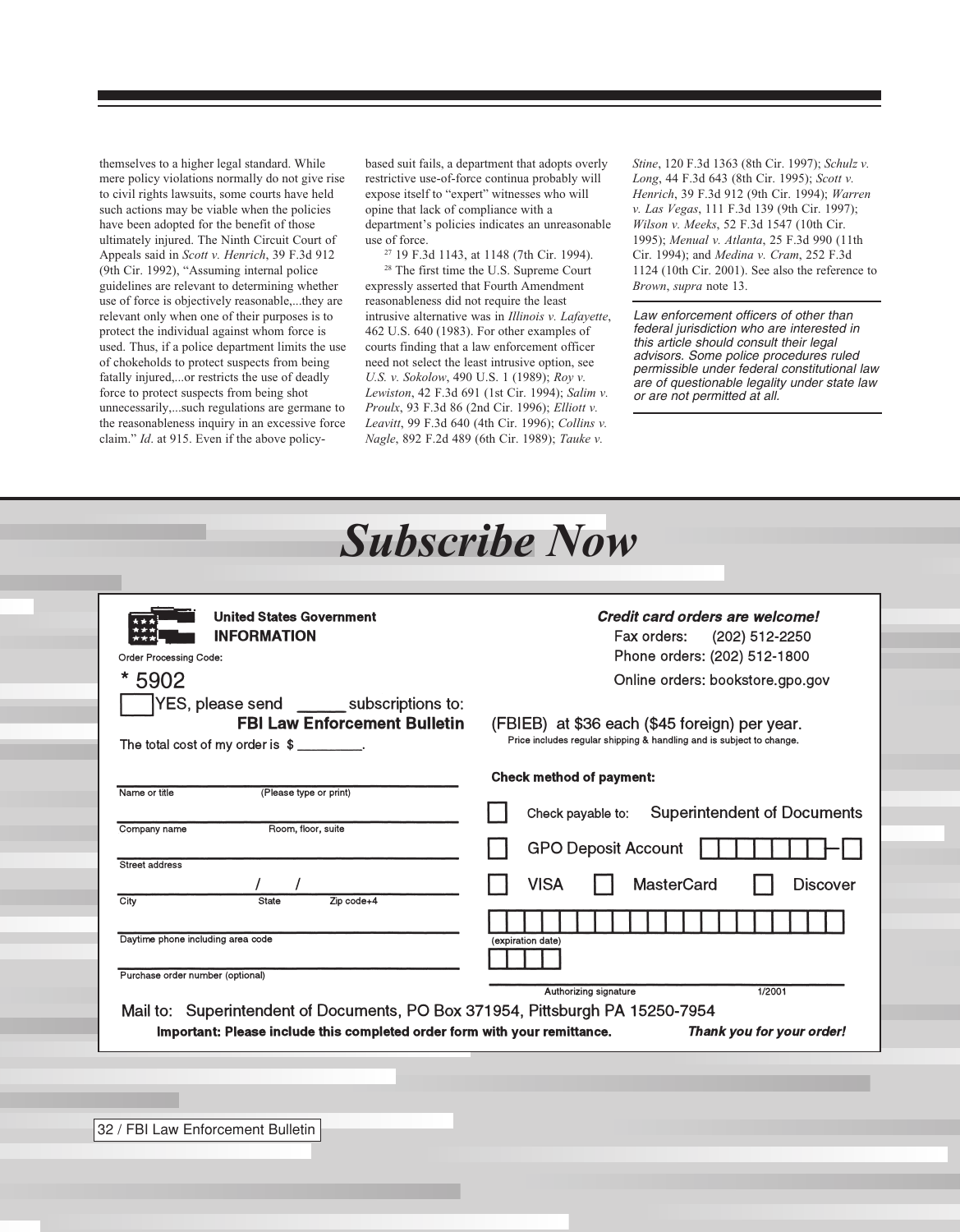## **The Bulletin Notes**

Law enforcement officers are challenged daily in the performance of their duties; they face each challenge freely and unselfishly while answering the call to duty. In certain instances, their actions warrant special attention from their respective departments. The Bulletin also wants to recognize those situations that transcend the normal rigors of the law enforcement profession.



Officer Foito

his body, and retreated across the parking lot. Drawing his weapon, Officer Foito repeatedly told the suspect to drop the knife. He activated the laser sighting system attached to his weapon, and the red dot appeared as a warning on the suspect's chest. The suspect ignored the warnings and continued to approach Officer Foito and the woman. Backed against a large trash bin, Officer Foito and the woman were unable to retreat further, while the suspect continued to advance toward them. When the suspect was within a few feet, Officer Foito fired his weapon and fatally wounded the suspect. The woman was airlifted to a trauma center where she received medical treatment to her throat injuries, which affected her ability to breathe and speak. Subsequently, she delivered a healthy, unharmed baby boy by emergency cesarean section. Officer Foito's courage in a dangerous confrontation saved the lives of two innocent victims.

While working an evening shift, Officer Daniel E. Foito of the Clinton, Connecticut, Police Department responded to a call of a disturbance at a motel. As Officer Foito pulled into the parking lot, he was confronted by a young woman, who was 8 months pregnant and had been stabbed repeatedly in her abdomen, chest, and neck. When Officer Foito questioned her about what happened, the woman pointed to a man exiting one of the motel rooms. The suspect, the woman's boyfriend, was covered in blood that was a mixture of the woman's and some that came from a self-inflicted knife wound across his throat. He held a knife wrapped in bloody hair pulled from the woman's head. As the suspect approached and advanced toward them, Officer Foito pushed the woman behind him, shielded her with



Officer Thompson

Officer Tom Thompson of the Fife, Washington, Police Department was on patrol when he heard the faint buzz of the fire alarm at an apartment complex. After he got out of his car, he followed the sound to an upstairs unit in the building. He forced open the door and immediately became engulfed in smoke. Officer Thompson found the tenant, who was suffering from

smoke inhalation and trying to extinguish a large grease fire with clothing. Officer Thompson brought the subject outside to safety, but when he turned around to get the fire extinguisher from his patrol car, the tenant had returned to his apartment. Officer Thompson went back upstairs and found the subject, who was in shock, carrying the hot pot of scalding grease in his arms. Officer Thompson ordered the subject to put down the pot. The tenant complied, but he already had received third-degree burns on his arms and chest. Officer Thompson escorted the subject outside again and officials took him to the hospital for medical treatment. Officer Thompson's selfish actions saved the life of the tenant and helped prevent the fire from spreading to additional units in the building.